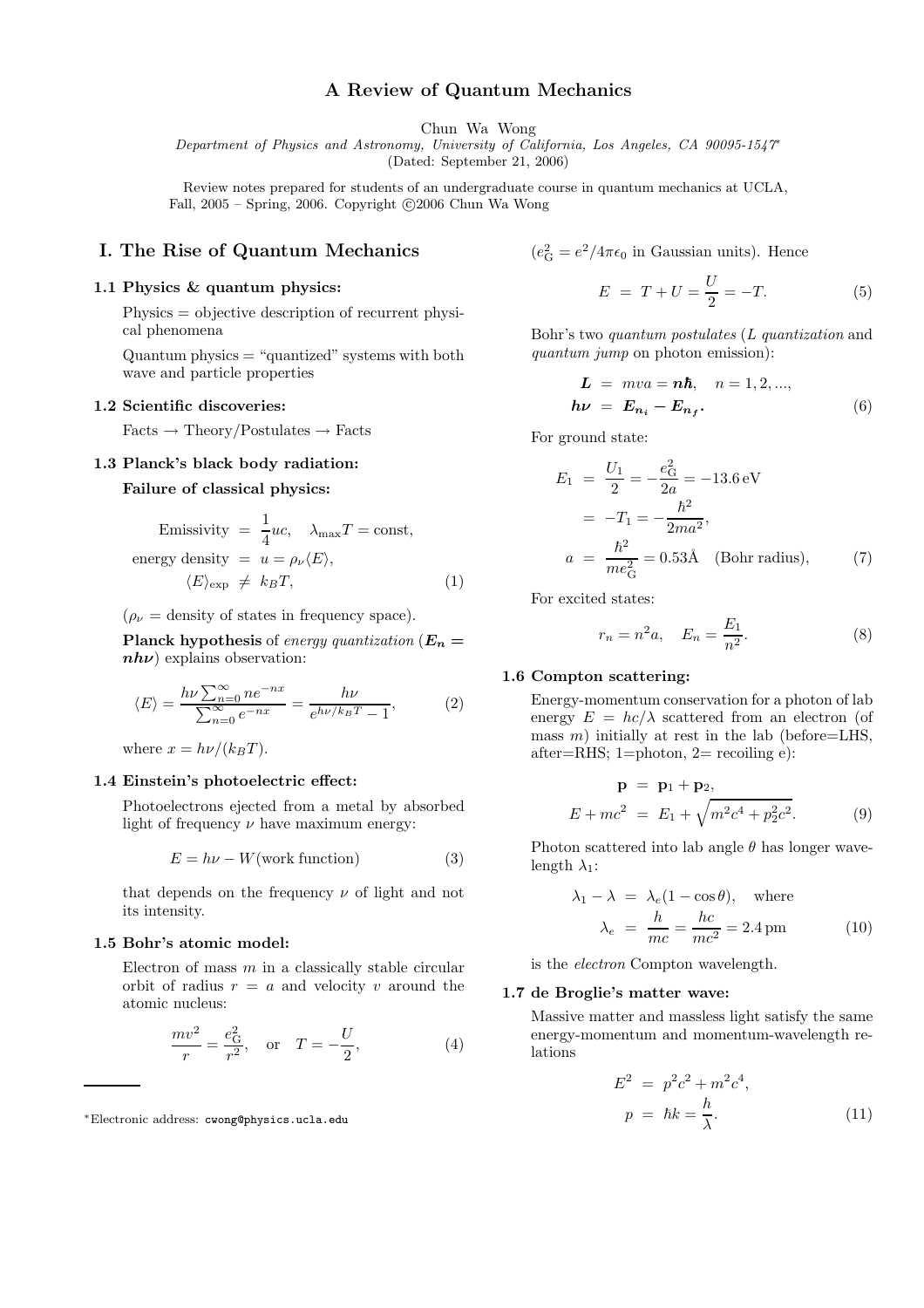Thus moving matter is postulated to be a wave with a motional de Broglie wavelength  $\lambda = h/p$ , leading to the diffraction maxima for both matter and light of

| 2-sided formula: | $2d\sin\theta = n\lambda,$ |
|------------------|----------------------------|
| 1-sided formula: | $D\sin\theta = n\lambda$ . |

# II. Waves and quantum waves

Classical and quantum waves have identical mathematical properties.

### 2.1 Waves in physics:

Waves rise and fall, travel, have coherence in space and in time, interfere, and diffract.

Two classes of waves:

- (a) Inertial waves in massive media: ocean waves, sound waves, vibrations of violin strings;
- (b) Noninertial waves in vacuum: EM waves, matter waves.

# 2.2 Mathematical description of waves:

#### The 1-dimensional wave equation (1DWEq)

$$
\left(\frac{\partial^2}{\partial x^2} - \frac{1}{v^2} \frac{\partial^2}{\partial t^2}\right) \Psi(x, t) = 0 \tag{12}
$$

is an equation of state that gives a wave function  $\Psi(x, t)$  describing an unfolding event in spacetime. The wave equation is a partial differential equation (PDE) because it depends on more than one variable, here the two variables  $x$  and  $t$ .

In contrast, the solution  $x(t)$  of an *equation of mo*tion such as a Newton equation describes how a single point  $x(t)$  on an object evolves in time. Similarly, a snapshot of an object is not necessarily a wave. A wave function  $\Psi(x, t)$  is needed to describe a wave's coherent structure in both space and time.

However, a wave (any wave) can have particle properties if a point  $x$  can be defined on it such that one can describe how its position changes in time.

The wave equation (12) describes *linear* waves satisfying the superposition principle that a sum of solutions is also a solution :

$$
\Psi = a_1 \Psi_1 + a_2 \Psi_2. \tag{13}
$$

#### Traveling waves:

- (a)  $f(x-vt)$ = a wave traveling to the right (+x),
- (b)  $g(x + vt) = a$  wave traveling to the left  $(-x)$ ,
- (c) the composite wave  $a_1f(x vt) + a_2g(x + vt)$ is also a wave.

LDEs (linear DEs) with constant coefficients have exponential solutions:

$$
\frac{d}{dx}e^{ikx} = ike^{ikx},
$$
\n
$$
\frac{d}{dt}e^{-i\omega t} = -i\omega e^{-i\omega t}.
$$
\n(14)

These DE are called eigenvalue equations because the constant  $ik$  is called an *eigenvalue* of the differential operator  $d/dx$ , while the solution  $e^{ikx}$  is called its eigenfunction belonging to its eigenvalue ik.

The 1DWEq (12) has four distinct (i.e., linearly independent) eigenfunctions:

$$
\Psi(x,t) = e^{\pm i(kx \pm \omega t)}.
$$
\n(15)

Energy in both classical and quantum waves is carried by the intensity or energy flux

$$
I \propto |\Psi|^2. \tag{16}
$$

Its quadratic dependence on  $\Psi$  is responsible for the **interference** between two traveling waves  $\Psi_i$  =  $A_i e^{i\theta_i}$  with real  $A_i$ :

$$
|\Psi_1 + \Psi_2|^2 = |\Psi_1|^2 + |\Psi_2|^2 + 2\text{Re}(\Psi_1^* \Psi_2)
$$
  
=  $A_1^2 + A_2^2 + 2A_1 A_2 \cos(\Delta s)$ ,  
where  $\Delta s = \Delta k \left[ x - \left( \frac{\Delta \omega}{\Delta k} \right) t \right].$  (17)

In the limit  $\Delta k \to 0$ ,

$$
\frac{d\omega}{dk} = v_g = \text{group velocity}
$$
  

$$
\neq v = \frac{\omega}{k} = \text{wave velocity.}
$$
 (18)

**Examples:** Certain waves satisfy the relation  $\omega$  = Ak<sup>p</sup>. Then  $v_g/v = p$ . Specific examples are  $p = 2$ for transverse vibrations of a thick bar,  $p = 3/2$ for short ripples moving under surface tension, and  $p = 1/2$  for long waves on deep sea.

The result (17) is similar in structure to the squared length of a sum of two vectors in space that intersect at an angle  $\theta$ :

$$
|\mathbf{A}_1 + \mathbf{A}_2|^2 = A_1^2 + A_2^2 + 2A_1A_2\cos\theta,\tag{19}
$$

Two waves of the same amplitude traveling in opposite directions interfere form a standing wave:

$$
\Psi = A[\cos(kx - \omega t) + \cos(kx + \omega t)]
$$
  
= 2A cos(kx) cos(\omega t) (20)

with *factorized* space and time dependences.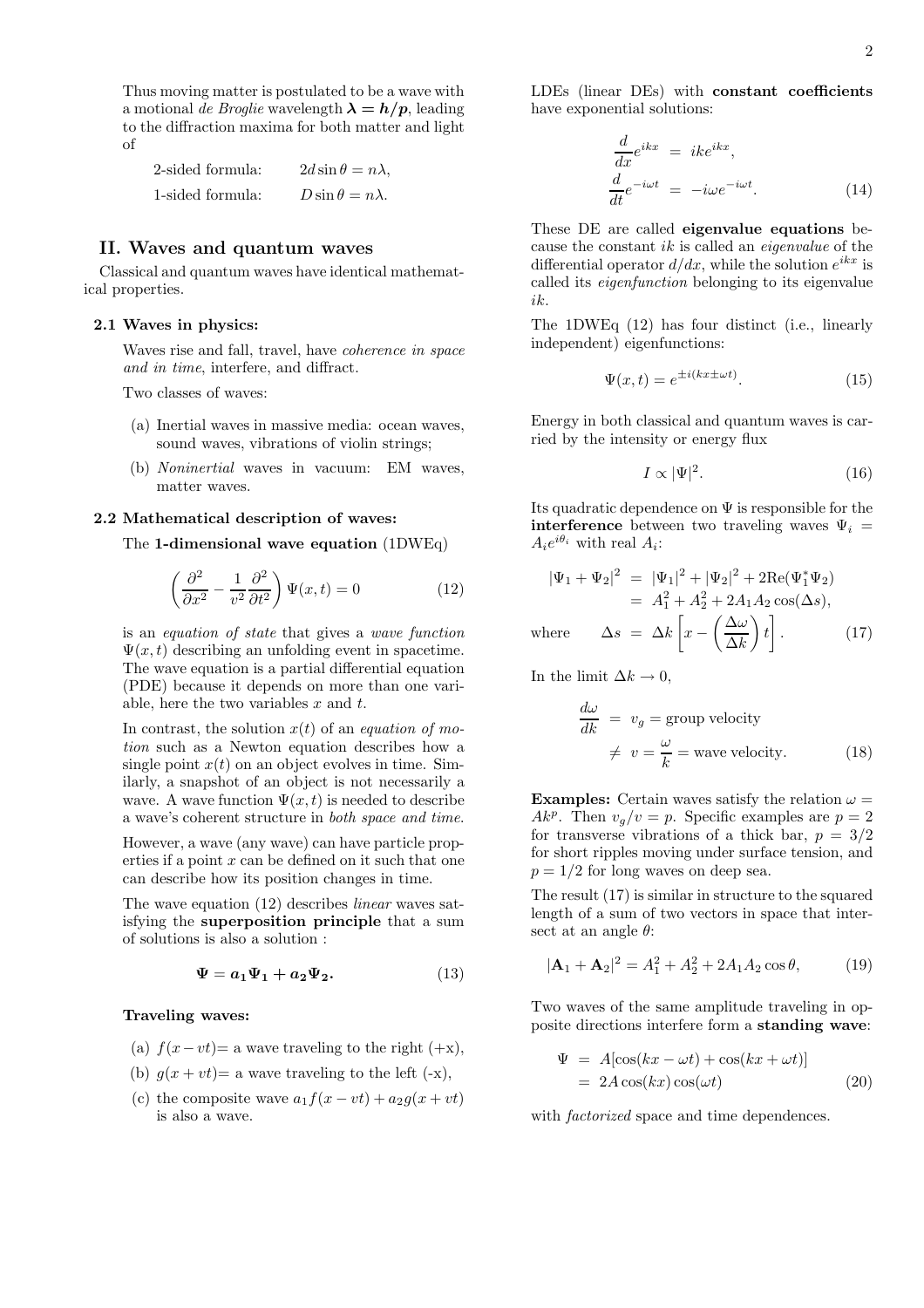# 2.3 Matter-wave quantization:

Light wave of momentum p and energy  $E = pc$  is described by the wave function:

$$
e^{i(kx - \omega t)} = e^{i[(p/\hbar)x - (E/\hbar)t]}.
$$
\n(21)

de Broglie and Schrödinger suggested that the RHS expression holds also for matter waves so that:

$$
\left(\frac{\hbar}{i}\frac{\partial}{\partial x}\right)e^{i(p/\hbar)x} = \hat{p}e^{i(p/\hbar)x} = pe^{i(p/\hbar)x},
$$

$$
\left(i\hbar\frac{\partial}{\partial t}\right)e^{-i(E/\hbar)t} = \hat{H}e^{-i(E/\hbar)t} = E e^{-i(E/\hbar)t}. (22)
$$

The differential operators that appear are called the momentum operator  $\hat{p}$  and the Hamiltonian (or energy) operator  $\hat{H}$ , respectively.

Commutation relations: The rules of differential calculus dictates that a differential operator does not commute with its own variable:

$$
\frac{\partial}{\partial x}x = 1 + x \frac{\partial}{\partial x}, \text{ or } \left[\frac{\partial}{\partial x}, x\right] = 1; \n\frac{\partial}{\partial t}t = 1 + t \frac{\partial}{\partial t}, \text{ or } \left[\frac{\partial}{\partial t}, t\right] = 1.
$$
\n(23)

These results give the fundamental commutators of wave mechanics

$$
[\hat{p}, x] = \frac{\hbar}{i}, \quad [\hat{H}, t] = i\hbar. \tag{24}
$$

# 2.4 Wave packet and the uncertainty principle:

A wave packet is a superposition of waves of the type (21)

$$
f(x,t) = \frac{1}{\sqrt{2\pi}} \int_{-\infty}^{\infty} g(k)e^{i[kx - \omega(k)t]} dk,
$$
 (25)

with a linear superposition function  $q(k)$  sometimes called a spectral amplitude.

Expectation value  $(=$  mean value) of a property  $A(x, t)$  of the wave:

$$
\langle A(x,t) \rangle \equiv \int_{-\infty}^{\infty} \rho_P(x,t) A(x,t) dx, \text{ where}
$$

$$
\rho_P(x,t) = \frac{|f(x,t)|^2}{\int_{-\infty}^{\infty} |f(x,t)|^2 dx} \tag{26}
$$

is the normalized probablity density of finding the wave at the spacetime point  $(x, t)$ .

The expectation value of a time-independent property  $B(k)$  of the wave can be calculated by using the spectral amplitude  $q(k)$ :

$$
\langle B(k) \rangle \equiv \int_{-\infty}^{\infty} \tilde{\rho}_P(k) B(k) dk, \text{ where}
$$

$$
\tilde{\rho}_P(k) = \frac{|g(k)|^2}{\int_{-\infty}^{\infty} |g(k)|^2 dx} \tag{27}
$$

is the normalized probablity density of finding the wave in "k space". (We shall not consider more complicated properties that also depend on the time  $t$  or the energy  $E$ .)

Uncertainty relations: A wave of any kind satisfies the uncertainty relation

$$
\Delta x \Delta k \ge \frac{1}{2}, \text{ where}
$$
  
\n
$$
(\Delta x)^2 = \langle (x - \bar{x})^2 \rangle, \quad \bar{x} = \langle x \rangle,
$$
  
\n
$$
(\Delta k)^2 = \langle (k - \bar{k})^2 \rangle, \quad \bar{k} = \langle k \rangle.
$$
\n(28)

The expression for matter waves is usually written as the Heisenberg uncertainty principle:

$$
\Delta x \Delta p \ge \frac{\hbar}{2}.
$$
 (29)

Spreading wave packets: A Gaussian wave packet has the spectral amplitude

$$
g(k) = e^{-\alpha k^2}
$$
, with  $\Delta k = \frac{1}{2\sqrt{\alpha}}$ . (30)

It gives rise to a wave function at time  $t = 0$  of

$$
f(x, t = 0) \propto e^{-x^2/(4\alpha)}
$$
, with  $\Delta x = \sqrt{\alpha}$ . (31)

Hence the wave packet at time  $t = 0$  has the minimal uncertainty product of

$$
\Delta x \Delta k = \frac{1}{2}.\tag{32}
$$

For  $t \neq 0$ , however, the uncertainty product could be greater than the minimal value of  $1/2$ . This happens if the system is dispersive, meaning a nonzero second Taylor coefficient  $\beta$  in the following expansion:

$$
\omega(k) \approx \omega(k=0) + k \frac{d\omega}{dk} \bigg|_0 + \frac{1}{2} k^2 \frac{d^2 \omega}{dk^2} \bigg|_0
$$

$$
= \omega(0) + kv_g + \frac{1}{2} k^2 \beta. \tag{33}
$$

The resulting approximate wave function at any time  $t$  can then be evaluated to the closed form

$$
f(x,t) \propto e^{-x_t^2/(4\alpha_t)}, \text{ with}
$$
  

$$
x_t = x - v_g t, \quad \alpha_t = \alpha + \frac{i\beta}{2}t.
$$
 (34)

Thus the position  $x$  of the wave moves in time with the group velocity

$$
v_g = \frac{d\omega}{dk}\bigg|_0.
$$
\n(35)

Its position uncertainty increases in time to

$$
\Delta x(t) = \frac{|\alpha_t|}{\sqrt{\alpha}} = \sqrt{\alpha} \left[ 1 + \left( \frac{\beta t}{2\alpha} \right)^2 \right]^{1/2} . \tag{36}
$$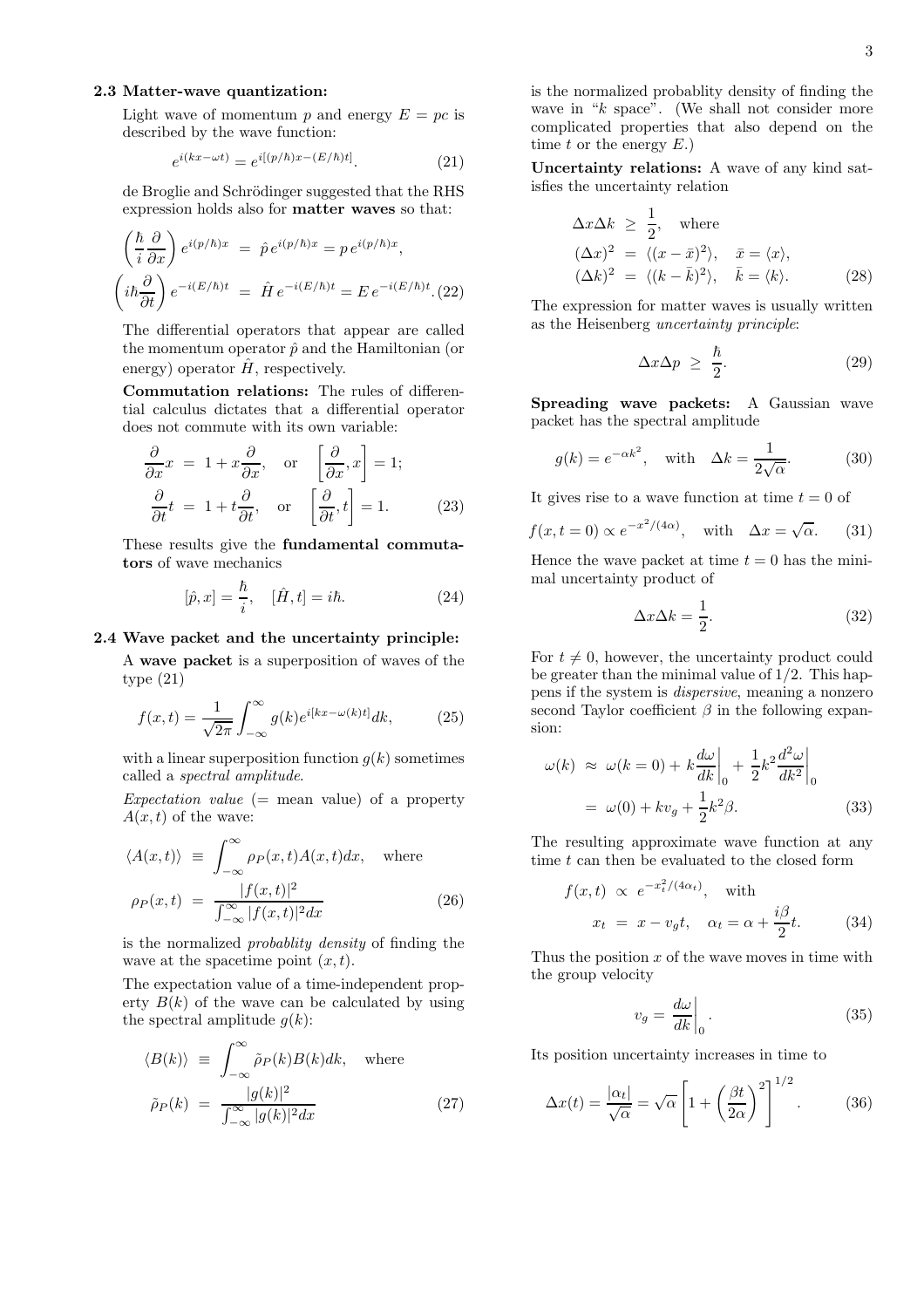For a massive particle in free space  $E^2 = p^2c^2 +$  $m^2c^4$ . Hence

$$
\beta = \hbar \frac{d^2 E}{dp^2} = \hbar \frac{m^2 c^6}{E^3} \neq 0. \tag{37}
$$

Thus the spatial width of the Gaussian packet of a massive particle spreads out in both positive and negative times.

### III. Wave mechanics

Wave mechanics describes physics by using the Schrödinger wave eq. and its wave functions.

#### 3.1 Schrödinger wave equation  $(SchWEq)$ :

First quantization: The classical E-p relation  $E^2 = p^2c^2 + m^2c^4$  is quantized into a wave equation by replacing  $E, p$  by the differential operators

$$
E \to \hat{H} = i\hbar \frac{\partial}{\partial t}
$$
  

$$
p \to \hat{p} = \frac{\hbar}{i} \frac{\partial}{\partial x}:
$$
 (38)

$$
\left(i\hbar\frac{\partial}{\partial t}\right)^2\Psi(x,t) = \left[\left(\frac{\hbar}{i}\frac{\partial}{\partial x}\right)^2 c^2 + m^2 c^4\right]\Psi,\quad(39)
$$

where the wave function  $\Psi(x, t)$  has to be added for the operators to operate on. In this way, a classical state of motion "spreads out" into a wave structure.

Nonrelativistic limit: Likewise, the NR energy  $E = T + V = p^2/2m + V$  (not containing the rest energy  $mc^2$ ) is quantized into the SchWEq:

$$
\left(i\hbar\frac{\partial}{\partial t}\right)\Psi(x,t) = \left[\frac{1}{2m}\left(\frac{\hbar}{i}\frac{\partial}{\partial x}\right)^2 + V(x)\right]\Psi,\quad(40)
$$

Commutation relations: A differential operator does not commute with its variable. Hence

$$
[\hat{p}, x] = \frac{\hbar}{i}, \quad [\hat{H}, t] = i\hbar. \tag{41}
$$

Group velocity:  $E^2 = p^2c^2 + m^2c^4 \Rightarrow EdE =$  $c^2pdp$ . Hence

$$
vv_g = \frac{E}{p} \left( \frac{dE}{dp} \right) = c^2.
$$
 (42)

# $3.2\,$  Born's interpretation of  $|\Psi|^2$ :

The squared wave function gives the **probabiliity** density of finding system at spacetime location  $(x, t)$ :

$$
|\Psi(x,t)|^2 = \rho_P(x,t) \tag{43}
$$

in the sense that the probability for finding the state somewhere in space at time  $t$  is

$$
P(t) = \int_{-\infty}^{\infty} \rho_P(x, t) dx
$$
  
= 
$$
\int_{-\infty}^{\infty} |\Psi(x, t)|^2 dx = 1.
$$
 (44)

By choosing  $P(t) = 1$ , the wave function is said to be normalized.

# $3.3$  Conservation of  $|\Psi|^2$ :

The probability density can be moved around, but cannot be created or destroyed in the absence of explicit creative or destructive physical processes:

$$
0 = \frac{d}{dt}\rho_P(x,t) = \left(\frac{\partial}{\partial t} + \frac{dx}{dt}\frac{\partial}{\partial x}\right)\rho_P(x,t)
$$

$$
= \frac{\partial}{\partial t}\rho_P(x,t) + \frac{\partial}{\partial x}j_P(x,t).
$$
(45)

This is called the continuity equation for the conserved probability current density

$$
j_P(x,t) = v \,\rho_P(x,t),\tag{46}
$$

where  $v = dx/dt$ .

# IV. Wave mechanics in one spatial dimension

Wave mechanics is applied to simple one-dimensional problems to illustrate how the SchWEq is solved and how its wave character affects the properties of a system.

# 4.1 Solving the Schrödinger wave equation (SchWEq) :

Separation of varables: Since solutions are unique up to a superposition, we may look for a solution of the factorized form

$$
\Psi(x,t) = \psi(x)\phi(t). \tag{47}
$$

Then

 $\lceil$ 

$$
\frac{\psi(x)\hat{H}\phi(t)}{\psi(x)\quad\phi(t)} = \frac{\phi(t)\left(\frac{\hat{p}^2}{2m} + V\right)\psi(x)}{\phi(t)\quad\psi(x)} = E.
$$
 (48)

On simplification, the first expression is clearly a function of  $t$  only, while the middle expression is a function of  $x$  only. Hence the *separation constant*  $E$  must be a constant independent of  $t$  or  $x$ .

The PDE can thus be broken up into two ordinary DEs:

$$
\hat{H}\phi(t) = \left(i\hbar \frac{\partial}{\partial t}\right)\phi(t) = E\phi(t),
$$

$$
\frac{1}{2m} \left(\frac{\hbar}{i} \frac{\partial}{\partial x}\right)^2 + V(x)\bigg]\psi(x) = E\psi(x), \quad (49)
$$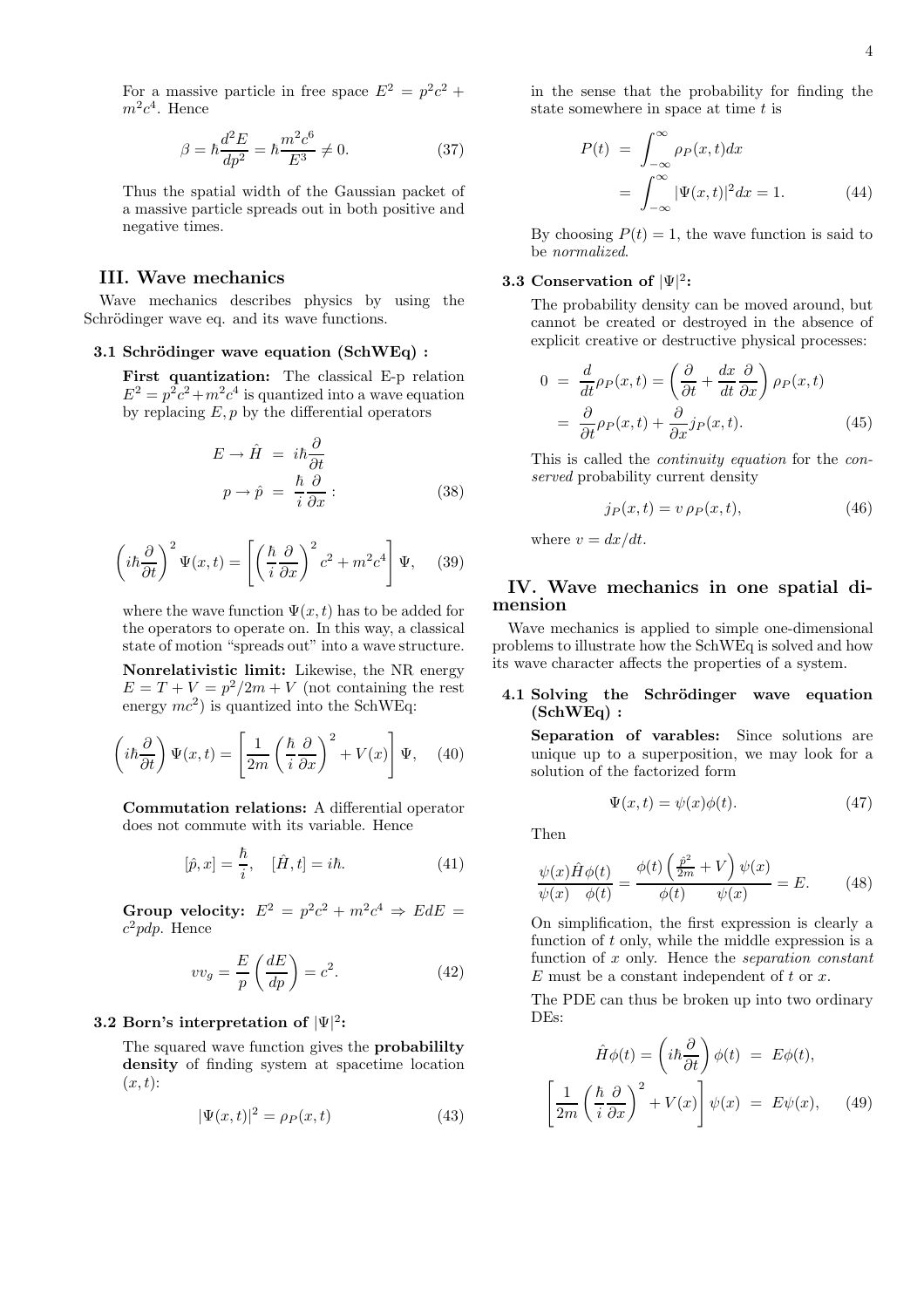

FIG. 1: Wave numbers and wave functions at a potential step.

where  $E$  appears in both ODEs as the energy eigenvalue. The first ODE gives the timedependent factor

$$
\phi_E(t) = e^{-i(E/\hbar)t},\tag{50}
$$

but the second equation is a second-order ODE whose solution requires the imposition of two

**Boundary conditions** at a suitable boundary  $x =$  $x_0$ :

$$
\psi_{<}(x_0) = \psi_{>}(x_0),
$$
\n
$$
\psi'_{<}(x_0) \equiv \frac{d}{dx} \psi_{<}(x) \Big|_{x_0} = \psi'_{>}(x_0). \tag{51}
$$

Note that if the first BC is violated,  $\psi'(x_0)$  becomes infinite and the DE (differential eq.) cannot be satisfied. If the second BC is violated,  $\psi''(x_0)$  becomes infinite. The DE also cannot be satisfied, except for the special case where  $V(x_0)$  has a compensating infinity at  $x_0$ .

#### 4.2 Particle in a box of length L:

With the two BCs  $\psi(0) = \psi(L) = 0$ , the solutions turn out to be the same as those describing classical vibrations of a violin string of length L:

$$
\psi_n(x) = \sqrt{\frac{2}{L}} \sin\left(\frac{n\pi}{L}x\right) \tag{52}
$$

for a normalized wave function.

## 4.3 Potential step:

Figure 1 shows a particle of mass  $m$  incident from the left with energy  $E$ . The wave numbers  $k, q$  are defined as follows:

$$
E = \frac{\hbar^2 k^2}{2m}, \quad E - V = \frac{\hbar^2 q^2}{2m};
$$
\n(53)

or  $k^2 = q^2 - k_0^2$ , where  $k_0^2 = 2mV_0/\hbar^2$ . The particle's matter wave is partially reflected at the boundary  $x = 0$ , and partially transmitted across it (with no further reflection downstream):

$$
x < 0: \t \psi_{<}(x) = e^{ikx} + Be^{-ikx},
$$
  
\n
$$
x > 0: \t \psi_{>}(x) = A_T e^{iqx}.
$$
\t(54)



FIG. 2: Wave numbers for a rectangular potential barrier.

Its probability current density is conserved across the boundary:

$$
j_{<} = \frac{\hbar k}{m} (1 - |B|^2)
$$
\n
$$
= j_{>} = \frac{\hbar q}{m} |A_T|^2. \tag{55}
$$

Its reflection and transmission coefficients at the boundary are:

$$
R = |B|^2, \quad T = 1 - R. \tag{56}
$$

# 4.4 Potential barrier:

A particle of incident energy E higher than the height  $V_0$  of a rectangular potential barrier is partially reflected and partially transmitted by a potetnial barrier. The wave functions for  $x < 0$  before the barrier and for  $x > L$  after the barrier remain the same as  $Eq.(54)$ , but the presence of the second boundary at  $x = L$  causes reflected waves to be present in the barrier region

$$
0 < x < L: \qquad \psi_{<} (x) = Ce^{ikx} + De^{-ikx}.\tag{57}
$$

The two boundary conditions at the second boundary  $x = L$  are enough to determine the two extra coefficients  $C$  and  $D$ . The reflection coefficient remains  $R = |B|^2$ , but its value is changed. The transmission coefficient is

$$
T = 1 - R = \frac{1}{1 + \left(\frac{k^2 - q^2}{2kq}\right)^2 \sin^2(qL)}.
$$
 (58)

Quantum tunneling: The formula for T works even when the energy  $E$  falls below the height  $V_0$  of the potential barrier, as shown in Fig. 2. Then  $q^2 =$  $-\kappa^2 < 0$ , and  $q = i\kappa$  becomes purely imaginary. The function  $[\sin(qL)/q]^2$  in the formula is *analyti*cally continued to the function  $[\sinh(\kappa L)/\kappa]^2$ . The resulting transmission coefficient  $T$  across the finite barrier is shown in Fig. 3. The fact that  $T$  does not vanish for  $E < E_0$ , as it does in classical mechanics, is called quantum tunneling. Note that tunneling can occur only when the barrier thickness is finite.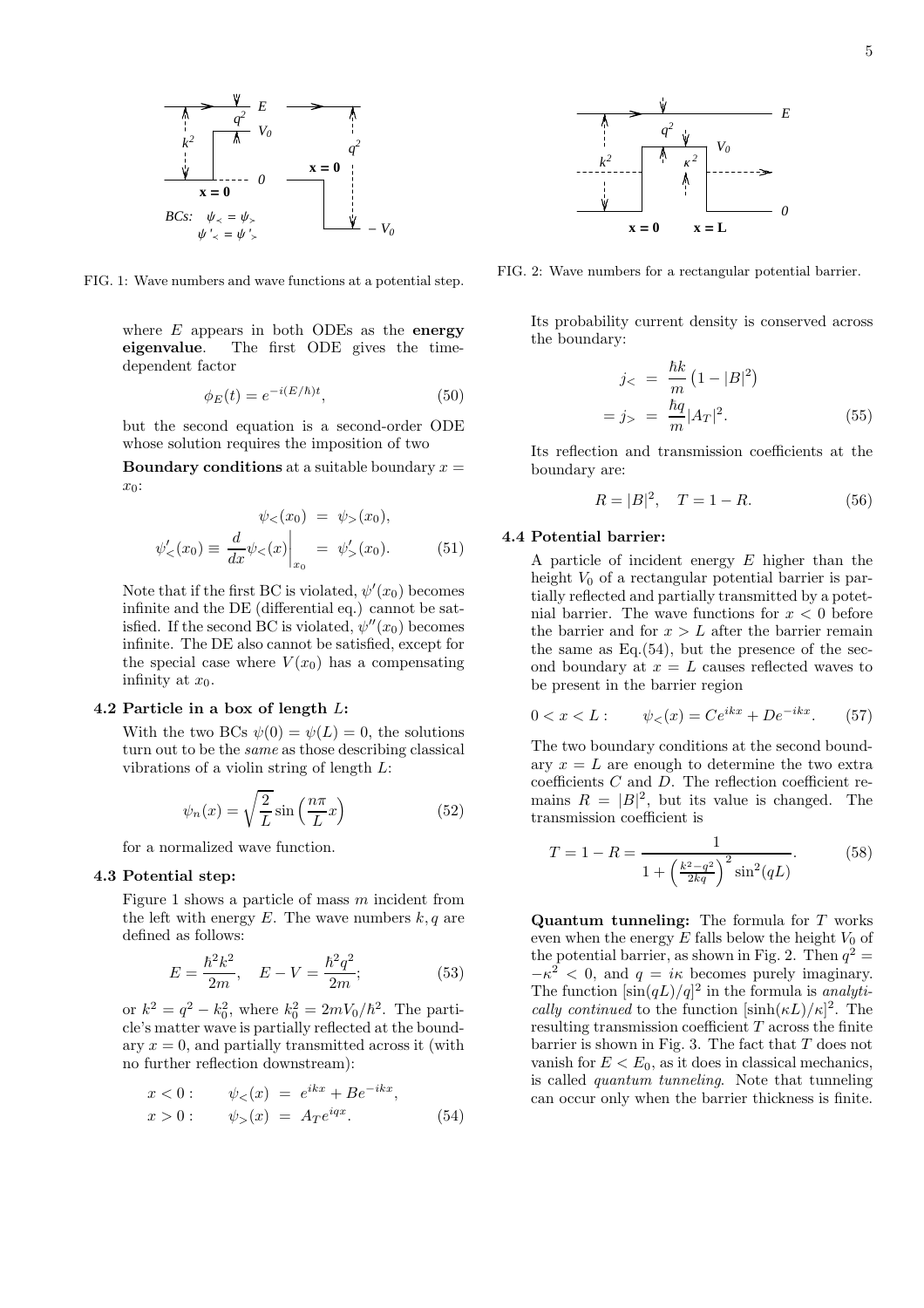

FIG. 3: Transmission coefficient across a rectangular potential barrier.



FIG. 4: Tunneling across the Coulomb barrier in  $\alpha$  decay and in nuclear fusion.

# 4.5 Applications of quantum tunneling:

Alpha decay: An  $\alpha$  particle inside a nucleus feels an attractive nuclear potential. As the  $\alpha$  particle leaves the nucleus in alpha decay, it sees the repulsive Coulomb potential outside the nucleus. These two potentials combine to form a potential barrier that the  $\alpha$  particle must tunnel through on its way out, as illustrated in Fig. 4. The decay probablility is thus  $fT$ , the product of the frequency f of the  $\alpha$  particle's hitting the inside wall of the potential barrier and the transmission coefficient  $T$  through the potential barrier (that gives the tunneling probability per attempt).

Nuclear fusion: is just the time reversed situation of emission. Here a charged particle, say a proton, is trying to enter a nucleus from the outside by tunneling through its very high and thick Coulomb potential barrier. The transmission coefficient is typically very small, but increases very rapidly with the energy E. If a number of atomic nuclei are exposed to a gas of protons of increasing temperature, the high-energy tail of the Boltzmann energy distribution of the proton gas will allow more and more protons to get into atomic nuclei to initiate nuclear fusion reactions. For example, the pp reaction

$$
p + p \to d + e^+ + \nu \tag{59}
$$

(where  $e^+$  is the positron and  $\nu$  is a particle called



FIG. 5: Tunneling through a finite potential barrier (a) in cold emission, and (b) in a scanning tunneling microscope.

the electron neutrino) powers the conversion of mass into solar energy in the interior of the Sun. The reaction rate depends on the temperature  $\tau$ as  $\mathcal{T}^4$ .

The luminosity of a star usually increases as  $M^3$  of its mass  $M$ , or  $\mathcal{T}^{24}$  of its central temperature. Such an unusually strong dependence led Bethe in 1938 to look for another source of hydrogen burning. He discovered that this alternative route is a certain CNO cycle that involves certain carbon, nitrogen and oxgen isotopes in intermediate steps.

Cold emission: Electrons are bound in metals by their work function  $W$ . However, they can be induced to tunnel out of the metal by applying an external electric field to change the potential to a triangular penetrable potential, as illustrated in Fig.  $5(a)$ .

In scanning tunneling microscopes, the tunneling is induced by the proximity of the scanning tip, as shown in Fig. 5(b). Since the tunneling current increases greatly as the thickness of the potential barrier decreases, one has a very sensitive device for mapping the geometrical shape of a surface down to atomic dimensions.

#### 4.6 Bound states in a potential well:

If  $V(x) \rightarrow$  constant as  $x \rightarrow \pm \infty$ , the lower of these two contant values is usually taken to be the zero of the energy scale. Two situations can then be realized:

- (a) A system with  $E > 0$  has continuous energy spectrum with wave functions that are not localized or square-integrable, while
- (b) a system with  $E < 0$  has a discrete energy spectrum with localized wave functions that are square-integrable. The resulting physical states are called bound states in a potential well.

The wave numbers associated with a bound state in an attractive one-dimensional square-well potential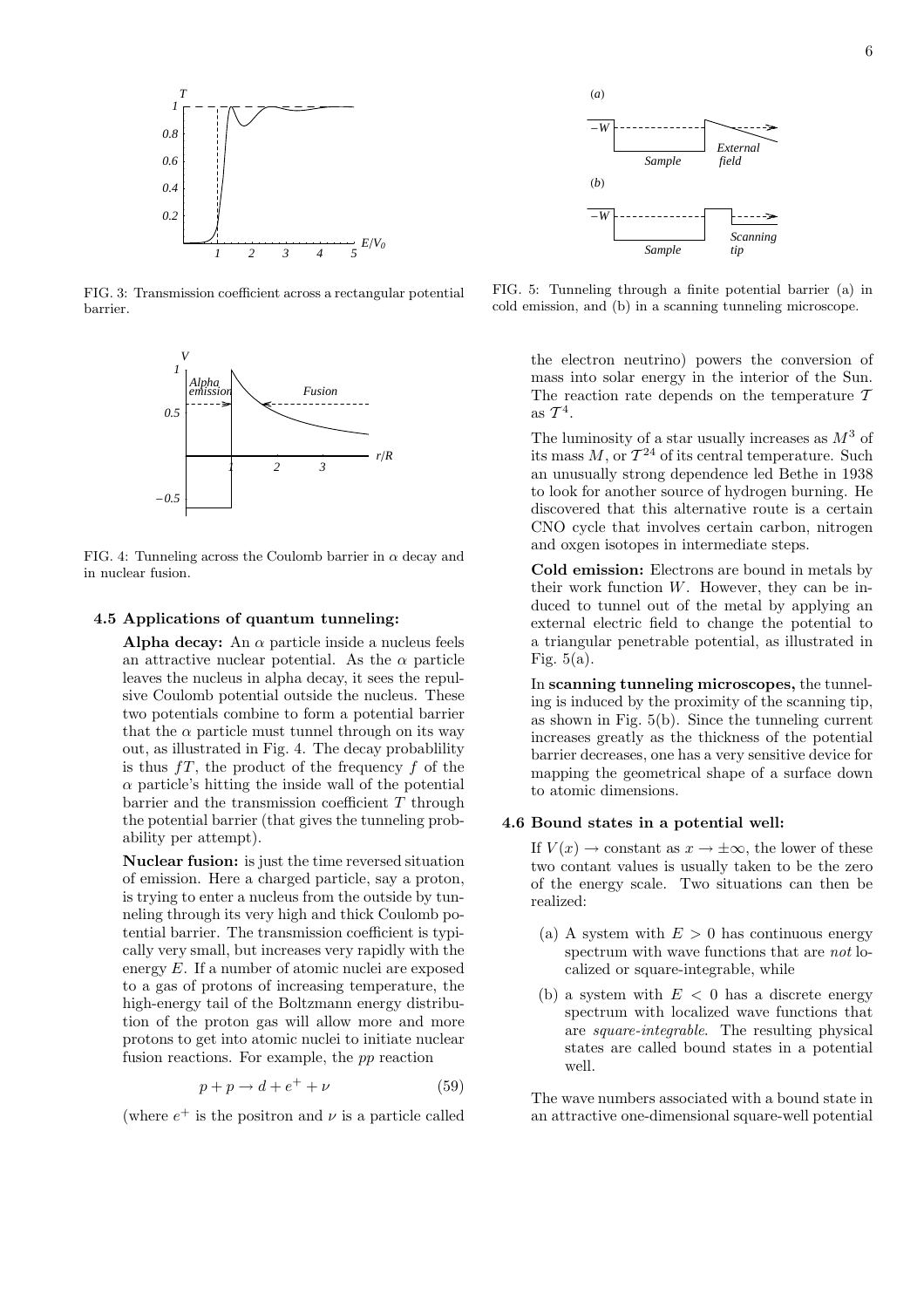

FIG. 6: Wave numbers associated with a bound state in an attractive square-well potential.

are summarized in Fig. 6, where

$$
|E| = -E = \frac{\hbar^2 \kappa^2}{2m}, \quad E - V = \frac{\hbar^2 q^2}{2m}.
$$
 (60)

Such an attractive one-dimensional potential has at least one bound state, the ground state of even parity whose wave function is proportional to  $\cos qx$ . This is because such a wave function already "bends" over at the boundaries, and can always be matched to a decreasing exponential function outside the potential well.

# V. The mathematical structure of quantum mechanics

Physical states in quantum mechanics are linear waves. Both quantum states and classical linear waves can be superposed to form other waves, in the same way that ordinary vectors in space can be added to form other vectors.

#### 5.1 Fourier transform (FT):

The superposition principle for linear wave functions (solutions of linear wave equations) is formalized in the methods of Fourier series and Fourier transforms (FT). Both methods and their generalizations are used in quantum mechanics.

The **FT** of a wave function  $f(x)$  in one spatial variable  $x$  is defined by the integral

$$
\mathcal{F}{f(x)} \equiv g(k) = \frac{1}{\sqrt{2\pi}} \int_{-\infty}^{\infty} f(x)e^{-ikx} dx.
$$
 (61)

For example,

$$
\mathcal{F}\left\{\frac{d}{dx}f(x)\right\} = ikg(k) \to \left(\frac{ip}{\hbar}\right)g(k). \tag{62}
$$

Thus the momentum operator  $\hat{p} = (\hbar/i)\partial/\partial x$  yields the momentum value  $p = \hbar k$  associated with the spectral amplitude  $g(k)$ .

Fourier inversion formula:

$$
\mathcal{F}^{-1}\lbrace g(k)\rbrace \equiv f(x) = \frac{1}{\sqrt{2\pi}} \int_{-\infty}^{\infty} g(k)e^{ikx} dk. \tag{63}
$$

This is how a wave packet is constructed, namely by taking a linear superposition of waves. Also

$$
\mathcal{F}^{-1}\left\{\frac{d}{dk}g(k)\right\} = -ixf(x). \tag{64}
$$

Thus a position operator  $\hat{x} = i\partial/\partial k$  gives the value of the position  $x$  associated with the wave function  $f(x)$ .

The FT shows that waves can be described either by wave functions  $f(x)$  in space, or by their spectral amplitudes  $g(k)$  in k-space. Functions of one space can be constructed from those in the other space. Hence wave properties are completely specified either in ordinary space or in  $k$ -space, a "simplification" that follows from a wave's coherent structure.

Table I gives some simple examples of FTs.

#### Dirac  $\delta$ -function: Since

$$
\mathcal{F}^{-1}\{\mathcal{F}\{f(x)\}\} = f(x),\tag{65}
$$

we find (by writing out the two integral transforms on the LHS in two steps) that

$$
\int_{-\infty}^{\infty} \delta(x - x') f(x') dx' = f(x), \tag{66}
$$

where

$$
\delta(x - x') = \frac{1}{2\pi} \int_{-\infty}^{\infty} e^{ik(x - x')} dk \tag{67}
$$

| Property    | If $f(x)$ is                           | then $\mathcal{F}{f(x)}$ is                         |
|-------------|----------------------------------------|-----------------------------------------------------|
|             | f(x)                                   | g(k)                                                |
|             | $e^{-\alpha x^2}$                      | $\frac{1}{\sqrt{2\alpha}} e^{-\frac{k^2}{4\alpha}}$ |
|             | unit step function <sup><i>a</i></sup> | $-\frac{1}{\sqrt{2\pi}}\frac{2}{k}\sin ka$          |
| Derivatives | $(\frac{d}{dx})^n f(x)$                | $(ik)^n q(k)$                                       |
| Derivatives | $(-ix)^n f(x)$                         | $(\frac{d}{dk})^n g(k)$                             |
| Translation | $f(x-a)$                               | $e^{-ika}q(k)$                                      |
| Attenuation | $f(x)e^{-\alpha x}$                    | $q(k-i\alpha)$                                      |
| $CC^b$      | Real                                   | $q^*(k) = q(-k)$                                    |
|             | Real and even                          | $q^*(k) = q(-k) = q(k)$                             |
|             | Real and odd                           | $q^*(k) = q(-k) = -q(k)$                            |

 $a$ from  $-a$  to a

 $<sup>b</sup>Complex conjugation$ </sup>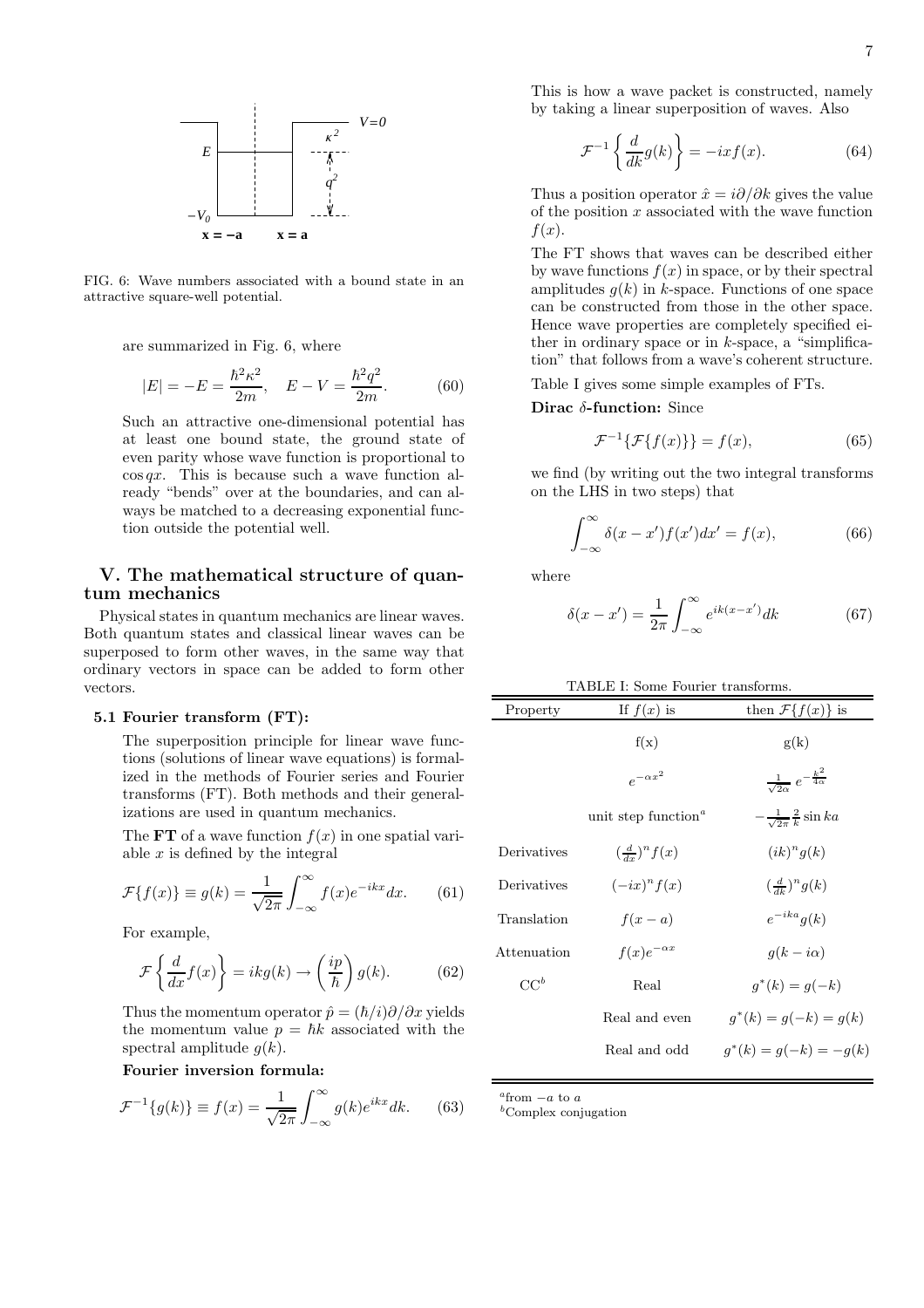is called a Dirac  $\delta$ -function.

Dirac has given a simple intuitive construction of his  $\delta\text{-function}$  as a rectangular function of width  $\epsilon$ and height  $1/\epsilon$  with a unit area under it:

$$
\delta(x - x') = \lim_{\epsilon \to 0} \begin{cases} 1/\epsilon, & \text{when } |x - x'| \le \epsilon/2, \\ 0, & \text{otherwise.} \end{cases} \tag{68}
$$

#### 5.2 Operators and their eigenfunctions:

When a differential operator operates on its **eigen**function, it gives a function that is proportional to the eigenfunction itself:

$$
\hat{p} e^{ikx} = \left(\frac{\hbar}{i} \frac{\partial}{\partial x}\right) e^{ikx} = \hbar k e^{ikx},
$$

$$
\hat{x} e^{-i(x/\hbar)p} = \left(i\hbar \frac{\partial}{\partial p}\right) e^{-ixp/\hbar} = x e^{-ixp/\hbar}. \quad (69)
$$

The proportionality constant is called its eigenvalue.

Two functions or eigenfunctions can be combined into an inner product:

$$
(\phi, \psi) \equiv \int_{-\infty}^{\infty} \phi^*(x) \psi(x) dx
$$

$$
= \int_{-\infty}^{\infty} g_{\phi}^*(k) g_{\psi}(k) dk.
$$

Dirac denotes this inner product by the bracket symbol  $\langle \phi | \psi \rangle$ .

#### 5.3 Dirac notation:

Functions in function space and states of a physical system in quantum mechanics are mathematically similar to vectors in space. Dirac emphasizes this similarity using a mathematical notation that works for vectors, functions and quantum states.

A vector (function, state) can be expanded in terms of basis vectors (functions, states). Dirac distinguishes between two kinds of vectors (functions, states) – column vectors (functions, ket states) and row vectors (complex-conjugated functions, bra states), where the name bra and ket comes from the two parts of the word "bracket":

$$
|\psi\rangle = \text{ket} = \psi_1 |1\rangle + \psi_2 |2\rangle
$$
  
= 
$$
\begin{pmatrix} \psi_1 \\ \psi_2 \end{pmatrix} = \text{column vector}
$$
  

$$
\langle \phi | = \text{bra} = \phi_1^* \langle 1 | + \phi_2^* \langle 2 |
$$
  
= 
$$
(\phi_1^*, \phi_2^*) = \text{row vector}
$$
  
= 
$$
|\phi\rangle^{\dagger},
$$
 (70)

For simple vectors, the basis states  $|1\rangle$  and  $|2\rangle$  are just the unit basis vectors usually denoted  $e_1$  and  $e_2$ , respectively. The  $\dagger$  symbol is called an adjoint operation. It combines the matrix operation of transposition with the complex conjugation of all "matrix elements".

The **Dirac bracket**  $\langle \phi | \psi \rangle$  is a scalar product of vectors or an inner product of functions

$$
\langle \phi | \psi \rangle = (\phi_1^*, \phi_2^*) \left( \begin{array}{c} \psi_1 \\ \psi_2 \end{array} \right) = \phi_1^* \psi_1 + \phi_2^* \psi_2, \tag{71}
$$

where the complex conjugation on the bra components is needed to keep the self scalar product  $\langle \psi | \psi \rangle$  nonnegative. For two orthonormal vectors or states:

$$
\langle i|j\rangle = \delta_{ij}.\tag{72}
$$

Eigenbras and eigenkets: One goes beyond simple vector spaces by using the eigenfunctions of operators such as position  $\hat{x}$  and momentum  $\hat{p}$ . In fact, we immediately associate their eigenfunctions with abstract **eigenstates** in the following eigenbra or eigenket form:

$$
\hat{x}|x\rangle = x|x\rangle
$$
, and  $\langle x|\hat{x} = x^*\langle x| = x\langle x|$ ,  
\n $\hat{p}|p\rangle = p|p\rangle$ , and  $\langle p|\hat{p} = p^*\langle p| = p\langle p|$ , (73)

where the eigenvalues  $x$  and  $p$  are real, as is true for all physical observables, i.e., properties that can be measured experimentally. The eigenvalues  $x$  and  $p$ normally range continuously from  $-\infty$  to  $\infty$ .

Projection and quantum destructive measurement: A simple 2-dimensional vector  $|A\rangle$  can be decomposed into its components  $A_i = \langle i|A\rangle$  with respect to the basis  $|i\rangle$ :

$$
|A\rangle = |1\rangle A_1 + |2\rangle A_2
$$
  
= 
$$
\left(\sum_{i=1}^N |i\rangle\langle i| \right) |A\rangle.
$$
 (74)

In a similar way, an N-dimensional vector space is made up of the N one-dimensional subspaces projected out by the projection operators

$$
\mathcal{P}_i = \mathcal{M}_i = |i\rangle\langle i| \tag{75}
$$

in the sense that

$$
\mathcal{P}_i|A\rangle = A_i|i\rangle \tag{76}
$$

leaves only that part of the vector that is in this ith subspace.  $\mathcal{P}_i$  is also called a *measurement sym*bol (hence  $\mathcal{M}_i$ ). This measurement is not a classical nondestructive measurement but a quantum  $de$ structive measurement that destroys all other components of the original vector  $|A\rangle$ . The projection collapses the state  $|A\rangle$  into just the part  $A_i|i\rangle$  in the ith subspace.

**Completeness relations:** The original vector  $|A\rangle$ can be restored by adding up all its projections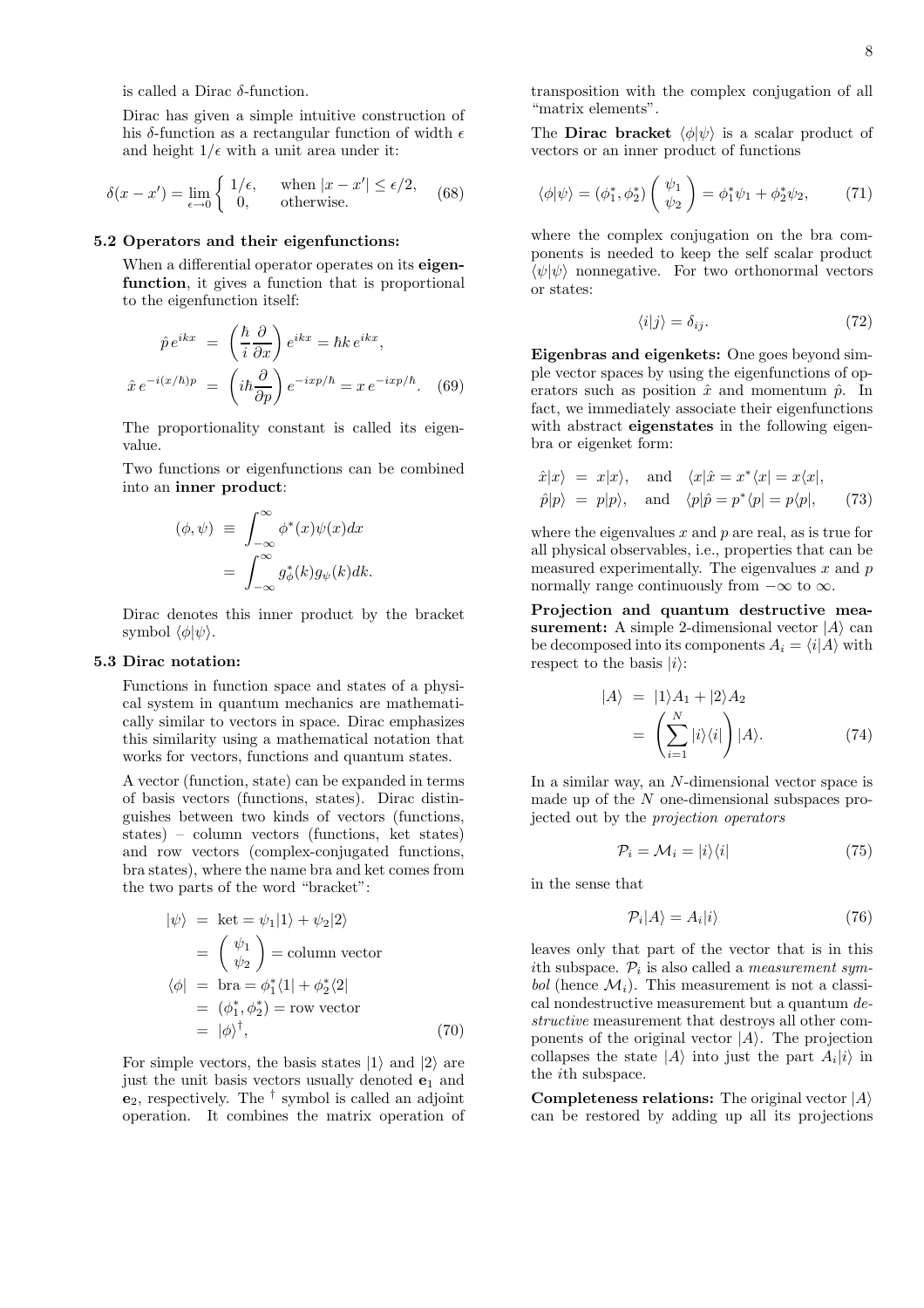$A_i|i\rangle$ . Hence an identity operator can be constructed for this linear vector space

$$
\mathbf{1} = \sum_{i=1}^{N} |i\rangle\langle i| \tag{77}
$$

for discrete basis states that satisfy the orthonormality relation  $\langle i|j \rangle = \delta_{ij}$ .

The idea of completeness or closure holds also for eigenstates of operators such as  $\hat{x}$  and  $\hat{p}$  that have continuous eigenvalues:

$$
\mathbf{1} = \int_{-\infty}^{\infty} |x\rangle \langle x| dx
$$

$$
= \int_{-\infty}^{\infty} |p\rangle \langle p| dp. \tag{78}
$$

The resulting basis states  $|x\rangle$  or  $|p\rangle$  are said to be continuous basis states.

Representations: A discrete representation is a specification of a vector (or state)  $|A\rangle$  by its components  $A_i$  in a discrete basis. A continuous representation uses the continuous basis states  $|x\rangle$  to give the components  $A(x) = \langle x|A \rangle$  in the expansion

$$
|A\rangle = \int_{-\infty}^{\infty} dx \, |x\rangle A(x). \tag{79}
$$

Wave functions: The (position) wave function of a state or wave  $|\psi\rangle$  is just its component  $\psi(x) =$  $\langle x|\psi\rangle$  in the position representation. Its component  $\psi(p) = \langle p | \psi \rangle$  in the momentum representation is called its momentum wave function. A wave function can be expanded into an arbitrary discrete representation of basis states  $|i\rangle$ 

$$
\langle x|\psi\rangle \equiv \psi(x) = \sum_{i=1}^{N} \langle x|i\rangle \langle i|\psi\rangle
$$

$$
= \sum_{i=1}^{N} \phi_i(x)\psi_i, \qquad (80)
$$

where  $\phi_i(x) = \langle x|i\rangle$  is the wave function of the basis state  $|i\rangle$ . Incidentally, N must be infinite to match the number of points on the straight line.

A wave function can also be expanded in another continuous representation, say the momentum representation:

$$
\langle x|\psi\rangle = \psi(x) = \int_{-\infty}^{\infty} dp \langle x|p\rangle \langle p|\psi\rangle
$$

$$
= \frac{1}{\sqrt{2\pi}} \int_{-\infty}^{\infty} \frac{dp}{\hbar} e^{i(p/\hbar)x} \psi(p). \quad (81)
$$

This is just the inverse Fourier transform relation.

Dirac  $\delta$ -function: The equivalence

$$
\psi(x) = \int_{-\infty}^{\infty} \delta(x - x') \psi(x') dx'
$$

$$
= \langle x | \psi \rangle = \int_{-\infty}^{\infty} \langle x | x' \rangle \langle x' | \psi \rangle dx' \tag{82}
$$

shows that

$$
\langle x|x'\rangle = \delta(x - x').\tag{83}
$$

It immediately follows that the Dirac  $\delta$ -function can be represented in infinitely many ways. For example,

$$
\langle x|x'\rangle = \sum_{i=1}^{N} \langle x|i\rangle \langle i|x'\rangle = \sum_{i=1}^{N} \phi_i(x)\phi_i^*(x'). \tag{84}
$$

Quantum measurement and wave-function collapse: Electrons emitted from a source pass through a single slit and fall on a distant observing screen on the other side of the slit: As a coherent matter wave, each electron forms a diffraction pattern on the observing screen in the direction y of the diffraction pattern. (Diffraction = spreading of a wave into the geometrical shadow regions.)

A detector of acceptance  $\Delta y$  placed at position  $y = d$  on the observing screen detects electrons from signals of their passage through the detector. If  $\psi(y') = \langle y' | \psi \rangle$  is the wave function of selfdiffracting electrons normalized in some way, the part that enters the detector is

$$
\Delta\psi(d) = \int_{d-\Delta y/2}^{d+\Delta y/2} dy'|y'\rangle\langle y'|\psi\rangle.
$$
 (85)

The probability of an electron entering the detector is

$$
\Delta P(d) = \int_{d - \Delta y/2}^{d + \Delta y/2} dy' |\psi(y')|^2.
$$
 (86)

Note that the electron described by the wave function  $\psi(y)$  can be anywhere on the screen before the detection. However, once it is known to have gone into the detector, e.g., by the detector signal it generates, its wave function has *collapsed* into  $\Delta \psi(d)$ . This is how a quantum measurement can modify the state itself.

# 5.4 Operators and their matrix elements: Matrix mechanics

Operators as matrices: Operators can be visualized as matrices because they satisfy matrix operations. Hence quantum mechanics is also called matrix mechanics. For example, an operator  $\tilde{A}$ acting on a state always gives another state:

$$
\hat{A}|\psi\rangle = c|\phi\rangle \tag{87}
$$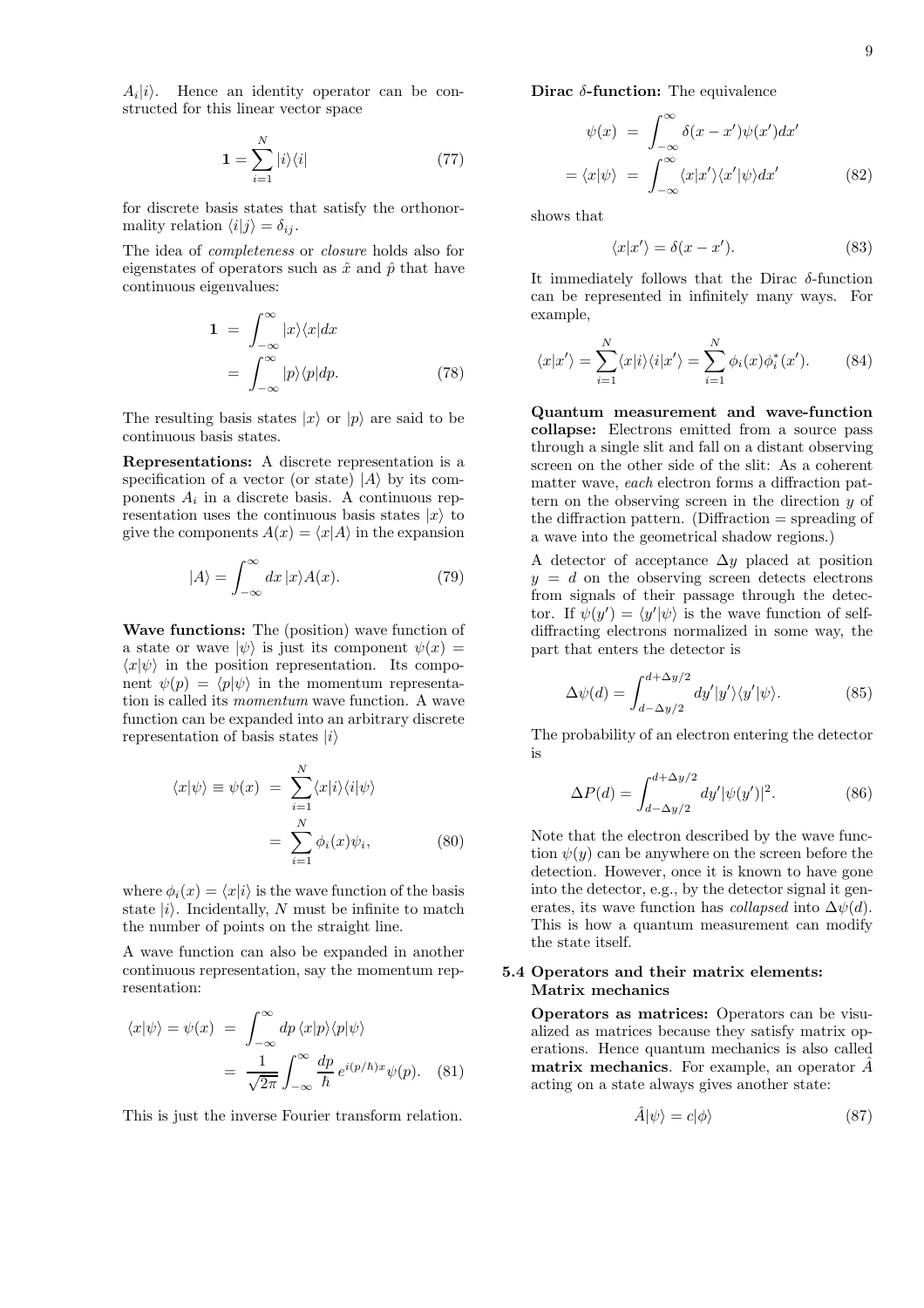in much the same way that a square matrix multiplying a column vector always gives another column vector. It can happen occasionally that the result is actually proportional to the original state  $|\psi\rangle$ 

$$
\hat{A}|a\rangle = a|a\rangle. \tag{88}
$$

These special states are called the eigenstates of  $\hat{A}$ . The proportionality constants a are called their eigenvalues. Note how the eigenvalue a is used to label the eigenstate  $|a\rangle$  itself. This operator equation is called an eigenvalue equation.

Noncommuting operators: Operators, like matrices, do not generally commute. For example,

$$
[\hat{p}, \hat{x}] = \frac{\hbar}{i}.\tag{89}
$$

In matrix mechanics, commutators like this specify the fundamental wave nature of the matter waves described by these operators. It is the starting point from which other results can be derived. In contrast, the wave property of matter is described in wave mechanics by postulating the quantization rule

$$
\hat{p} = \frac{\hbar}{i} \frac{\partial}{\partial x},\tag{90}
$$

and the wave function  $\psi(x)$  on which  $\hat{p}$  operates.

Operator matrix elements: Operators like matrices have matrix elements. The matrix elements of a matrix or operator  $\hat{M}$  can be expressed conveniently in the Dirac notation as

$$
M_{ij} = \langle i|\hat{M}|j\rangle,\tag{91}
$$

a two-sided representation in terms of a suitable basis  $|i\rangle$ . A 2 × 2 matrix or operator can thus be written in operator form as

$$
\hat{M} = M_{11}|1\rangle\langle 1| + M_{12}|1\rangle\langle 2| \n+ M_{21}|2\rangle\langle 1| + M_{22}|2\rangle\langle 2|.
$$
\n(92)

The ket-bra combinations on the RHS are themself operators or square matrices. The off-diagonal operators are the transition operators

$$
|\psi\rangle\langle\phi| = \begin{pmatrix} \psi_1 \\ \psi_2 \end{pmatrix} (\phi_1^* \phi_2^*) = \begin{pmatrix} \psi_1 \phi_1^* & \psi_1 \phi_2^* \\ \psi_2 \phi_1^* & \psi_2 \phi_2^* \end{pmatrix}, \quad (93)
$$

while the diagonal operators (with  $\phi = \psi$ ) are projection operators.

An operator in the representation of its own eigenstates is a diagonal matrix. Thus

$$
\langle x|\hat{x}|x'\rangle = \langle x|x'\rangle x' = x'\delta(x - x')
$$

$$
\langle x|\hat{p}|x'\rangle = \langle x|x'\rangle \left(\frac{\hbar}{i}\frac{d}{dx'}\right) = \delta(x - x') \left(\frac{\hbar}{i}\frac{d}{dx'}\right) (94)
$$

Note how the operator  $\hat{p}$  becomes a diagonal differential operator in the x-representation, and how it comes out to the right of the Dirac bracket to avoid operating on it. The Hamiltonian operator too has interesting diagonal representations:

$$
\langle E|\hat{H}|E'\rangle = \begin{cases} \langle E|E'\rangle E' = \delta(E - E')E', & \text{if continuous} \\ \langle n|n'\rangle E_{n'} = \delta_{nn'}E_{n'}, & \text{if discrete.} \end{cases}
$$
(95)

Eigenvalue eq. as wave eq.: Matrix mechanics can be shown to be equivalent to wave mechanics by writing the operator eigenvalue equation  $\hat{H}|\Psi_E\rangle =$  $E|\Psi_E\rangle$  as a Schrödinger wave equation:

$$
E\langle x|\Psi_E\rangle = \langle x|\hat{H}|\Psi_E\rangle
$$
  
\n
$$
= \int_{-\infty}^{\infty} dx'\langle x|\left[\frac{\hat{p}^2}{2m} + V(\hat{x})\right]x'\rangle\Psi_E(x')
$$
  
\n
$$
= \int_{-\infty}^{\infty} dx'\delta(x - x')\left[\frac{1}{2m}\left(\frac{\hbar}{i}\frac{d}{dx'}\right)^2 + V(x')\right]
$$
  
\n
$$
\times \Psi_E(x')
$$
  
\n
$$
= \left[\frac{1}{2m}\left(\frac{\hbar}{i}\frac{d}{dx}\right)^2 + V(x)\right]\Psi_E(x).
$$
 (96)

# 5.5 Hermitian operators and physical observables:

Hermitian operator: is one for which

$$
\hat{H}^{\dagger} = \hat{H}^{T*} = \hat{H} \text{ (itself)}.
$$
 (97)

It has the important properties that

- (a) Eigenvalues are real.
- (b) Eigenstates can be orthonormalized.

Physical observables can have only real values. Hence they are described by Hermitian operators in quantum mechanics.

**Dirac notation:** For any operator  $\hat{A}$ :

$$
\langle \phi | \hat{A} \psi \rangle = \int_{-\infty}^{\infty} \phi^{\dagger}(x) [\hat{A} \psi](x) dx
$$

$$
= \int_{-\infty}^{\infty} \{ [\hat{A}^{\dagger} \phi](x) \}^{\dagger} \psi(x) dx
$$

$$
= \langle \hat{A}^{\dagger} \phi | \psi \rangle. \tag{98}
$$

The Hermiticity of an operator  $\hat{H}$  is confirmed by the equality  $\langle \phi | \hat{H} | \psi \rangle = \langle \hat{H} \phi | \psi \rangle$  of the two distinct integrals involved. Note that if  $\phi(x)$  is a column wave function (called a spinor), the transposition part of the adjoint operator will come into play to change it into a row spinor.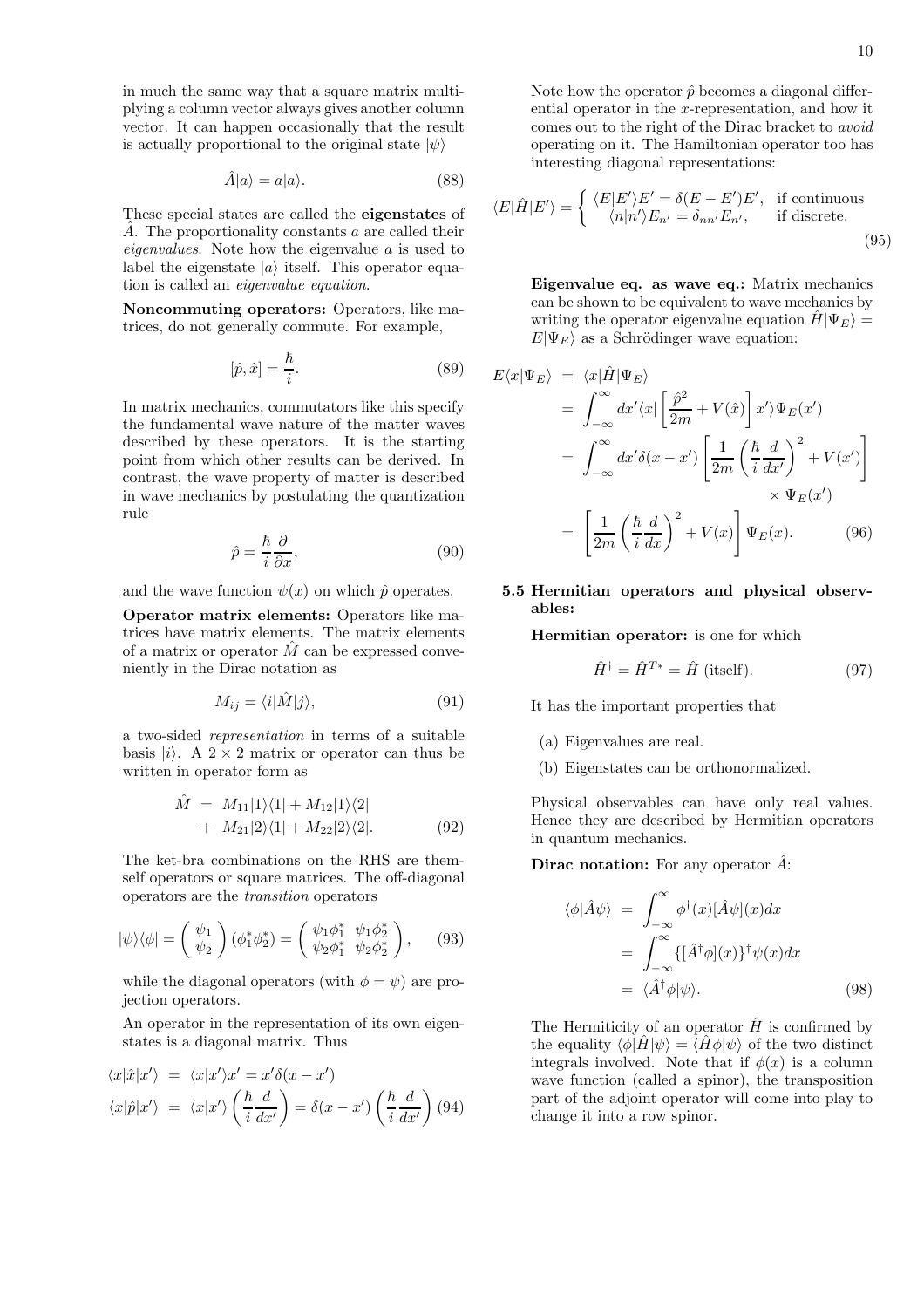# 5.6 One-dimensional harmonic oscillator:

The 1DHO problem can be solved elegantly in matrix mechanics. First write its Hamiltonian

$$
\hat{H} = \frac{\hat{p}^2}{2m} + \frac{1}{2}m\omega^2 \hat{x}^2
$$
\n(99)

in the compact form

$$
\hat{h} = \frac{\hat{H}}{\hbar\omega} = \frac{1}{2} \left(\hat{q}^2 + \hat{y}^2\right),
$$
  
where 
$$
\hat{y} = \frac{\hat{x}}{x_0},
$$

$$
\hat{q} = \frac{x_0}{\hbar} \hat{p} = \frac{1}{i} \frac{d}{dy}.
$$
 (100)

Here the oscillator length  $x_0 = \sqrt{\hbar/m\omega}$  is defined by the equation

$$
\hbar\omega = m\omega^2 x_0^2. \tag{101}
$$

The dimensionless position and momentum operators do not commute:

$$
[\hat{q}, \hat{y}] = 1/i. \tag{102}
$$

The dimensionless Hamiltonian  $\hat{h}$  can be factorized:

$$
\hat{h} = \hat{a}^{\dagger}\hat{a} + \frac{1}{2},
$$
  
where 
$$
\hat{a} = \frac{1}{\sqrt{2}}(\hat{y} + i\hat{q})
$$

$$
\hat{a}^{\dagger} = \frac{1}{\sqrt{2}}(\hat{y} - i\hat{q})
$$
(103)

are called the step-down and step-up operators, respectively. They do not commute

$$
\left[\hat{a}, \hat{a}^{\dagger}\right] = 1. \tag{104}
$$

Number operator and its eigenstates: The number operator  $\hat{N} = \hat{a}^{\dagger} \hat{a}$  is Hermitian. It has real eigenvalues  $n$  that can be used to label its eigenstates

$$
\hat{N}|n\rangle = n|n\rangle. \tag{105}
$$

It then follows that  $|n\rangle$  is also an energy eigenstate:

$$
\hat{H}|n\rangle = (n + \frac{1}{2})\hbar\omega|n\rangle.
$$
 (106)

The eigenvalue  $n$  of the number operator is a nonnegative number or integer 0, 1, 2, ... This important quantization property follows from nonnegative nature of its Hamiltonian (meaning that  $\langle \hat{H} \rangle \geq 0$  and from the nonzero commutators

$$
[\hat{N}, \hat{a}^{\dagger}] = \hat{a}^{\dagger}, \quad [\hat{N}, \hat{a}] = -\hat{a}.
$$
 (107)

The commutators show that  $\hat{a}^{\dagger}$  and  $\hat{a}$  change the state  $|n\rangle$  as follows:

$$
\hat{a}^{\dagger}|n\rangle = \sqrt{n+1}|n+1\rangle, \quad \hat{a}|n\rangle = \sqrt{n}|n-1\rangle. \quad (108)
$$

**Oscillator quanta:** The *quantum number n* (qu.  $no. = any number used to label a quantum state)$ gives the number of oscillator energy quanta, each of energy  $\hbar\omega$ , that can be emitted from that state. Thus  $\hat{a}^{\dagger}$  increases the number of energy quanta in the state by 1, and is called a creation operator, while the *destruction* operator  $\hat{a}$  decreases n by 1. Physical processes that causes the absorption or emission of energy quanta can be expressed in terms of these operators.

The ground state which by definition cannot emit any energy has the qu. no.  $n = 0$ . It has a zero-point energy  $\hbar \omega/2$  that comes from the wave spreading of its wave function from the classical point  $x = 0$  of stable equilibrium.

Wave functions: The impossibility of energy emission from the ground state is stated by the operator equation

$$
\hat{a}|0\rangle = 0.\tag{109}
$$

Its y-representaion gives the first-order differential equation for the ground-state (GS) wave function:

$$
\left(y + \frac{d}{dy}\right)\phi_0(y) = 0.
$$
\n(110)

The resulting normalized GS wave function is

$$
\phi_0(y) = \alpha_0 e^{-y^2/2}
$$
, where  $\alpha_0 = \frac{1}{\pi^{1/4}}$ . (111)

Excited states can be created by adding energy quanta to the GS:

$$
|n\rangle = \left[\frac{(\hat{a}^{\dagger})^n}{\sqrt{n!}}\right]|0\rangle. \tag{112}
$$

Consequently, its wave function can be constructed by successive differentiations of the GS wave function:

$$
\phi_n(y) = \langle y | \left[ \frac{(\hat{a}^\dagger)^n}{\sqrt{n!}} \right] |0\rangle
$$

$$
= \frac{\alpha_0}{\sqrt{2^n n!}} \left( y - \frac{d}{dy} \right)^n e^{-y^2/2}.
$$
(113)

Operators in the number representation: In the number representation  $|n\rangle$ , the only nonzero matrix elements of  $\hat{a}$  and  $\hat{a}^{\dagger}$  lie along the diagonal one line away from the main diagonal of the matrix:

$$
\hat{a} = \begin{pmatrix} 0 & \sqrt{1} & 0 & \cdots \\ 0 & 0 & \sqrt{2} & \cdots \\ 0 & 0 & 0 & \cdots \end{pmatrix}, \ \hat{a}^{\dagger} = \begin{pmatrix} 0 & 0 & 0 & \cdots \\ \sqrt{1} & 0 & 0 & \cdots \\ 0 & \sqrt{2} & 0 & \cdots \\ \cdots & \cdots & \cdots & \cdots \end{pmatrix}.
$$
 (114)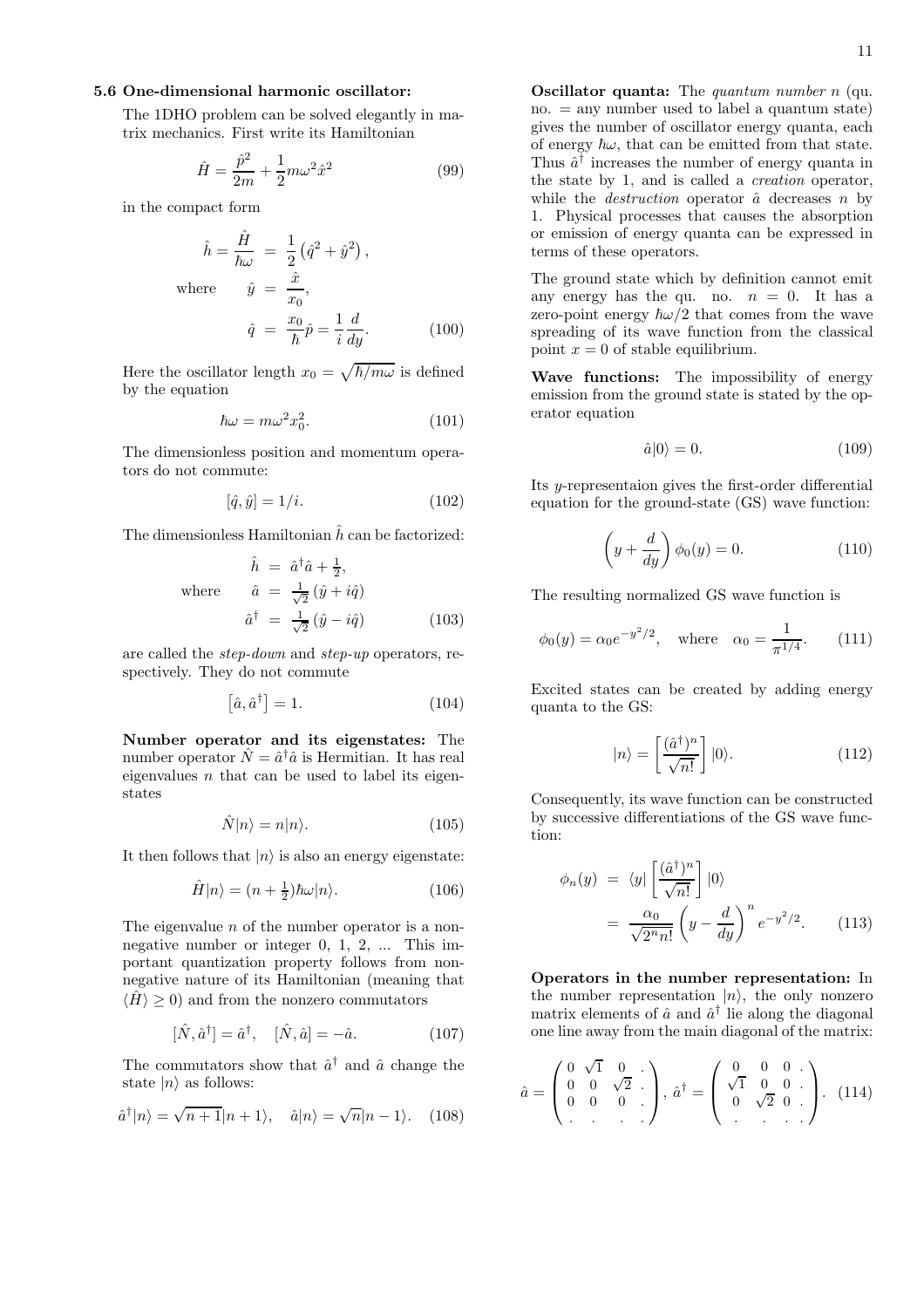Hence the dimensionless position and momentum operators are the square matrices

$$
\hat{y} = \frac{1}{\sqrt{2}}(\hat{a} + \hat{a}^{\dagger}) = \frac{1}{\sqrt{2}} \begin{pmatrix} 0 & \sqrt{1} & 0 \\ \sqrt{1} & 0 & \sqrt{2} \\ 0 & \sqrt{2} & 0 \end{pmatrix},
$$

$$
\hat{q} = \frac{1}{i\sqrt{2}}(\hat{a} - \hat{a}^{\dagger}) = \frac{1}{i\sqrt{2}} \begin{pmatrix} 0 & \sqrt{1} & 0 \\ -\sqrt{1} & 0 & \sqrt{2} \\ 0 & -\sqrt{2} & 0 \end{pmatrix}.
$$
(115)

#### 5.7 Uncertainty principle:

The quintessential wave property described by the Heisenberg uncertainty principle takes on a surprisingly elegant form in matrix mechanics: If the square uncertainty of the expectation value of a physical observable  $\hat{A}$  in the quantum state  $|\psi\rangle$  is defined as

$$
(\Delta A)^2 = \langle (\hat{A} - \bar{A})^2 \rangle_{\psi},\tag{116}
$$

then the product of uncertainties of two physical observables  $\ddot{A}$  and  $\ddot{B}$  in the *same* quantum state satisfies the inequality

$$
(\Delta A)(\Delta B) \ge \frac{1}{2} \left| \langle [\hat{A}, \hat{B}] \rangle_{\psi} \right|.
$$
 (117)

Simultaneous eigenstates:  $|a, b\rangle$  exist for commuting operators  $\overline{A}$  and  $\overline{B}$ :

$$
\hat{A}|a,b\rangle = a|a,b\rangle, \quad \hat{B}|a,b\rangle = b|a,b\rangle. \quad (118)
$$

Then  $\Delta A = 0 = \Delta B$ .

#### 5.8 Classical correspondence:

Bohr's correspondence principle: Quantum mechanics reproduces classical mechanics in the limit of large quantum numbers. Example: The probability density of quantum state  $|n\rangle$  of the 1DHO agrees with the classical value:

$$
\lim_{n \to \infty} |\psi_n^{\text{QM}}(x)|^2 \to \rho^{\text{CM}}(x). \tag{119}
$$

For a periodic system of period  $T$ , the classical probability density can be defined in terms of the probablity  $dP(x)$  of finding the classical point mass within a width  $dx$  of the position x during a moment  $dt$  in time  $t$ :

$$
dP(x) = \rho^{\text{CM}}(x)dx = \frac{2}{T}dt, \text{ or}
$$

$$
\rho^{\text{CM}}(x) = \frac{2}{v(x)T}, \qquad (120)
$$

where  $v(x) = dx/dt$  is the velocity at position x. See Fig. 4-18, 19 of Bransden/Joachain for a comparison between quantum and classical  $\rho$ s for the 1DHO.

Ehrenfest's theorem: The expectation value of a physical observable satisfies a classical equation of motion. The expectation value of an operator  $\hat{A}(t)$  in the time-dependent state

$$
|\Psi(t)\rangle = e^{-i\hat{H}t/\hbar}|\Psi(0)\rangle \quad \text{is} \quad (121)
$$

$$
\langle \hat{A}(t) \rangle_t \equiv \langle \Psi(t) | \hat{A}(t) | \Psi(t) \rangle \n= \langle \Psi(0) | e^{i \hat{H} t / \hbar} \hat{A}(t) e^{-i \hat{H} t / \hbar} | \Psi(0) \rangle. \tag{122}
$$

A time differentiation of the three time factors generates three terms:

$$
\frac{d}{dt}\langle \hat{A}(t)\rangle_t = \langle \frac{\partial \hat{A}(t)}{\partial t}\rangle_t + \frac{i}{\hbar}\langle [\hat{H}, \hat{A}(t)]\rangle_t.
$$
 (123)

Examples:

$$
\frac{d}{dt}\langle \hat{x}\rangle_t = \frac{i}{\hbar}\langle [\hat{H}, \hat{x}]\rangle_t = \frac{1}{m}\langle \hat{p}\rangle_t; \n\frac{d}{dt}\langle \hat{p}\rangle_t = \frac{i}{\hbar}\langle [\hat{H}, \hat{p}]\rangle_t = -\langle \frac{d\hat{V}}{d\hat{x}}\rangle_t.
$$
\n(124)

# VI. Quantum mechanics in three spatial dimensions

Different directions in space are independent of one another in quantum mechanics in the sense that

$$
[\hat{x}_i, \hat{x}_j] = [\hat{p}_i, \hat{p}_j] = [\hat{x}_i, \hat{p}_j] = 0, \text{ if } i \neq j. \qquad (125)
$$

QM problems in three-dimensional space can be solved by using methods of both wave and matrix mechanics.

## 6.1 Separation of variables in rectangular coordinates:

If a Hamiltonian  $\hat{H} = \hat{H}_1 + \hat{H}_2 + \hat{H}_3$  is separable into terms referring to different dimensions in rectangular coordinates, its energy eigenstates can be factorized into the product states  $|n = n_1 n_2 n_3\rangle =$  $|n_1\rangle|n_2\rangle|n_3\rangle$ , one in each spatial dimension:

$$
\hat{H}|n_1n_2n_3\rangle = (E_1 + E_2 + E_3)|n_1n_2n_3\rangle.
$$
 (126)

The method works for other operators too:

$$
\hat{p}^2|p_1p_2p_3\rangle = (p_1^2 + p_2^2 + p_3^2)|p_1p_2p_3\rangle. \tag{127}
$$

Examples:

- (a) 3-dim HO:  $E_n = \hbar \omega (n+3/2), n = n_1+n_2+n_3.$
- (b) Free particle:  $p^2 = p_1^2 + p_2^2 + p_3^2$  in the state  $|p_1p_2p_3\rangle$ .
- (c) Particle in a box of sides  $L_i$ : The discrete momentum spectrum is defined by the quantum numbers  $n_i = k_i L_i / \pi = 1, 2, ...$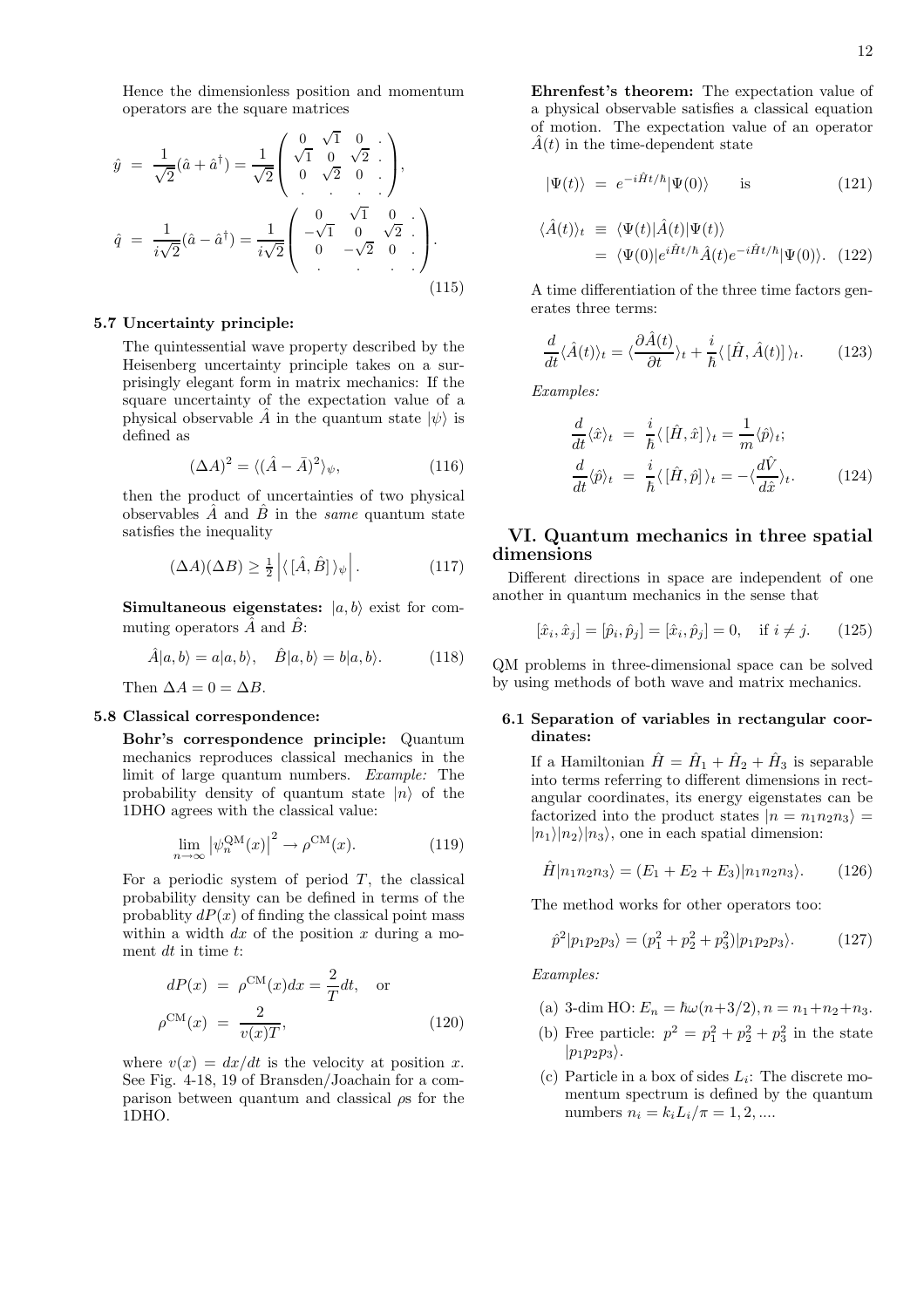## 6.2 Separation in spherical coordinates:

**Kinetic energy:** In the spherical coordinates  $\mathbf{r} =$  $(r, \theta, \phi)$ ,  $\hat{\mathbf{p}}^2$  separates into a radial part and an angular part:

$$
\hat{\mathbf{p}}^2 = \hat{p}_r^2 + \frac{\hat{\mathbf{L}}^2}{r^2},
$$
\nwhere  $\hat{\mathbf{L}} = \hat{\mathbf{r}} \times \hat{\mathbf{p}} = \begin{vmatrix} \mathbf{e}_x & \mathbf{e}_y & \mathbf{e}_z \\ \hat{x} & \hat{y} & \hat{z} \\ \hat{p}_x & \hat{p}_y & \hat{p}_z \end{vmatrix}$   
\n $= \hat{L}_x \mathbf{e}_x + \hat{L}_y \mathbf{e}_y + \hat{L}_z \mathbf{e}_z$  (128)

is the orbital angular momentum operator. Note that the position and momentum operators in a typical term of  $\hat{\mathbf{L}}$  such as  $\mathbf{e}_x \hat{y} \hat{p}_z$  commute because they refer to different directions in space. However, **L** is quite a different type of operator from  $\hat{\mathbf{r}}$  or  $\hat{\mathbf{p}}$ , because its components  $\hat{L}_i$  do not commute with one another:

$$
[\hat{L}_i, \hat{L}_j] = i\hbar \hat{L}_k, \quad (i, j, k \text{ in RH order}). \tag{129}
$$

On the other hand,

$$
[\hat{\mathbf{L}}^2, \hat{L}_i] = 0, \quad \text{for any component } i. \tag{130}
$$

The two commuting operators  $\hat{\mathbf{L}}^2$ ,  $\hat{L}_z$  can be used to define the simultaneous eigenstate  $|\ell m\rangle$ :

$$
\hat{\mathbf{L}}^2|\ell m\rangle = \hbar^2 \ell(\ell+1)|\ell m\rangle, \n\hat{\mathbf{L}}_z|\ell m\rangle = \hbar m|\ell m\rangle,
$$
\n(131)

where  $\ell$  and m are called the orbital (angular momentum) and magnetic quantum numbers, respectively. This eigenstate describes completely an angular state in spherical coordinates. The resulting angular wave function

$$
\langle \theta \phi | \ell m \rangle = Y_{\ell m}(\theta, \phi) \tag{132}
$$

is called a spherical harmonic.

In the position represention, the  $\hat{L}_z$  equation can be written as the differential equation

$$
\left(\frac{\hbar}{i}\frac{\partial}{\partial\phi}\right)Y_{\ell m}(\theta,\phi) = mY_{\ell m}(\theta,\phi).
$$
 (133)

The solutions in the variable  $\phi$  are

$$
Y_{\ell m}(\theta,\phi) = f(\theta)e^{im\phi}.
$$
 (134)

These solutions are periodic in  $\phi$  with a period of  $2\pi$ :

$$
e^{im(\phi+2\pi)} = e^{im\phi}.\tag{135}
$$

Hence m must be an integer  $(0, \pm 1, \pm 2, \ldots)$ . It will turn out that  $\ell$  is a nonnegative integer bounded from below by  $|m|$ .

The kinetic energy operator in spherical coordinates is

$$
\hat{T} = \hat{T}_r + \hat{T}_L = \frac{1}{2m} \left( \hat{p}_r^2 + \frac{\hat{\mathbf{L}}^2}{r^2} \right),\tag{136}
$$

Central potential: Central potentials are spherically symmetric and depend only on the radial distance from the center of potential (or force):

$$
V = V(r) \neq f(\theta, \phi). \tag{137}
$$

For central potentials, the Hamiltonian separates in the radial and angular coordinates

$$
\hat{H} = (\hat{T}_r + \hat{V}) + \hat{T}_L.
$$
\n(138)

As a result, the wave function of definite energy E factorizes as follows:

$$
\psi_{E\ell m}(\mathbf{r}) = \langle \mathbf{r} | E\ell m \rangle = R_{E\ell}(r) Y_{\ell m}(\theta, \phi). \tag{139}
$$

The radial factor satisfies the Schrödinger equation

$$
\left\{\frac{1}{2m}\left[\hat{p}_r^2 + \frac{1}{r^2}\hbar^2\ell(\ell+1)\right] + V(r)\right\}R_{E\ell}(r)
$$
  
=  $ER_{E\ell}(r)$ , (140)

where

$$
\hat{p}_r^2 = -\hbar^2 \nabla_r^2 = -\hbar^2 \left( \frac{1}{r^2} \frac{d}{dr} r^2 \frac{d}{dr} \right)
$$

$$
= -\hbar^2 \frac{1}{r} \left( \frac{d^2}{dr^2} \right) r. \tag{141}
$$

Note that the wave function  $R_{E\ell}(r)$  depends on  $\ell$  as well as the energy eigenvalue E. An energy eigenstate in three-dimensional space has only three state labels.

Laplace equation: of electrostatics is also important in QM because its solutions describe the quantum states of a static or resting free particle  $(V = 0, p = 0 \text{ and } E = 0):$ 

$$
\nabla^2 \psi(\mathbf{r}) = 0. \tag{142}
$$

The solutions regular at the origin  $r = 0$  are the solid spherical harmonics (or harmonic polynomials)

$$
\mathcal{Y}_{\ell m}(\mathbf{r}) = r^{\ell} Y_{\ell m}(\theta, \phi). \tag{143}
$$

Solutions of the Laplace equations are sometimes called harmonic functions.

The solutions in rectangular coordinates are simpler. They are all rectangular polynomials with terms of the form  $x^{n_1}y^{n_2}z^{n_3}$  having the same degree  $n = n_1 + n_2 + n_3$ . All rectangular polynomials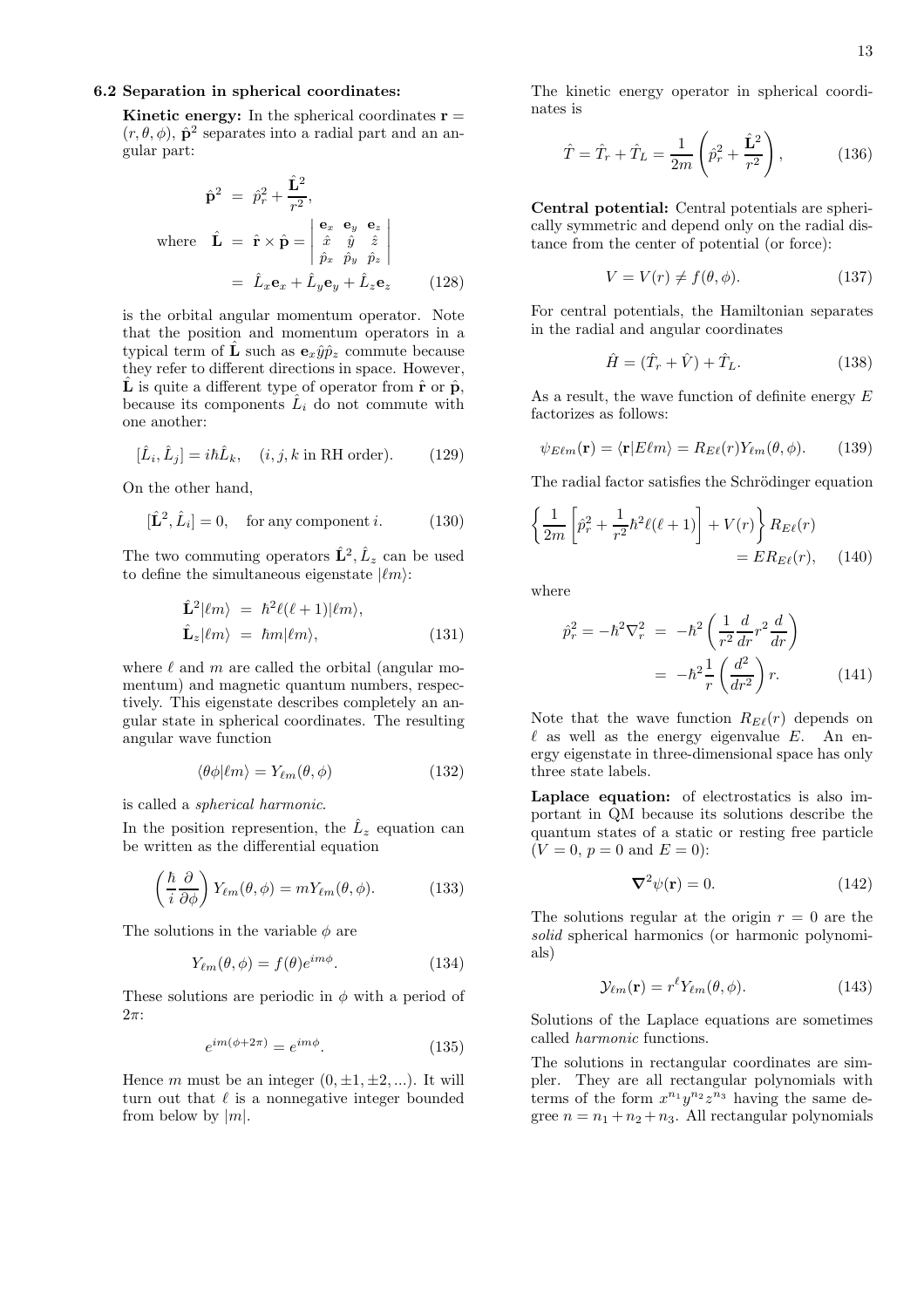TABLE II: Rectangular polynomials and solid spherical harmonics.

| n              | Rect. Poly.                                                                | Harmonic? | Number | $\mathcal{Y}_{\ell m}$ ?                         |
|----------------|----------------------------------------------------------------------------|-----------|--------|--------------------------------------------------|
| $\Omega$       | 1                                                                          |           |        | $\mathcal{Y}_{00}$                               |
|                | $\tilde{z}$<br>$x \pm iy$                                                  | Y<br>Y    | 3      | $\mathcal{Y}_{1m=0}$<br>$m = \pm 1$              |
| $\overline{2}$ | $2z^2 - x^2 - y^2$<br>$z(x \pm iy)$<br>$(x \pm iy)^2$<br>$x^2 + y^2 + z^2$ |           | 5      | $\mathcal{Y}_{2m=0}$<br>$m = \pm 1$<br>$m=\pm 2$ |

can be written in the spherical form with definite  $\ell, m$ :

$$
r^{n}Y_{\ell m}(\theta,\phi) = \begin{cases} \text{harmonic}, & \text{if } \ell = n \\ \text{non-harmonic}, & \text{if } \ell < n \end{cases}, (144)
$$

but only those where the power  $n$  of  $r$  is equal to the degree  $\ell$  of  $Y_{\ell m}$  are solutions of the Laplace equation.

Because  $\nabla^2$  is simple in rectangular coordinates, the result

$$
\nabla^2 x^{n_1} = \frac{d^2}{dx^2} x^{n_1} = n_1(n_1 - 1)x^{n_1 - 2}
$$
 (145)

can be used to determine if any rectangular polynomial is a harmonic function. Examples are given in Table II. Functions with definite m include:

$$
m = \pm 1: \quad x \pm iy = r \sin \theta e^{\pm i\phi} \n m = 0: \quad z, \ \ x^2 + y^2.
$$
\n(146)

All solid spherical harmonics can be built from these two classes of functions.

#### 6.3 Three-dimensional harmonic oscillator:

Rectangular coordinates: The Hamiltonian of the 3DHO is separable in rectangular coordinates:

$$
\hat{H} = \frac{\hat{\mathbf{p}}^2}{2m} + \frac{1}{2}m\omega^2 \hat{\mathbf{r}}^2 = \hat{H}_1 + \hat{H}_2 + \hat{H}_3.
$$
 (147)

Consequently, its energy eigenstates are factorable:

$$
|n_1 n_2 n_3\rangle = \left[\frac{(\hat{a}_1^{\dagger})^{n_1}}{\sqrt{n_1!}}\right] \left[\frac{(\hat{a}_2^{\dagger})^{n_2}}{\sqrt{n_2!}}\right] \left[\frac{(\hat{a}_3^{\dagger})^{n_3}}{\sqrt{n_3!}}\right] |000\rangle. (148)
$$

All possible rectangular polynomials made up of the components  $\hat{a}_i^{\dagger}$  of the vector operator  $\hat{\mathbf{a}}^{\dagger}$  can create a 3DHO state. Their energy eigenvalues are

$$
E_n = (n + \frac{3}{2})\hbar\omega, \quad \text{where}
$$
  
\n
$$
n = n_1 + n_2 + n_3 = 0, 1, 2...
$$
 (149)

Spherical coordinates: The energy eigenstates are

$$
|n\ell m\rangle \propto (\hat{\mathbf{a}}^{\dagger})^{2\nu} \mathcal{Y}_{\ell=n-2\nu,m}(\hat{\mathbf{a}}^{\dagger})|000\rangle, \quad \nu = 0, 1, \dots (150)
$$

All the states shown in Table II with  $x$  replaced by the operator  $\hat{a}_{1}^{\dagger}$ , etc., are valid 3DHO states. The degeneracy of these states is thus

$$
D(n) = \frac{1}{2}(n+1)(n+2) = \sum_{\ell = \text{even or odd}}^{n} (2\ell + 1). (151)
$$

#### 6.4 Plane wave in free space:

Three-dimensional plane waves have the product wave functions

$$
e^{i\mathbf{k}\cdot\mathbf{r}} = e^{i(k_x x + k_y y + k_z z)}
$$
  
= 
$$
\sum_{\ell=0}^{\infty} A_{\ell 0} R_{E\ell}(r) Y_{\ell 0}(\theta, \phi)
$$
  
= 
$$
\sum_{\ell=0}^{\infty} i^{\ell} (2\ell+1) j_{\ell}(kr) P_{\ell}(\cos \theta)
$$
 (152)

where the choice  $\mathbf{k} = k\mathbf{e}_3$  makes explicit the axial symmetry of the wave function about the propagation direction ek.

The *spherical Bessel* function  $j_{\ell}(\rho = kr)$  that appears is the solution of the radial equation

$$
\left[-\frac{1}{\rho^2}\frac{d}{d\rho}\left(\rho^2\frac{d}{d\rho}\right) + \frac{\ell(\ell+1)}{\rho^2} - 1\right]j_\ell(\rho) = 0. \quad (153)
$$

It has simple properties when  $\rho \to 0$  and  $\infty$ . The Legendre polynomials  $P_{\ell}(\cos \theta)$  are those used in electrostatics.

## 6.5 Hydrogen atom:

Similarity with the Bohr model: In wave mechanics, the energy expectation values will turn out to satisfy the Bohr-model relations

$$
E = T + U = \frac{U}{2} = -T,
$$
  
\n
$$
E_n = \frac{E_1}{n^2},
$$
  
\n
$$
E_1 = -\frac{e_G^2}{2a}, \quad T_1 = \frac{\hbar^2}{2ma^2},
$$
\n(154)

where  $n$  is the principal (or Bohr) quantum number, and a is the Bohr radius.

Differences from the Bohr model: The single circular orbit of radius  $a_n = n^2 a$  of the Bohr model spreads out into states of quantum numbers  $n, \ell, m$ , with  $0 \leq \ell < n$ . This result is consistent with the spherical symmetry of the electrostatic attraction between the electron and the proton. The degeneracy of states is then

$$
d(n) = \sum_{\ell=0}^{n-1} (2\ell + 1) = n^2.
$$
 (155)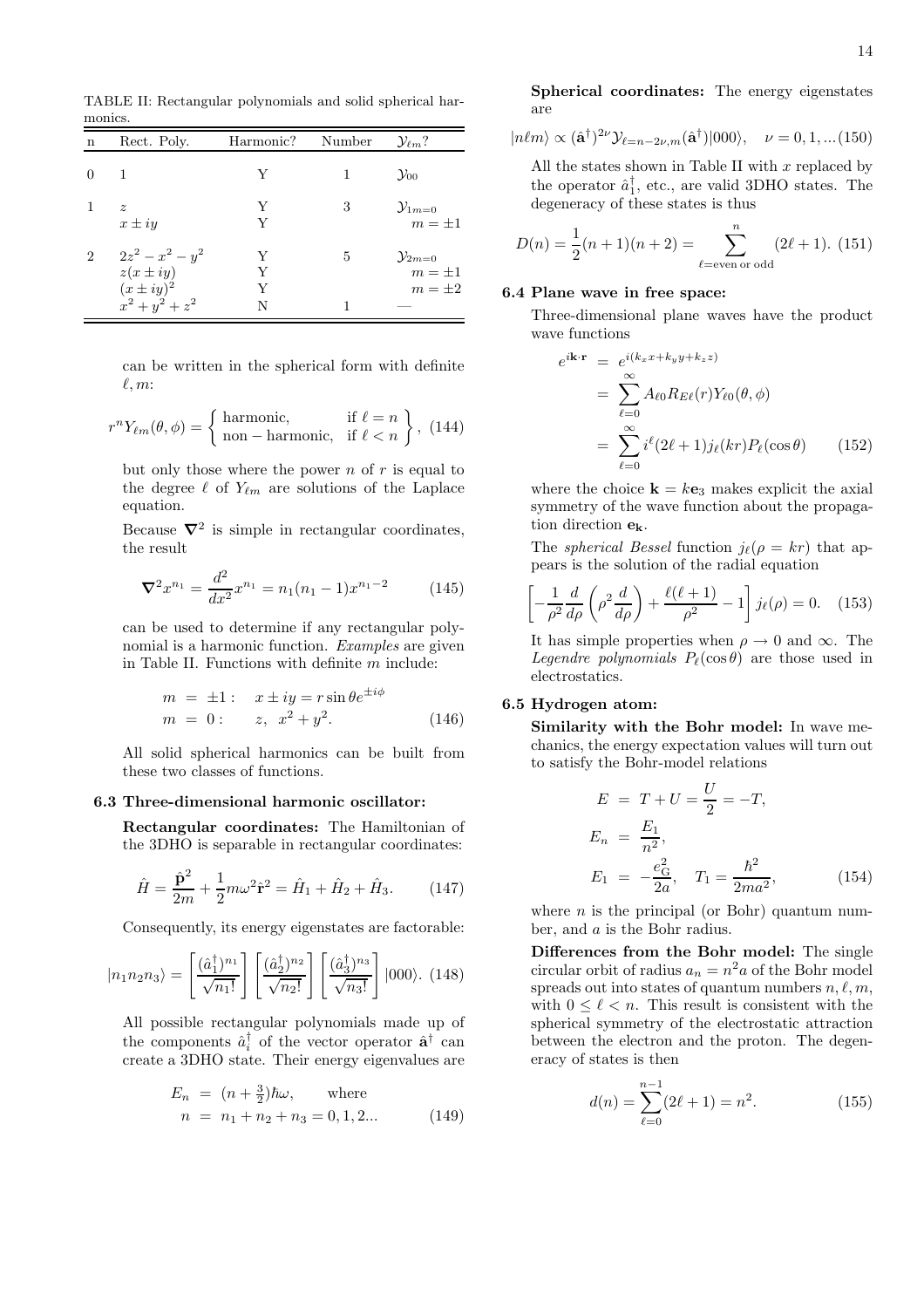$$
\psi_{n\ell m}(\mathbf{r}) = R_{n\ell}(r) Y_{\ell m}(\theta, \phi).
$$
 (156)

The radial functions  $R_{n\ell}$  are functions of

$$
\rho = \kappa r, \quad \text{where} \quad \frac{\hbar^2 \kappa^2}{2m} = -E. \tag{157}
$$

Then

$$
R_{n\ell}(\rho) = \frac{u_{n\ell}(\rho)}{\rho} = \rho^{\ell} e^{-\rho} v(\rho) \tag{158}
$$

can be written in two other forms with each function satisfying a different differential equation:

$$
\nabla_r^2 R_{n\ell}(r) = \left[ \frac{\ell(\ell+1)}{r^2} - \left( \frac{2m}{\hbar^2} \right) \frac{e_G^2}{r} + \kappa^2 \right] R_{n\ell},
$$

$$
u''_{n\ell}(\rho) = \left[ \frac{\ell(\ell+1)}{\rho^2} - \frac{\rho_0}{\rho} + 1 \right] u_{n\ell},
$$

$$
\rho v''(\rho) + 2(\ell + 1 - \rho)v' + (\rho_0 - 2\ell - 2)v = 0.
$$
 (159)

where  $\rho_0 = 2/\kappa a$  and  $v'(\rho) = dv(\rho)/d\rho$ . All solutions have

$$
\rho_0 = 2n
$$
, giving  $E_n = \frac{E_1}{n^2}$ , (160)

in agreement with the Bohr model.

**Polynomials**  $v_{\nu}(\rho)$ **:** The factor  $v(\rho)$  in Eq.(158) is a polynomial of  $\rho$ :

- (a)  $v_0(\rho) = 1$  gives solutions with  $\ell = n 1$ ,
- (b)  $v_1(\rho) = \rho c(a \text{ constant})$  gives solutions with  $\ell = n-2$ ,
- (c) polynomials of degree  $\nu$ , namely

$$
v_{\nu}(\rho) = \sum_{j=0}^{\nu} c_j \rho^j,
$$
 (161)

give solutions with  $\ell = n - 1 - \nu$ .

Hydrogen states: The properties of the states of the hydrogen atom are summarized in Table III. The spectroscopy notation used is:

$$
[\ell] = s, p, d, f, \dots \quad \text{for} \quad \ell = 0, 1, 2, 3, \dots \tag{162}
$$

The spectroscopic symbol for a quantum state is  $2s+1$ [ $\ell$ ]<sub>j</sub>, giving the spin degeneracy  $2s + 1$ , the orbital angular momentum  $[\ell]$  and the total spin quantum number  $j$ .

# VII. Spin and statistics

The study of orbital angular momentum states leads us to intrinsic spins and quantum statistics.

TABLE III: States of the hydrogen atom. The radial wave functions are expressed in terms of the dimensionsless distance  $\tilde{r}=r/a.$ 

| $n E_n$     |                                       | m                               | Spect.Symbol $R_{n\ell}(\tilde{r})$ |                                                                    |
|-------------|---------------------------------------|---------------------------------|-------------------------------------|--------------------------------------------------------------------|
| $1 E_1$ 0   |                                       | $0 \t 1s$                       |                                     | $e^{-\tilde{r}}$                                                   |
| 2 $E_1/4$ 1 | 0                                     | $0, \pm 1, 2p$<br>$0 \qquad 2s$ |                                     | $\tilde{r}e^{-\tilde{r}/2}$<br>$(1 - \tilde{r}/2)e^{-\tilde{r}/2}$ |
|             | $n E_1/n^2 \ell_{\text{max}} = n - 1$ |                                 | $n[\ell_{\max}]$<br>$n[\ell]$       | $\tilde{r}^{\ell_{\max}}e^{-\tilde{r}/n}$                          |

#### 7.1 Angular momentum:

The orbital angular momentum operator

$$
\hat{\mathbf{L}} = \hat{\mathbf{r}} \times \hat{\mathbf{p}} = \begin{vmatrix} \mathbf{e}_x & \mathbf{e}_y & \mathbf{e}_z \\ \hat{x} & \hat{y} & \hat{z} \\ \hat{p}_x & \hat{p}_y & \hat{p}_z \end{vmatrix}
$$

$$
= \hat{L}_x \mathbf{e}_x + \hat{L}_y \mathbf{e}_y + \hat{L}_z \mathbf{e}_z
$$
(163)

is very different from  $\hat{x}$  and  $\hat{p}$  because its components do not commute with one another:

$$
[\hat{L}_x, \hat{L}_y] = i\hbar \hat{L}_z, \quad \text{or} \quad \hat{\mathbf{L}} \times \hat{\mathbf{L}} = i\hbar \hat{\mathbf{L}}.
$$
 (164)

However, every component  $\hat{L}_i$  commutes with

$$
\hat{\mathbf{L}}^2 = \hat{L}_x^2 + \hat{L}_y^2 + \hat{L}_z^2. \tag{165}
$$

The angular momentum states  $|\ell m\rangle$  are the simultaneous eigenstate of the two commuting operators  $\hat{\mathbf{L}}^{2},\hat{L}_{z}\mathpunct{:}$ 

$$
\hat{\mathbf{L}}^2 |\ell m\rangle = \hbar^2 \ell (\ell + 1) |\ell m\rangle, \n\hat{L}_z |\ell m\rangle = \hbar m |\ell m\rangle, \tag{166}
$$

The nature of these states can be studied by using the

Ladder operators: for angular momentum states

$$
\hat{L}_{\pm} = \hat{L}_x \pm i\hat{L}_y. \tag{167}
$$

These operators have the structure of

 $\mathbf{L} = \mathbf{L} \times \mathbf{L}$ 

$$
x \pm iy = r \sin \theta e^{\pm i\phi} \tag{168}
$$

that in wave functions have the magnetic quantum numbers  $m = \pm 1$ . Hence  $\hat{L}_{\pm}$  can be called the  $m = \pm 1$  components of  $\hat{\mathbf{L}}$  in spherical coordinates. Operators and states are both matrices, though states are not square matrices. They can be multiplied together. In spherical coordinates, the m value of a product of functions or matrices is the sum of the  $m$  values of the individual functions or matrices. Hence we expect that  $\hat{L}_+|\ell m\rangle$ to be a state of magnetic quantum number  $m \pm 1$ , respectively.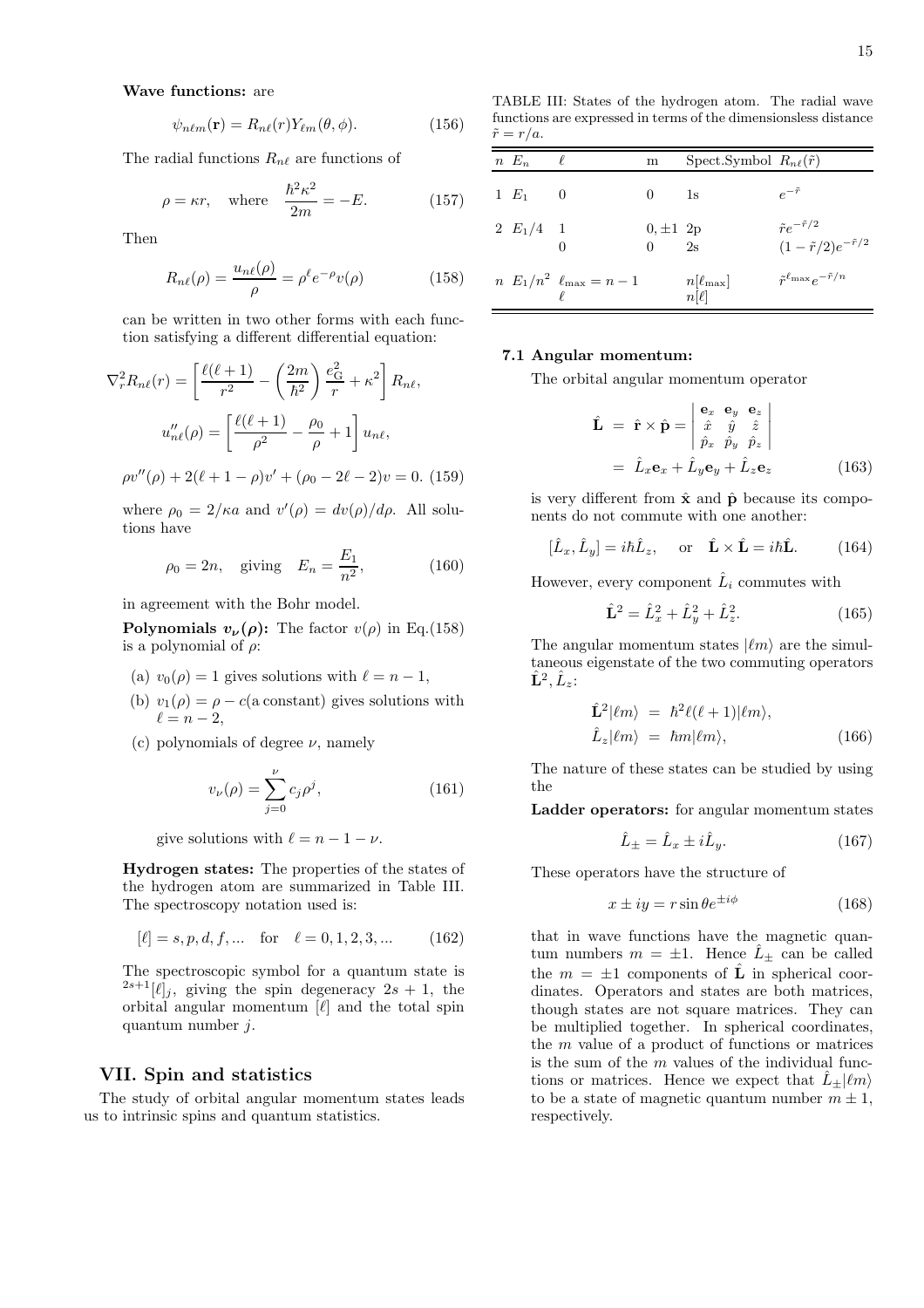Before demonstrating this result, let us first note however that the ladder operators, like their constituent rectangular components of  $\hat{L}_x, \hat{L}_y$ , commute with  $\hat{L}^2$  itself. Hence they do not change the orbital quantum number  $\ell$  when acting on the state  $|\ell m\rangle$ . However, they too do not commute with  $\hat{L}_z$ :

$$
[\hat{L}_z, \hat{L}_\pm] = \pm \hbar \hat{L}_\pm.
$$
\n(169)

These commutators can be used to show explicitly that  $\hat{L}_+$  is the step-up operator for m, increasing its value by 1, while the step-down operator  $\hat{L}_$ decreases  $m$  by 1:

$$
|\phi_{\pm}\rangle = \hat{L}_{\pm} | \ell m \rangle = A_{\ell m} | \ell m \pm 1 \rangle. \tag{170}
$$

 $A_{\ell m}$  can be found by calculating the normalization  $\langle \phi_+|\phi_+\rangle$  using

$$
\hat{\mathbf{L}}^2 - \hat{L}_z^2 = \hat{L}_x^2 + \hat{L}_y^2 = \hat{L}_{\mp}\hat{L}_{\pm} \pm \hbar \hat{L}_z.
$$
 (171)

The result is

$$
\hat{L}_{\pm}|\ell m\rangle = \hbar\sqrt{\ell(\ell+1) - m(m \pm 1)} |\ell m \pm 1\rangle. \quad (172)
$$

Possible  $\ell m$  values:  $m^2$  is bounded because

$$
\langle \hat{L}_z^2 \rangle < \langle \hat{\mathbf{L}}^2 \rangle, \quad \text{or} \quad m^2 < \ell(\ell+1). \tag{173}
$$

Hence  $m_{\min} \leq m \leq m_{\max}$ . From Eq.(172):

$$
\hat{L}_{+} | \ell m_{\text{max}} \rangle = 0 \Rightarrow m_{\text{max}} = \ell, \n\hat{L}_{-} | \ell m_{\text{min}} \rangle = 0 \Rightarrow m_{\text{min}} = -\ell. \quad (174)
$$

So the total number of steps  $N$  on the ladder is

$$
m_{\text{max}} - m_{\text{min}} = 2\ell = N - 1. \tag{175}
$$

Assuming that ladders with any number of steps exist in nature, one finds

Odd 
$$
N = 2\ell + 1 \Rightarrow \ell = \frac{N-1}{2} = \text{integer},
$$

\nEven  $N = 2s + 1 \Rightarrow s = \frac{N-1}{2} = \text{half integer}.$ 

\n(176)

The orbital quantum numbers  $\ell$ s are integers because they are also the integer degrees of the harmonic polynomials  $\mathcal{Y}_{\ell m}$ . The half-integer s's are the spin quantum numbers of an intrinsic spin angular momentum  $\hat{S}$ . The word "spin" is also used for any angular momentum.

 ${\bf Angular-momentum\_representations:~~\hat L^2, \hat L_z}$ and therefore also  $\hat{L}_{\pm}, \hat{L}_x, \hat{L}_y$  are  $N \times N$  matrices for those states with  $N$  steps in their ladder.

*Example:* For spin  $s = 1/2$ , the ladder has only two steps, with spin states "up" and "down". Then the spin operators are  $2 \times 2$  matrices:  $\hat{S}^2$  =  $(3/4)\hbar^2$ diag $(1, 1)$ . The **Pauli spin matrices** are the components of  $\hat{\sigma} = 2\hat{\mathbf{S}}/\hbar$ :

$$
\sigma_z = \begin{pmatrix} 1 & 0 \\ 0 & -1 \end{pmatrix}, \ \sigma_x = \begin{pmatrix} 0 & 1 \\ 1 & 0 \end{pmatrix}, \ \sigma_y = \begin{pmatrix} 0 & -i \\ i & 0 \end{pmatrix}. (177)
$$

# 7.2 Addition of angular momenta:

Product states: Two angular momentum operators  $\hat{\mathbf{L}}$  and  $\hat{\mathbf{S}}$  are independent if  $[\hat{L}_i, \hat{S}_j] = 0$ . The simultaneous eigenstates of the commuting operators  $\hat{\mathbf{L}}^2, \hat{L}_z, \hat{\mathbf{S}}^2, \tilde{S}_z$  are the product states

$$
|\ell m_{\ell} s m_s\rangle = |\ell m_{\ell}\rangle |s m_s\rangle. \tag{178}
$$

They have the degeneracy

$$
d(\ell, s) = (2\ell + 1)(2s + 1). \tag{179}
$$

Coupled states: Two independent angular momenta  $\hat{\mathbf{L}}$  and  $\hat{\mathbf{S}}$  can be added to the total angular momentum:

$$
\hat{\mathbf{J}} = \hat{\mathbf{L}} + \hat{\mathbf{S}}.\tag{180}
$$

The four operators  $\hat{\mathbf{L}}^2$ ,  $\hat{\mathbf{S}}^2$ ,  $\hat{\mathbf{J}}^2$ ,  $\hat{J}_z$  can be shown to commute among themselves. Hence their simultaneous eigenstates  $|\ell s_j m\rangle$  exist:

$$
\hat{\mathbf{L}}^2|\ell sim\rangle = \hbar^2 \ell(\ell+1)|\ell sim\rangle, \n\hat{\mathbf{S}}^2|\ell sim\rangle = \hbar^2 s(s+1)|\ell sim\rangle, \n\hat{\mathbf{J}}^2|\ell sim\rangle = \hbar^2 j(j+1)|\ell sim\rangle, \n\hat{J}_z|\ell sim\rangle = \hbar m|\ell sim\rangle. \n(181)
$$

Clebsch-Gordan coefficients: The two distinct ways (product or coupled) of specifying the states of two angular momenta are related by a change of representation:

$$
|\ell sjm\rangle = \left(\sum_{m_{\ell}m_{s}} |\ell m_{\ell}sm_{s}\rangle\langle\ell m_{\ell}sm_{s}| \right) |\ell sjm\rangle,
$$
  

$$
|\ell m_{\ell}sm_{s}\rangle = \left(\sum_{j} |\ell sjm\rangle\langle\ell sjm| \right) |\ell m_{\ell}sm_{s}\rangle, \quad (182)
$$

where each sum involves only one summation index because  $m_{\ell} + m_s = m$ . The transformation (Clebsch-Gordan) coefficients are chosen real, and therefore

$$
\langle \ell sjm | \ell m_\ell s m_s \rangle = \langle \ell m_\ell s m_s | \ell s j m \rangle. \tag{183}
$$

Examples: Two spin 1/2 states can be coupled to a total spin of  $S = 1$  or 0:

$$
\left|\frac{1}{2}\frac{1}{2}SM = 11\right\rangle = \left|\uparrow\uparrow\right\rangle, \quad \left|\frac{1}{2}\frac{1}{2}1 - 1\right\rangle = \left|\downarrow\downarrow\right\rangle, \left|\frac{1}{2}\frac{1}{2}10\right\rangle = \frac{1}{\sqrt{2}}\left|\uparrow\downarrow\downarrow\downarrow\right\rangle; \left|\frac{1}{2}\frac{1}{2}00\right\rangle = \frac{1}{\sqrt{2}}\left|\uparrow\downarrow\perp\downarrow\uparrow\right\rangle, \tag{184}
$$

where  $\uparrow$  (1) denotes the spin up (down) magnetic state of the spin 1/2 system.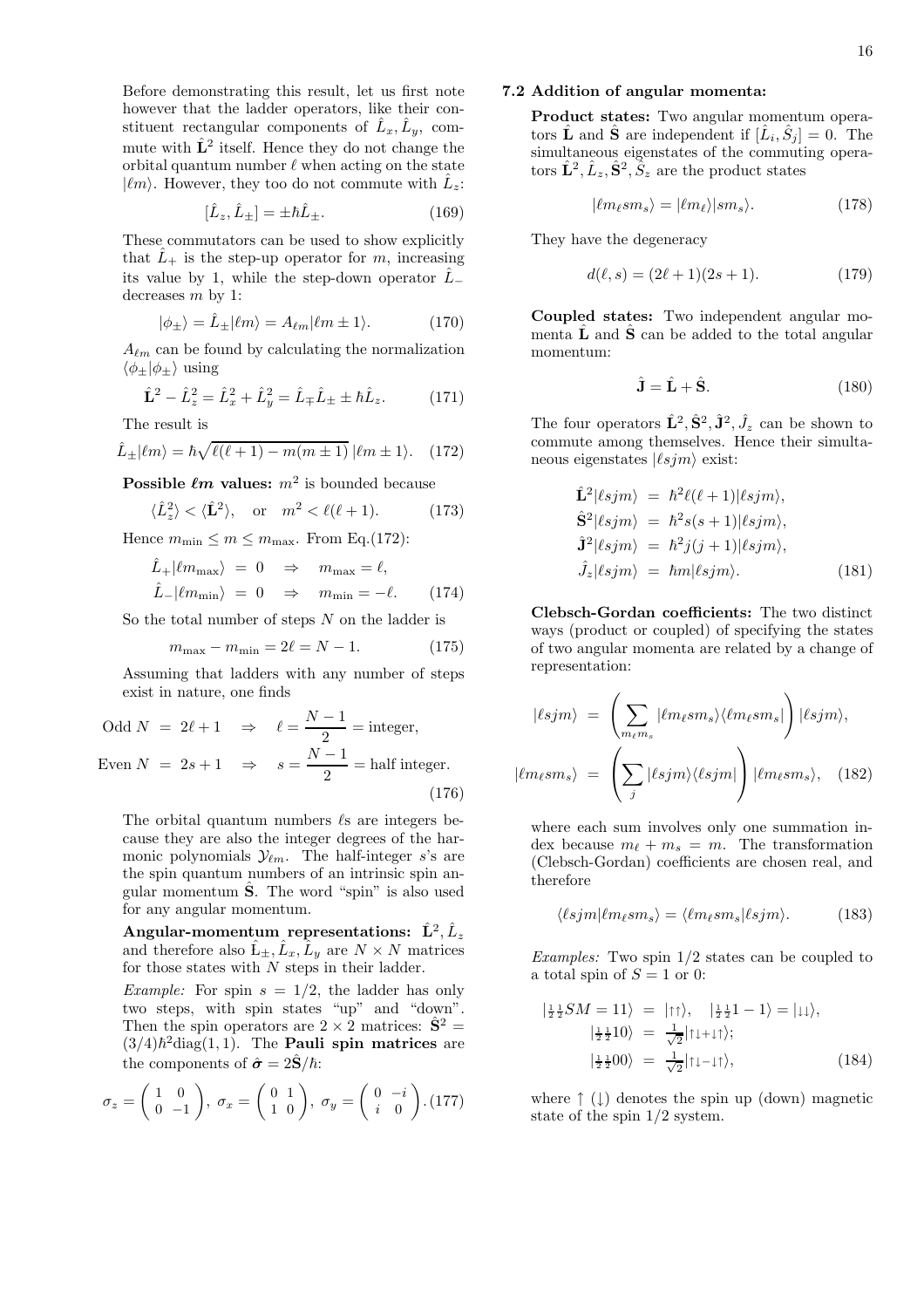Vector model: The length  $J$  of the vector sum  $J = L + S$  satisfies a *triangle inequality*:

$$
|L - S| \le J \le L + S, \quad \text{but}
$$

$$
j_{\min} = |\ell - s| \le j \le j_{\max} = \ell + s, \qquad (185)
$$

for quantum angular momenta involves the quantum numbers.

Construction of total angular momentum states: The *j*th ladder of states has  $2j + 1$  steps. The topmost state  $m = \ell + s$  of the longest ladder  $j_{\text{max}} = \ell + s$  is simply

$$
|\ell s \ell + s \ell + s\rangle = |\ell \ell s s\rangle.
$$
 (186)

Then step down to find the remaining states on the ladder:

$$
\hat{J}_{-}|\ell sjm\rangle = \hbar\sqrt{j(j+1) - m(m-1)} |\ell sjm - 1\rangle
$$

$$
= (\hat{L}_{-} + \hat{S}_{-}) \sum_{m_{\ell}m_{s}} |\ell m_{\ell}sm_{s}\rangle
$$

$$
\times \langle \ell m_{\ell}sm_{s}|\ell sjm\rangle, (187)
$$

where the RHS is a sum over two terms involving  $\hat{L}_-|\ell m_\ell\rangle$  and  $\hat{S}_-|sm_s\rangle$ , respectively.

The topmost state of the next ladder with  $j =$  $\ell + s - 1$  is the remaining or unconstructed state with  $m = \ell + s - 1$ . It is constructed by orthonormalization from  $|\ell s \ell + s \ell + s - 1\rangle$ , using the product representation. By convention, its overall phase is taken to be the Wigner (aka Condon-Shortley) phases. The other states on the ladder are found by stepping down. This construction method works for all the remaining  $j$  ladders.

#### 7.3 Identical particles in quantum mechanics:

Spin-statistics theorem: Identical particles of integer (half integer) spins satisfy the Bose-Einstein (Fermi-Dirac) statistics. They are called bosons (fermions).

Two identical particles are indistinguishable in their probability densities

$$
\rho(2,1) = \rho(1,2),\tag{188}
$$

but their wave functions may differ by a negative sign

$$
\Psi(2,1) = \pm \Psi(1,2) \quad \text{for} \quad \begin{cases} \text{bosons} \\ \text{fermions} \end{cases} . \tag{189}
$$

Boson (Fermion) wave functions are symmetric (antisymmetric) in the particle labels.

Examples: If  $\alpha, \beta$  are single-particle (s.p.) states:

$$
\Psi_{\alpha\beta}(1,2) \propto [\psi_{\alpha}(1)\psi_{\beta}(2) \pm \psi_{\alpha}(2)\psi_{\beta}(1)]. \quad (190)
$$

TABLE IV: electronic structure of the elements. The quantum numbers of some atomic ground states are also given as the spectroscopic symbol  $2S+1[L]$ .

| Ζ              | Element      | Spatial Configuration      | Ground State                  |
|----------------|--------------|----------------------------|-------------------------------|
| 1              | H            | 1s                         |                               |
| $\overline{2}$ | He           | $(1s)^2$                   | $\frac{{}^2S_{1/2}}{{}^1S_0}$ |
|                |              |                            |                               |
| 3              | Li           | (He)2s                     |                               |
| 4              | Be           | $(He)(2s)^2$               | $\frac{{}^2S_{1/2}}{{}^1S_0}$ |
|                |              |                            |                               |
| 5              | B            | $(He)(2s)^{2} 2p$          | ${}^{2}P_{1/2}$               |
| 6              | C            | $(\text{He})(2s)^2 (2p)^2$ |                               |
| 7              | N            | $(\text{He})(2s)^2 (2p)^3$ |                               |
| 8              | O            | $(\text{He})(2s)^2 (2p)^4$ |                               |
| 9              | $\mathbf{F}$ | $(\text{He})(2s)^2 (2p)^5$ |                               |
| 10             | Ne           | $(He)(2s)^{2} (2p)^{6}$    | $\frac{{}^2P_{3/2}}{^1S_0}$   |

If  $\beta = \alpha$  is the same s.p. state:

Bosons: 
$$
\Psi_{\alpha\alpha}(1,2) = \psi_{\alpha}(1)\psi_{\alpha}(2) \neq 0
$$
, but  
Fermions:  $\Psi_{\alpha\alpha}(1,2) = 0$ . (191)

These important results are called:

Bose-Einstein condensation: The ground state of a system of identical bosons is one where every boson is in the lowest energy single-particle state.

Pauli exclusion principle: No two identical fermions can populate the same single-particle state.

Many identical particles: The wave function of N identical bosons is symmetric under any permutation of the  $N$  particle labels. For identical fermions, the wave function changes sign under an odd permutation of the N particle labels, but remains unchanged under an even permutation.

### 7.4 The Periodic Table:

Electronic structure of the elements: is summarized in Table IV:

Helium atom: Its two electrons with spins pointing  $\uparrow$  and  $\downarrow$  can populate the same 1s spatial state. They complete the principal qu. no.  $n = 1$  shell. The shell *n* can accomodate  $2n^2$  electrons.

To get the lowest energy, both electrons in the He ground state (GS) occupy the lowest s.p. spatial state  $n\ell m = 100$ . The total wave function

$$
\Psi_0(1,2) = \psi_{100}(\mathbf{r}_1)\psi_{100}(\mathbf{r}_2)\chi_{SM=00}(1,2)
$$
  
=  $-\Psi_0(2,1)$  (192)

must be antisymmetric in the two fermion labels 1 and 2. Hence the spin "function"  $\chi$  (not a "state") for the total intrinsic spin must be the antisymmetric function with  $S = 0$ .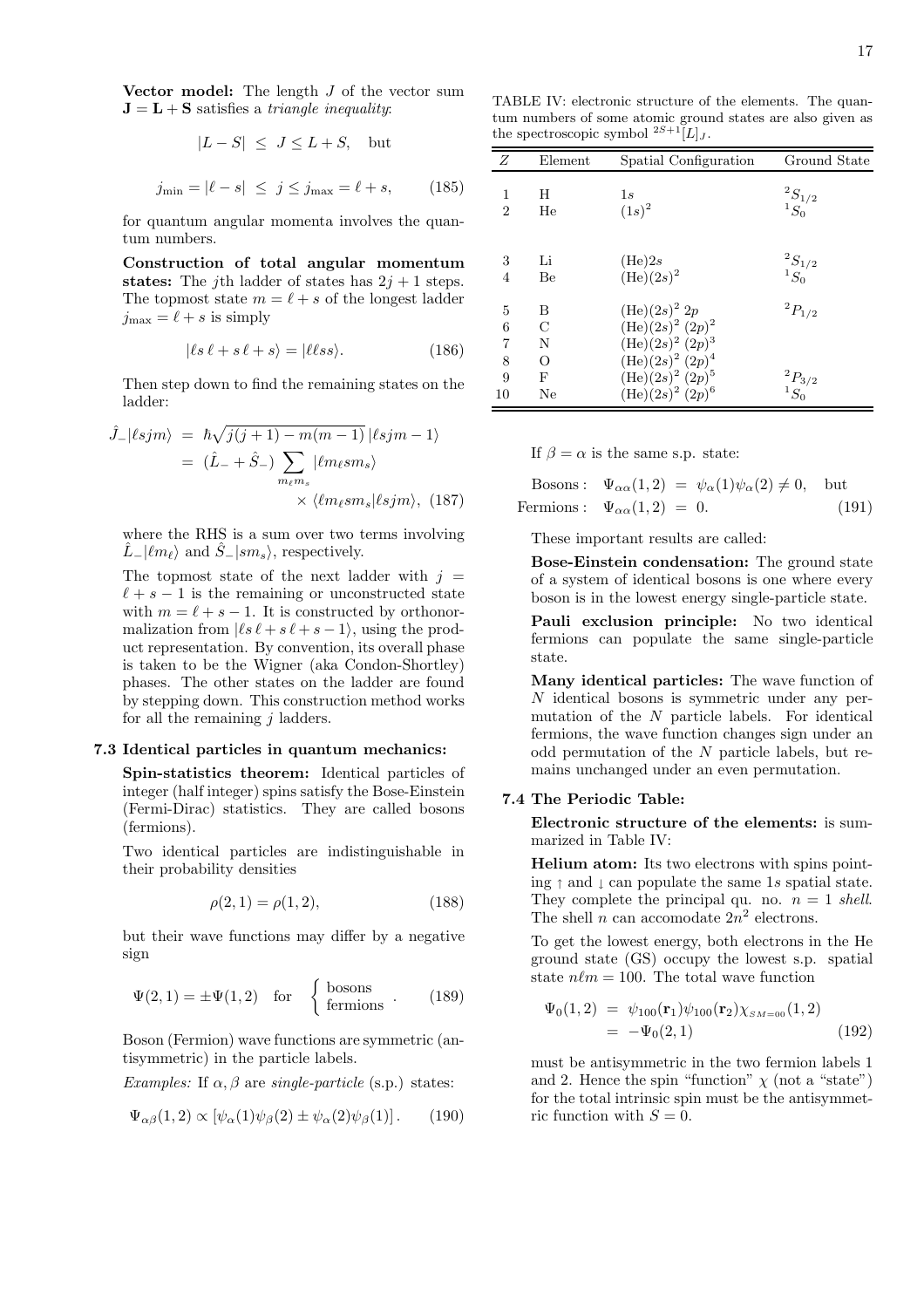The atomic Hamiltonian

$$
\hat{H}(1,2) = -\frac{Ze_{\rm G}^2}{r_1} - \frac{Ze_{\rm G}^2}{r_2} + \frac{e_{\rm G}^2}{r_{12}} \tag{193}
$$

gives the GS energy (with  $Z = 2$ )

$$
E_0(\text{He}) \approx -Z^3 E_R + E_{12} \approx -109 \,\text{eV} + 30 \,\text{eV}.
$$
 (194)

where  $E_R = 13.6$  eV is the Rydberg energy.

Closed subshells: The  $m_s$  value of the spin state  $|sm_s\rangle$  changes when the quantization axiz  $e_z$ changes direction. However, if all  $m_s$  states are filled by  $2s + 1$  particles, they will remain filled when the arbitrarily chosen direction  $e_z$  changes. Hence the total  $M<sub>S</sub>$  is 0, and this *unique* state of  $2s + 1$  particles has  $S = 0$ . Similarly, the complete filling of the  $2\ell + 1$  states of different  $m_\ell$  gives a unique spherical symmetric spatial system of  $2\ell+1$ particles that has  $L = M_L = 0$ . This is why the ground states of He, Be and Ne are all  ${}^{1}S_{0}$  states.

Spin-orbit interaction: The atomic Hamiltonian contains a relativistic term  $A_{LS} \hat{\mathbf{L}} \cdot \hat{\mathbf{S}}$ ,  $A_{LS}$ 0. It gives a negative (attractive) energy of  $-(A_{LS}/2)(\ell+1)$  for the s.p. state with the total angular momentum  $j = \ell - 1/2$ . For the  $j = \ell + 1/2$ state on the other hand, the energy is repulsive, namely  $(A_{LS}/2)\ell$ . This explains why the B ground state in the spatial  $2p$  configuration has the quantum numbers  ${}^{2}P_{1/2}$  of the lowest-energy single electron state outside the closed  $n = 1$  shell and the closed 2s subshell.

The F ground state is one electron short of the closed  $n = 2$  shell. The lowest energy is obtained by putting the missing electron or hole in the higher  $j = 3/2$  state to give a  ${}^{2}P_{3/2}$  ground state, i.e., leaving a higher state unpopulated by populating all the lower-energy states in the 2p subshell.

# 7.5 Free Fermi gas:

Box normalization: For a particle extending over all space, the plane-wave wave functions  $e^{i\mathbf{k}\cdot\mathbf{r}}$  are not square-integrable. This feature causes awkwardness including the appearance of Dirac  $\delta$ functions. The problem can be circumvented by subdividing space into identical cubes of sides L satisfying a periodic boundary condition (BC). The wave functions in each identical cube can then be normalized.

One-dimensional space: The periodic BC

$$
\phi_{k_x}(x+L) = e^{ik_x(x+L)} = \phi_{k_x}(x) = e^{ik_x x} \qquad (195)
$$

gives the discrete spectrum

$$
k_x L = 2\pi n_x
$$
, with  $n_x = 0, \pm 1, \pm 2, ...$  (196)

and the normalized wave functions

$$
\phi_{k_x}(x) = \frac{1}{\sqrt{L}} e^{ik_x x}.
$$
\n(197)

The corresponding states  $|n_x\rangle$  can be labeled by the qu. no.  $n_x$ . They form a discrete basis for wave functions in the representative 1D box.

Three-dimensional space: The normalized 3D wave functions in the representative cube are

$$
\langle \mathbf{r} | \mathbf{n} \rangle = \frac{1}{L^{3/2}} e^{i\mathbf{k} \cdot \mathbf{r}}, \text{ where } k_i = \frac{2\pi}{L} n_i,
$$
 (198)

and  $\mathbf{n} = n_1 n_2 n_3$ .

Fermi gas: For identical fermions, each spatial state can be populated at most singly (the spin degeneracy being treated separately). Then n is called a (vector) occupation number. A free particle of mass m has energy  $E_k = \sqrt{(\hbar k)^2 c^2 + m^2 c^4}$ . So the lowest energy state of a free Fermi gas of N fermions in the cube is one where the states of lowest k or occupation number  $n = |\mathbf{n}|$  are populated. With spatial isotropy (spherical symmetry), the occupation pattern is that of a sphere in n or **k** space of radius  $k = k_F$ :

$$
N = \int dN = \int d^3 \mathbf{n} = \left(\frac{L}{2\pi}\right)^3 \int d^3 \mathbf{k}
$$

$$
= \int_0^{k_F} \left(\frac{dN}{dk}\right) dk = \left(\frac{L}{2\pi}\right)^3 \frac{4\pi}{3} k_F^3. \tag{199}
$$

Here

$$
\frac{dN}{dk} = \left(\frac{L}{2\pi}\right)^3 4\pi k^2 \tag{200}
$$

is called the density of states in k-space. The radius of the Fermi sphere in k-space

$$
k_F = (6\pi^2 \rho_{\#})^{1/3}
$$
, where  $\rho_{\#} = \frac{N}{L^3}$ , (201)

is called the Fermi momentum. It does not depend on the size of the cube. For electrons with their spin degeneracy  $d(s) = 2$ , the total electron number is  $N_e = 2N$ .

The energy per particle in a free Fermi gas is

$$
\frac{E}{N} = \langle E_k \rangle_{\text{gas}} = \frac{\int \left(\frac{dN}{dk}\right) E_k dk}{\int \left(\frac{dN}{dk}\right) dk}
$$
\n
$$
= \begin{cases}\n(3/5)\epsilon_F, & \text{if nonrelativistic;}\\ \n(3/4)\hbar ck_F, & \text{if very relativistic.}\n\end{cases} \tag{202}
$$

The nonrelativistic energy

$$
\epsilon_F = \frac{\hbar^2 k_F^2}{2m} \tag{203}
$$

at the surface  $k = k_F$  of the Fermi sphere is called the (NR) Fermi energy.

Chandrasekhar limit: A white dwarf star contains Z protons, Z electrons and  $A - Z$  neutrons. The main contributions to its energy are the repulsive kinetic energy of the highly relativistic electron gas and the attractive gravitational potential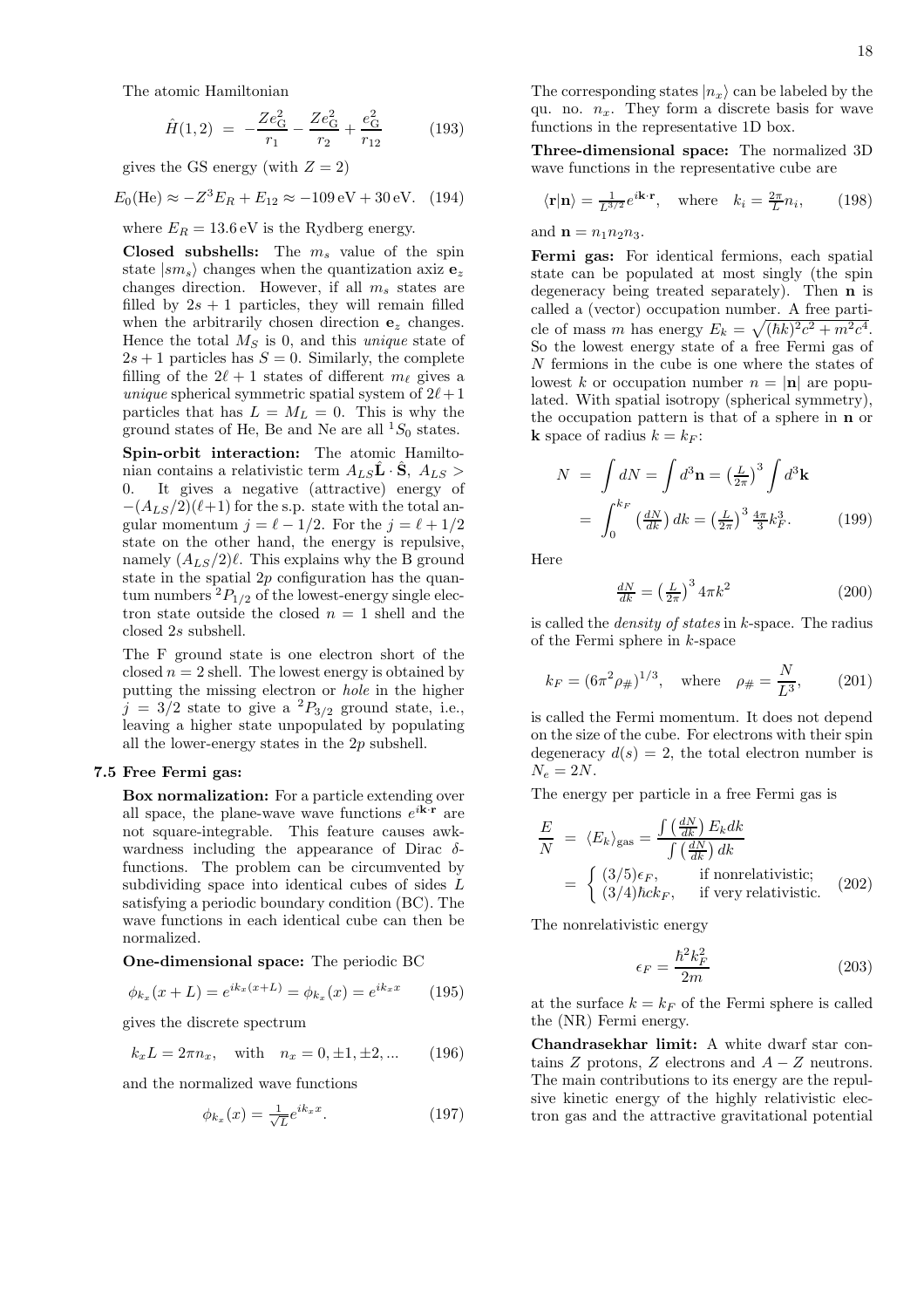energy of its mass  $M$ . Both energies are inversely proportional to  $R$ , the radius of the star, but they have different M dependences:

$$
E_{\text{Tot}} = b \frac{M^{4/3}}{R} - c \frac{M^2}{R} \begin{cases} > 0, \quad \text{unbound,} \\ = 0, & \text{critical,} \\ < 0, & \text{collapse.} \end{cases} \tag{204}
$$

The white dwarf will collapse gravitationally if its mass exceeds the critical mass

$$
M_c = \left(\frac{b}{c}\right)^{3/2}.\tag{205}
$$

# VIII. Approximation methods for timeindependent problems

Few problems in quantum mechanics are exactly solvable. We first consider some approximation methods for Hamiltonians that are time-independent.

#### 8.1 Time-independent perturbation theory:

 $2 \times 2$  matrices: can be diagonalized exactly. The Hermitian matrix

$$
H = \left(\begin{array}{cc} 0 & b \\ b & a \end{array}\right),\tag{206}
$$

where both  $a$  and  $b$  are real, has the eigenvalues and orthonormal eigenvectors

$$
E_{1,2} = \frac{1}{2}(a \pm \Delta E),
$$
  
\n
$$
\Delta E = \sqrt{a^2 + 4b^2} \approx a + 2\frac{b^2}{a};
$$
  
\n
$$
\psi_1 = \begin{pmatrix} \cos \theta \\ \sin \theta \end{pmatrix}, \quad \psi_2 = \begin{pmatrix} -\sin \theta \\ \cos \theta \end{pmatrix},
$$
  
\n
$$
\tan \theta = \frac{E_1}{b} \approx -\frac{b}{a}.
$$
\n(207)

Many problems of physical interest involving only two dominant states can be solved approximately by this method.

**Perturbation theory:** Let the Hamiltonian  $\hat{H} =$  $\hat{H}_0 + \hat{H}'$  contains a main part  $\hat{H}_0$  whose energy eigenvalues  $E_n^{(0)}$ , eigenfunctions  $\phi_n$  or eigenstates  $|n\rangle$  are already known. If a complicated but weak perturbation  $\hat{H}'$  is now added to the system, the eigenvalue equation

$$
(\hat{H}_0 + \lambda \hat{H}')\psi_n = E_n \psi_n \tag{208}
$$

can be solved by a systematic expansion in powers of  $\lambda$  that can be set back to its numerical value of 1 at the end of the expansion.

This  $\lambda$  expansion is done in both  $E_n$  and  $\psi_n$ :

$$
(\hat{H}_0 + \lambda \hat{H}') \left( \psi_n^{(0)} + \lambda \psi_n^{(1)} + \dots \right)
$$

$$
= \left( E_n^{(0)} + \lambda E_n^{(1)} + \dots \right) \left( \psi_n^{(0)} + \lambda \psi_n^{(1)} + \dots \right). \quad (209)
$$

The equation is solved by equating terms of the same power of  $\lambda$  on the two sides of the equation:

$$
\lambda^{0}: \hat{H}_{0}\psi_{n}^{(0)} = E_{n}^{(0)}\psi_{n}^{(0)} \Rightarrow \psi_{n}^{(0)} = \phi_{n},
$$
  
\n
$$
\lambda^{1}: E_{n}^{(1)} = H'_{nn},
$$
  
\n
$$
\psi_{n}^{(1)} = -\sum_{k \neq n} \frac{H'_{kn}}{E_{k}^{(0)} - E_{n}^{(0)}} \phi_{k},
$$
  
\nwhere  $H'_{kn} = \langle k|\hat{H}'|n\rangle.$  (210)

# 8.2 Calculation of  $E_n^{(1)}$ :

Many perturbations are made up of sums of factorable terms of the type

$$
\hat{H}' = Q(r)\hat{A} \tag{211}
$$

involving a radial factor  $Q(r)$  and an angle-spin factor  $\hat{A}$  for a system with intrinsic spin **S**. Then

$$
E_n^{(1)} = Q_{n\ell} \langle \hat{A} \rangle_\alpha,
$$
  
where  $Q_{n\ell} = \int_0^\infty |R_{n\ell}(r)|^2 Q(r) r^2 dr,$   
 $\alpha = \ell m_\ell s m_s \text{ or } \ell s j m.$  (212)

Examples:

$$
\langle \hat{\mathbf{L}} \cdot \hat{\mathbf{S}} \rangle = \frac{1}{2} \langle \hat{\mathbf{J}}^2 - \hat{\mathbf{L}}^2 - \hat{\mathbf{S}}^2 \rangle_{\ell s j m},
$$
  

$$
\langle \hat{L}_z + 2 \hat{S}_z \rangle_{\ell m_\ell s m_s} = (m_\ell + 2m_s) \hbar,
$$
  

$$
\langle \hat{S}_z \rangle_{\ell s j m} = \frac{\hbar m}{\hbar^2 j(j+1)} \langle \hat{\mathbf{J}} \cdot \hat{\mathbf{S}} \rangle_{\ell s j m}. \tag{213}
$$

# 8.3 Variational method:

**Variational principle:** For any wave function  $\psi$ :

$$
E_{\psi} = \langle \hat{H} \rangle_{\psi} \equiv \frac{\langle \psi | \hat{H} | \psi \rangle}{\langle \psi | \psi \rangle} \ge E_0(\text{GS}). \tag{214}
$$

The approximate wave function  $\psi$  gives a higher energy when it contains excited-state components of higher energies.

Variational wave function: is any wave function carrying a number of parameters b that can be varied in order to minimize the energy

$$
E(b) = \frac{\langle \psi(b) | \hat{H} | \psi(b) \rangle}{\langle \psi(b) | \psi(b) \rangle}.
$$
\n(215)

The energy minimum  $E(b_0)$  where  $dE(b)/db = 0$  is the best variational estimate because it is closest to the true ground-state (GS) energy  $E_0$ .

He atom: The ee repulsion between the two electrons in the He atom can be eliminated approximately by reducing the actual nuclear charge  $Z = 2$ to the effective charge  $z \approx 27/16$ .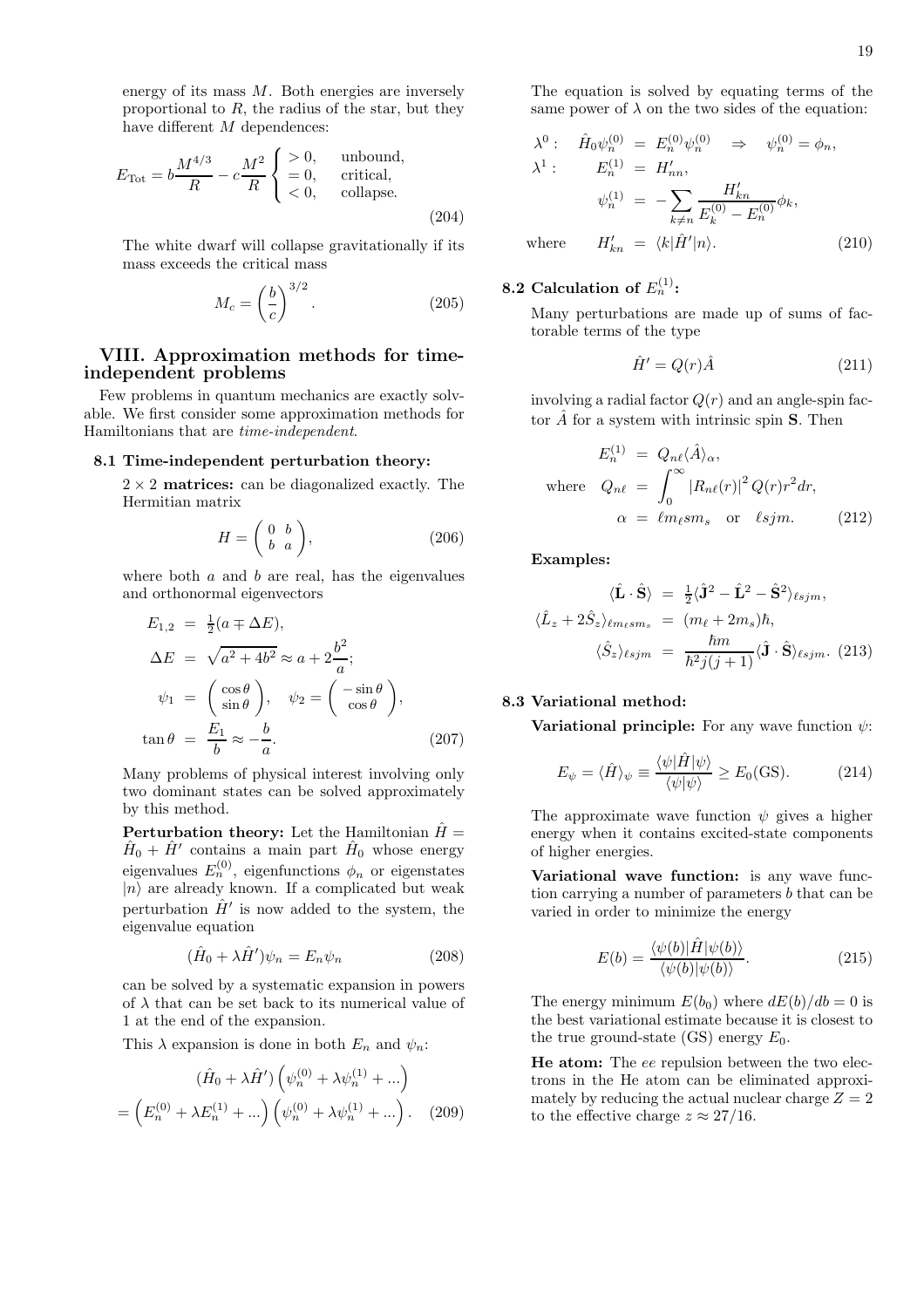Hartree mean-field screening: In an atom with Z electrons, the mutual ee interactions can be replaced by a mean field experienced by each electron characterized by an effective nuclear charge of

$$
z(r) = \begin{cases} Z, & \text{for} \quad r \to 0 \\ 1, & \text{for} \quad r \to \infty \end{cases} \tag{216}
$$

#### 8.4 WKB approximation:

Since any complex number can be written in the amplitude-phase form  $Ae^{i\phi}$ , one can look for a solution of the 1D Schrödinger wave equation in this amplitude-phase form. The WKB approximation is a semi-classical result used between the two classical turning points  $x_1$  and  $x_2$  of the potential  $V(x)$ where the local wave number

$$
k(x) = \sqrt{\frac{2m}{\hbar^2} [E - V(x)]}
$$
 (217)

is real. It is obtained by ignoring the  $A''(x) =$  $d^2A(x)/dx^2$  term. Then

$$
\psi(x) = A(x)e^{i\phi(x)}
$$
  

$$
\approx \psi_{WKB}(x) = \frac{C}{\sqrt{k(x)}}e^{\pm i \int_{x_1}^x k(x')dx'}.
$$
 (218)

WKB quantization: At a turning point where the potential has a finite slope, the wave function can penetrate into the classically forbidden region where the local wave number becomes purely imaginary  $k \to i\kappa$ . Under this analytic continuation, the amplitude factor becomes complex,  $A \propto \mathbb{R}$  $1/\sqrt{k} \rightarrow e^{-i\pi/4}/\sqrt{\kappa}$ , thereby contributing an additional phase of  $-\pi/4$ . The resulting WKB-modified Bohr-Sommerfeld quantization condition is

$$
\int_{x_1}^{x_2} k(x)dx = \left(n - \frac{m}{4}\right)\pi, \quad n = 1, 2, \dots,
$$
 (219)

where  $m$  is the number of turning points where the potential is *not* an  $\infty$  wall. The resulting WKB energies are often quite good. They even agree with the exact energies in the case of the onedimensional harmonic oscillator potentials.

# IX. Approximation methods for timedependent problems

Time-dependent problems are more complicated partly because one has to keep track of the time evolution of a state, but mostly because the Hamiltonian itself might be time-dependent.

#### 9.1 The time-dependent two-state problem:

is exactly solvable for the time-independent Hamiltonian (206). Let a state be prepared initially as

$$
|\psi\rangle \equiv |\Psi(t=0)\rangle = d_1|\psi_1\rangle + d_2|\psi_2\rangle, \tag{220}
$$

where  $|\psi_i\rangle$  are the time-independent eigenstates of  $\hat{H}$ . Then it evolves at time t into

$$
\begin{aligned} |\Psi(t)\rangle &= e^{-i\hat{H}t/\hbar}|\psi\rangle = d_1|\Psi_1(t)\rangle + d_2|\Psi_2(t)\rangle \\ &= d_1 e^{-iE_1t/\hbar}|\psi_1\rangle + d_2 e^{-iE_2t/\hbar}|\psi_2\rangle. \end{aligned} \tag{221}
$$

Unperturbed basis: It is often useful to express  $|\Psi(t)\rangle$  in terms of the *time-dependent* unperturbed basis states

$$
\begin{aligned}\n|\Phi_1(t)\rangle &= e^{-iE_1^{(0)}t/\hbar} \begin{pmatrix} 1\\0 \end{pmatrix}, \\
|\Phi_2(t)\rangle &= e^{-iE_2^{(0)}t/\hbar} \begin{pmatrix} 0\\1 \end{pmatrix} \n\end{aligned} \n(222)
$$

of energies  $E_1^{(0)} = 0$  and  $E_2^{(0)} = a$ :

$$
|\Psi(t)\rangle = c_1(t)|\Phi_1(t)\rangle + c_2(t)|\Phi_2(t)\rangle. \qquad (223)
$$

The probabilities  $|c_i(t)|^2$  can be found by using the energy eigenstates

$$
\psi_1 = \begin{pmatrix} \cos \theta \\ \sin \theta \end{pmatrix}, \quad \psi_2 = \begin{pmatrix} -\sin \theta \\ \cos \theta \end{pmatrix} \tag{224}
$$

in Eq.(221):

$$
|c_1(t)|^2 = |d_1 \cos \theta - d_2 e^{-i\Delta \omega t} \sin \theta|^2,
$$
  

$$
|c_2(t)|^2 = |d_1 \sin \theta + d_2 e^{-i\Delta \omega t} \cos \theta|^2,
$$
 (225)

where  $\Delta \omega = (E_2 - E_1)/\hbar$ . These probabilities are in general functions of  $t$ . Indeed, their time dependences betray the fact that the  $\phi_i$  are not energy eigenstates, for otherwise they will be stationary states with time-indepedent probabilites.

The expansion (223) is particularly interesting when the basis states  $|\phi_i\rangle$  are themselves physically observable, as happens in

Neutrino oscillations: Neutrinos come in three distinct varieties or "flavors":  $\nu_e, \nu_\mu, \nu_\tau$ , associated with the electron e, muon  $\mu$  and tau  $\tau$ , respectively. Although they are physically distinct from one another, they are not mass eigenstates (energy eigenstates at zero momentum). The mass eigenstates are linear combinations of these neutrino basis states of different flavors. For this reason, the flavor probabilities are not constants of motion, but instead they oscillate in time.

Solar neutrino oscillations: The neutrinos initially produced in the solar interior where masses are converted to energy are  $\nu_e = \phi_1$ , and not  $\nu_{\mu} = \phi_2$ , i.e.,  $c_2(t = 0) = d_1 \sin \theta + d_2 \cos \theta = 0$ , or  $d_1 = \cos \theta$ ,  $d_2 = -\sin \theta$ . Allowing only oscillation into  $\nu_{\mu}$  for simplicity, the probabilities for finding  $\nu_e$  and  $\nu_\mu$  at a later time t are

$$
|c_1(t)|^2 = 1 - \sin^2 2\theta \sin^2(\Delta \omega t/2),
$$
  
\n
$$
|c_2(t)|^2 = \sin^2 2\theta \sin^2(\Delta \omega t/2).
$$
 (226)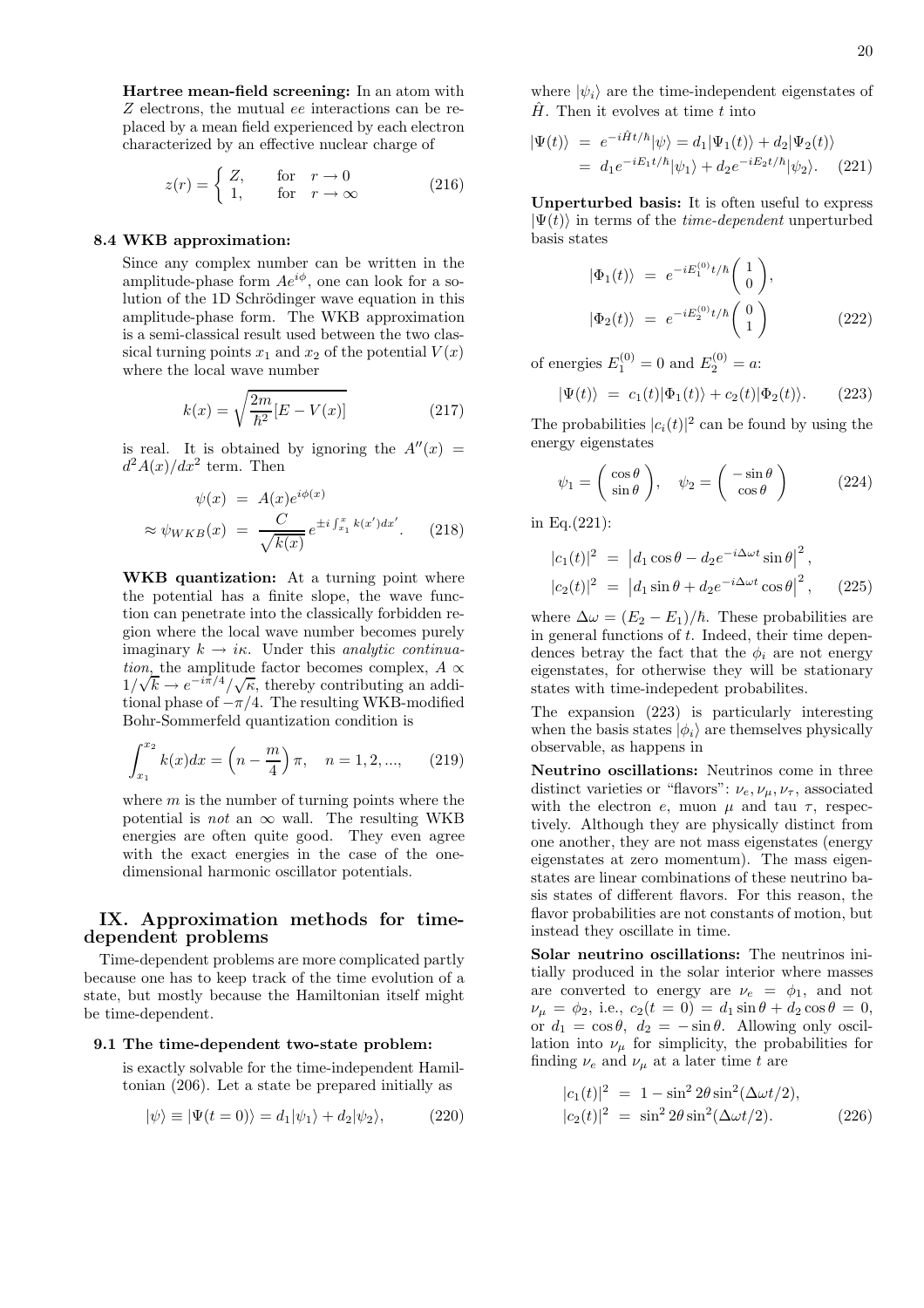The neutrinos may have very small masses, so that

$$
E_i \approx p_i c + \frac{m_i^2 c^3}{2p_i}.
$$
\n(227)

The the probability for finding  $\nu_e$  of energy E at a distance  $L = ct$  from the Sun is

$$
|c_1(t)|^2 = 1 - \sin^2 2\theta \sin^2[A(\Delta m^2 c^4)L/E];
$$
  
\n
$$
\Delta m^2 = |m_1^2 - m_2^2|,
$$
  
\n
$$
A = \frac{1}{4\hbar c} = 1.27 \text{ GeV}(\text{eV})^{-2} \text{km}^{-1}.
$$
 (228)

Experimental data for solar neutrinos of energies broadly distributed around a mean value of  $E =$ 3 MeV give

$$
(\Delta m^2)c^4 = 7.3 \times 10^{-5} (eV)^2
$$
,  $\tan^2 \theta = 0.41$ . (229)

#### 9.2 Time-dependent perturbation theory:

Expansion in exact eigenstates: Suppose  $\hat{H} \neq$  $H(t)$ , and its energy eigenvalues  $E_i$  and eigenstates  $|\psi_i\rangle$  are known. Then any arbitrary quantum state at time  $t$  can be expanded in terms of these energy eigenstates:

$$
|\Psi(t)\rangle = \sum_{j=1}^{N} d_j |\Psi_j(t)\rangle = \sum_j d_j e^{-iE_j t/\hbar} |\psi_j\rangle.
$$
 (230)

Expansion in basis states: This same state can also be expanded in terms of a known set of basis states  $|\Phi_n(t)\rangle = e^{-iE_n^{(0)}}|\phi_n\rangle$  that are eigenstates of a known Hamiltonian  $\hat{H}_0$  of energies  $E_n^{(0)}$ :

$$
|\Psi(t)\rangle = \sum_{n} c_n(t) |\Phi_n(t)\rangle = \sum_{n} c_n(t) e^{-iE_n^{(0)}t/\hbar} |\phi_n\rangle (231)
$$

It happens occasionally that both  $|\psi\rangle$  and  $|\phi\rangle$  states are physically observable. Then it is of interest to express one observational probabilities in terms of the other expansion coefficients. For example,

$$
|c_n(t)|^2 = \left| \sum_{j=1}^N U_{nj} d_j e^{-iE_j t/\hbar} \right|^2, \qquad (232)
$$

is a generalization of what is done for neutrino oscillations to higher dimensions. Here  $U$ , with

$$
U_{nj} = \langle \phi_n | \psi_j \rangle,\tag{233}
$$

is an  $N \times N$  unitary matrix if both sets of states are normalized.  $U$  is then made up of the eigenstates  $|\psi_i\rangle$  stored columnwise.

TD perturbation: The expansion (231) can also be used if  $\hat{H} = \hat{H}_0 + \hat{H}'$  contains a time-dependent

(TD) perturbation  $\hat{H}'$ . Unfortunately, the TD expansion coefficients  $c_n(t)$  must be obtained more laboriously by actually solving the TDSchEq

$$
i\hbar \frac{\partial}{\partial t} |\Psi(t)\rangle = (\hat{H}_0 + \lambda \hat{H}') |\Psi(t)\rangle.
$$
 (234)

The resulting differential equations (DEs) of motion for  $c_k(t)$ ,

$$
i\hbar \dot{c}_b(t) = \lambda \sum_k H'_{bk} e^{i\omega_{bk}t} c_k(t),\tag{235}
$$

are a set of coupled first-order DEs that can be solved easily in a PC. Here  $\omega_{bk} = (E_b^{(0)} - E_k^{(0)}$  $_{k}^{(0)})/\hbar.$ 

Systematic TD perturbation theory: is concerned with the Taylor expansion in  $\lambda$  (eventually set to 1):

$$
c_b(t) = c_b^{(0)}(t) + \lambda c_b^{(1)} + \dots \tag{236}
$$

Eq.(235) can then be separated term by term into separate equations for  $c_b^{(n)}$ :

$$
\lambda^0 \text{ terms}: \quad i\hbar \dot{c}_b^{(0)}(t) = 0 \quad \Rightarrow \quad c_b^{(0)}(t) = \text{const},
$$

$$
\lambda^1 \text{ terms}: \quad i\hbar \dot{c}_b^{(1)}(t) = \sum_k H'_{bk} e^{i\omega_{bk}t} c_k^{(0)}, \dots \quad (237)
$$

These first-order DEs in time can be integrated directly, making it easy to calculate first-order wave functions in TD perturbation theory.

Sinusoidal perturbation: Let the sinusoidal perturbation

$$
\hat{H}' = \hat{V}\cos\omega t, \quad 0 \le t \le t_0 \quad \text{only}, \tag{238}
$$

be turned on for a finite period of time. After the perturbation has ceased, a state initially in  $|\phi_a\rangle$ will find itself in the state  $|\phi_b\rangle$ ,  $b \neq a$ , with the probability

> $\overline{\phantom{a}}$  $\overline{\phantom{a}}$  $\mid$

$$
c_b^{(1)}(t \ge t_0)\Big|^2 \approx \left|\frac{V_{ba}}{2}\right|^2 j_0^2(z) \frac{t_0^2}{\hbar^2},
$$
 (239)

where  $z = \frac{1}{2}(\omega_{ba} \pm \omega)t_0$ ,  $j_0(z) = \sin(z)/z$ ,  $\omega_{ba} = [E_b^{(0)} - E_a^{(0)}]$  $(240)$ 

Thus most of the excitations are close to the two states  $|\phi_b\rangle$  with energies  $E_b^{(0)} = E_a^{(0)} \pm \hbar \omega$ .

Golden rule: The transition rate during the interaction lasting a time  $t_0$  from a state  $a$  to a group of states b is thus

$$
W_{ba} \equiv \frac{1}{t_0} \int_{-\infty}^{\infty} |c_b^{(1)}|^2 \rho_b d(\hbar \omega_{ba})
$$

$$
\approx \frac{2\pi}{\hbar} \left| \frac{V_{ba}}{2} \right|^2 \rho_b, \qquad (241)
$$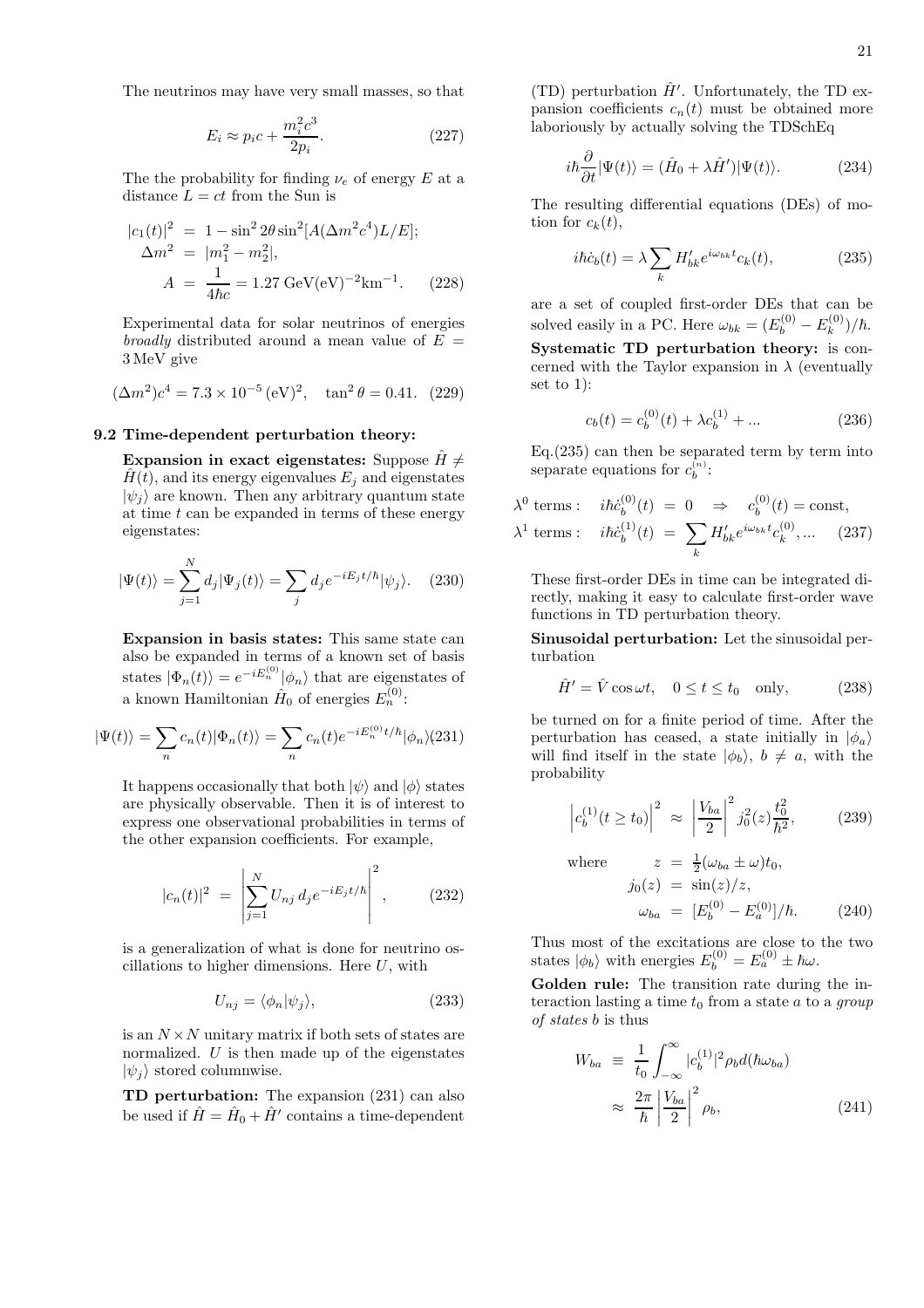where  $\rho_b = dN_b/dE_b$  is the density of final states. Example: The Bohr transition of an atomic electron from a higher atomic state  $b$  to a lower state a with the emission of a photon of energy  $\hbar\omega =$  $E_b^{(0)} - E_a^{(0)}$  is caused by the electric dipole interaction

$$
\hat{H}' = \hat{V}\cos(\omega t). \tag{242}
$$

Here  $\hat{V} = -\epsilon \cdot \hat{D} E_0$  is the electric-dipole interaction between the electric dipole operator  $\hat{\mathbf{D}} = q\hat{\mathbf{r}}$  of the atomic electron and the electric field  $\mathbf{E} = \epsilon E_0$  of the emitted photon. The latter can be obtained from the photon energy density in a cube of side  $L$ :

$$
\frac{\hbar\omega}{L^3} = \frac{\epsilon_0 E_0^2}{2},\tag{243}
$$

where  $\epsilon_0$  is the permittivity of free space. When  $\hat{H}'$  is used in the Golden Rule, the resulting transition rate is the Einstein coefficient for spontaneous photon emission by the atom:

$$
A = W_{ba} = \frac{4}{3} \left( \frac{\omega^3}{c^3 \hbar} \right) \left( \frac{1}{4\pi\epsilon_0} \right) |\mathbf{D}_{ba}|^2, \qquad (244)
$$

## 9.3 Sudden, adiabatic and impulsive perturbations:

In sudden perturbation, the Hamiltonian changes suddenly by a finite amount to the final value  $\hat{H}_a$ . If the change is so sudden that the state  $|\psi\rangle$  at  $t = 0$  has not changed, the state at times  $t > 0$  is just

$$
\begin{split} |\Psi(t)\rangle &= e^{-i\hat{H}_a t/\hbar} |\psi\rangle \\ &= \sum_n e^{-iE_n^{(a)}t/\hbar} |\phi_n\rangle \langle \phi_n | \psi \rangle \\ &= \sum_n |\Phi_n(t)\rangle \langle \phi_n | \psi \rangle. \end{split} \tag{245}
$$

Adiabatic perturbation: When a timedependent Hamiltonian  $\hat{H}(t)$  changes very slowly in time, we expect the instantaneous eigenvalues  $E_n^{(t)}(t)$  and eigenstates  $|\psi_n^{(t)}\rangle$  defined by the eigenvalue equation

$$
\hat{H}(t)|\psi_n^{(t)}\rangle = E_n^{(t)}(t)|\psi_n^{(t)}\rangle \tag{246}
$$

to give a good approximation. That is

$$
E_n(t) \approx E_n^{(t)}(t),\tag{247}
$$

a result known as the adiabatic theorem.

If one watches the system for a sufficiently long time, however, sooner or later additional features will appear. They can be described conveniently by using the time-dependent basis  $|\psi_k^{(t)}\rangle$  $\binom{l}{k}$ :

$$
|\Psi(t)\rangle = \sum_{k} c_k(t) e^{-(i/\hbar) \int_0^t E_k^{(t')}(t')dt'} |\psi_k^{(t)}\rangle. \tag{248}
$$

The new features include the appearance of a geometrical phase  $\varphi_n^{\text{geo}}$  and of transitions to other states  $k \neq n$ .

Impulsive perturbation: An impulsive perturbation contains a  $\delta$ -function in time:

$$
\hat{H}'(x,t) = \hat{A}(x)\delta(t). \tag{249}
$$

The TDSchEQ can be solved exactly to show that the  $\delta$ -function makes the state discontinuous at  $t =$ 0:

$$
|\Psi(0_+)\rangle = \left(1 - \frac{\hat{A}}{2i\hbar}\right)^{-1} \left(1 + \frac{\hat{A}}{2i\hbar}\right) |\Psi(0_-)\rangle, (250)
$$

# X. Applications

In this chapter, we see how quantum problems of great physical interest have been solved exactly or approximately.

#### 10.1 Solving special matrix eigenvalue problems:

Special matrices of arbitrarily large dimensions of great physical interest can sometimes be solved analytically by symmetry considerations.

To begin, it is easy to verify by inspection the eigenvalues and eigenvectors of the Pauli matrix  $\sigma_x$ :

$$
\begin{pmatrix}\n0 & 1 \\
1 & 0\n\end{pmatrix}\n\begin{pmatrix}\n1 \\
1\n\end{pmatrix} =\n\begin{pmatrix}\n1 \\
1\n\end{pmatrix},
$$
\n
$$
\begin{pmatrix}\n0 & 1 \\
1 & 0\n\end{pmatrix}\n\begin{pmatrix}\n1 \\
-1\n\end{pmatrix} = -\begin{pmatrix}\n1 \\
-1\n\end{pmatrix}.
$$
\n(251)

Indeed, three simple rules often go a long way in finding the eigenvectors and eigenvalues of certain Hermitian matrices:

- (a) The vector  $\mathbf{v}_1 = (1, 1, ..., 1)$ , where all components are 1, is an eigenvector of a matrix where the matrix elements of each row is a permutation of those of the first row. Its eigenvalue  $E_1$  is just the sum of the matrix elements of any row.
- (b) Eigenvectors of a Hermitian matrix can be made othogonal to one another.
- (c) The sum of eigenvalues is equal to the trace of the matrix.

**Example 1:** The vector  $\mathbf{v}_1 = (1, 1, 1)$  is an eigenvector of the  $3 \times 3$  matrix  $((0,1,1),(1,0,1),(1,1,0)),$ with eigenvalue  $E_1 = 2$ . The three vectors  $\mathbf{v}_2 =$  $(2, -1, -1),$   $\mathbf{v}_3 = (-1, 2, -1),$   $\mathbf{v}_4 = (-1, -1, 2)$  are all orthogonal to  $\mathbf{v}_1$ , but not linearly independent of one another. Each has the eigenvalue -1. The orthogonal eigenvectors can be taken to be  $v_1$ ,  $v_2$ , and  $\mathbf{v}_5 = (\mathbf{v}_3 - \mathbf{v}_4)/3 = (0, 1, -1).$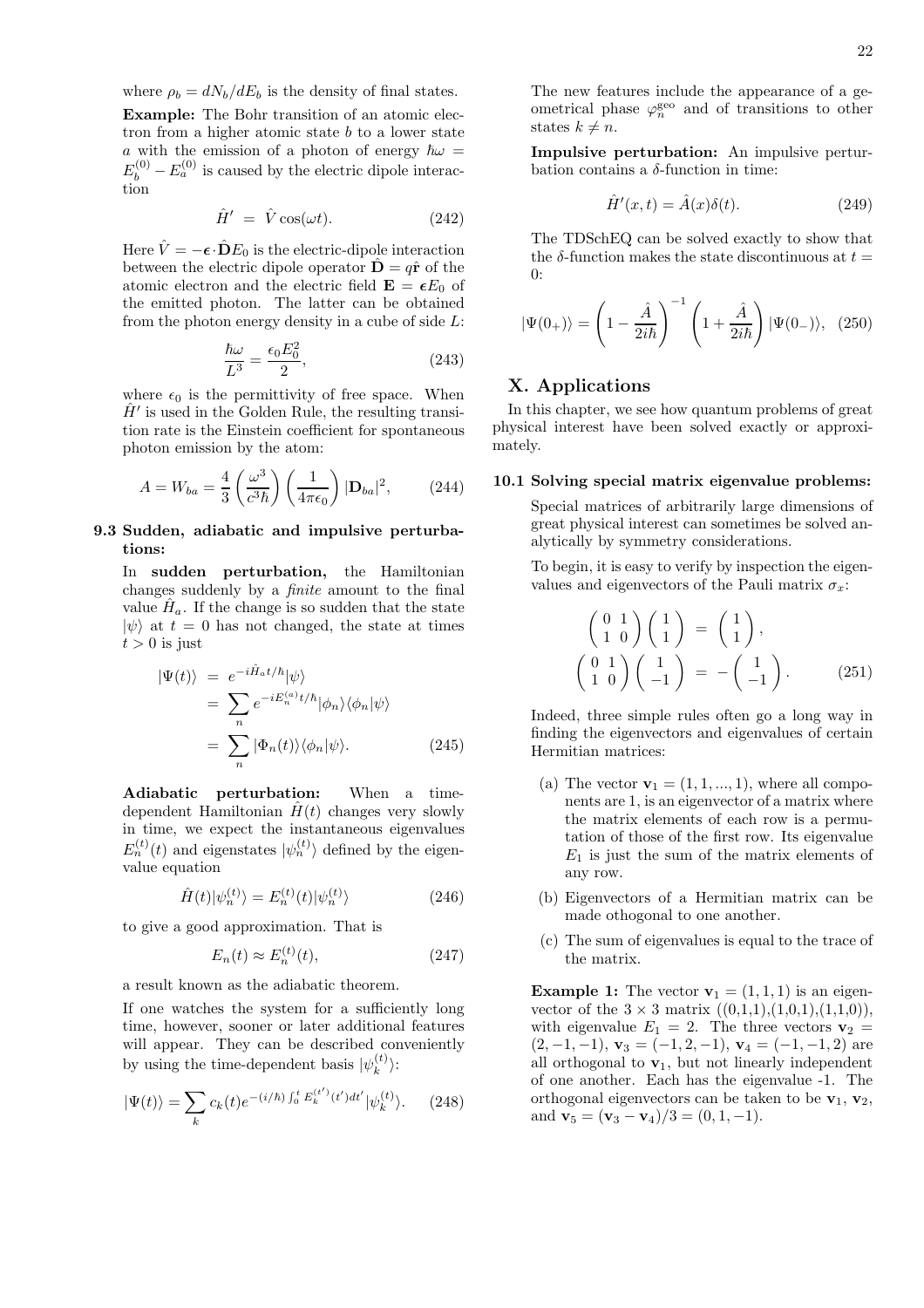**Example 2:** The vectors  $v_1$ ,  $v_2$  and  $v_5$  are also the orthogonal eigenvectors of the Hermitian matrix  $((1,1,1),(1,1,1),(1,1,1))$ , with the eigenvalues 3, 0, and 0, respectively. This is a special case of the general result that two matrices  $M_1$  and  $M_2$  have common eigenvectors if

$$
M_2 = M_1 + aI,\t\t(252)
$$

where  $I$  is the identity matrix. Since the parameter a can be complex, we see that non-Hermitian matrices can also have orthogonal eigenvectors.

**Example 3:** The arbitrarily large  $N \times N$  matrix whose matrix elements are all 1's has one "collective" eigenvector  $\mathbf{v}_1 = (1, 1, ..., 1)$  with eigenvalue N. The remaining eigenvalues are all 0. The orthogonal eigenvectors can be chosen to be  $v_2$  =  $(N-1, -1, -1, ..., -1),$   $\mathbf{v}_3 = (0, N-2, -1, ..., -1),$  $..., \mathbf{v}_N = (0, 0, ..., 0, 1, -1).$ 

BCS theory of superconductivity: can be understood conceptually by using a large dimensional  $N \times N$  matrix Hamiltonian with the same small negative matrix element  $-\epsilon$  everywhere. All eigenstates have energy 0, except the collective eigenstate  $\mathbf{v}_1 = (1, 1, ..., 1)$  that has energy  $\Delta = -\epsilon N$ . The energy gap  $\Delta$  that separates the ground state from the excited states makes it hard for the system to be excited. If the ground state contains current-carrying electrons, then at sufficiently low temperatures (below a certain critical temperature  $T_c$ , these electrons cannot lose energy by inelastic collisions with the crystal lattice in the conductor. When this happens, both dissipation and resistivity vanish, and the medium becomes superconducting. (BCS = Bardeen, Cooper and Schrieffer who discovered this fundamental theory of superconductivity.)

#### 10.2 Stark effect in an external electric field:

A charge q moved a distance z against a constant external electric field  $\mathbf{E} = \mathcal{E} \mathbf{e}_z$  has the (dipole) interaction energy

$$
E' = -q \int \mathbf{E} \cdot d\mathbf{r} = -q \mathcal{E} z.
$$
 (253)

The resulting perturbing Hamiltonian is

$$
\hat{H}' = -\mathcal{E}\hat{D}_z, \quad \text{where} \quad \hat{\mathbf{D}} = q\hat{\mathbf{r}} \tag{254}
$$

is called the electric dipole operator of the charge. This operator is odd in parity, changing sign when  $z \rightarrow -z$ . Hence all first-order energies vanish:

$$
E_n^{(1)} = \langle n|\hat{H}'|n\rangle = 0.
$$
 (255)

Since  $z = r \cos \theta$  is independent of the azimuthal angle  $\phi$ ,  $\hat{D}_z$  has magnetic quantum number  $m = 0$ . Hence  $\hat{H}'$  has nonzero matrix elements only between two *opposite-parity* states  $i, j$  with the same magnetic quantum number:  $m_i = m_j$ .

**Example:** In the  $n = 2$  shell of the hydrogen atom, there are four states:  $n\ell m = 200; 210, 21 \pm 1$ . H<sup>'</sup> connects only the two opposite-parity  $m = 0$  states. For these two states alone, it takes the form of a  $2 \times 2$  matrix  $b((01), (1, 0))$  whose eigenstates are

$$
E_{1,2} = \pm b: \quad \psi_{1,2} = \frac{1}{\sqrt{2}} \left( \phi_{200} \pm \phi_{210} \right). \tag{256}
$$

Their energies  $E_{1,2}$  thus move away from the undisturbed energy of the two states with  $m = \pm 1$  by an amount proportional to b, which is proportional to  $\mathcal{E}$ . [The state  $|\ell m\rangle$  has parity  $(-1)^{\ell}$ .]

#### 10.3 Aharonov-Bohm effect:

Gauge transformation: In classical electromagnetism (EM) the electric and magnetic fields are uniquely defined, but the EM potential (the scalar potential  $\varphi$  and vector potential **A**) are not unique. They can change by a gauge transformation

$$
\mathbf{A} \rightarrow \mathbf{A}' = \mathbf{A} + \nabla \Lambda,
$$
  

$$
\varphi \rightarrow \varphi' = \varphi - \frac{\partial \Lambda}{\partial t},
$$
 (257)

where  $\Lambda$  is any scalar field, without changing the EM fields

$$
\mathbf{B} = \nabla \times \mathbf{A},
$$
  

$$
\mathbf{E} = -\nabla \varphi - \frac{\partial \mathbf{A}}{\partial t}.
$$
 (258)

Relativistic electrodynamics: The basic dynamical variable in classical mechanics is the 4 momentum  $(p, iE/c)$ . To add EM, one needs an EM 4-vector. There is a unique qualifying candidate: the EM 4-potential  $(\mathbf{A}, i\varphi/c)$ . Hence electrodynamics for a particle of mass  $m$  and charge  $q$  can be built up from the sum  $(\mathbf{p} - q\mathbf{A}, i(E - q\varphi)/c)$ . This combination transforms like a 4-vector under Lorentz transformations, thus guaranteeing the correct result in different inertial frames. As a result, the EM 4-potential plays a more fundamental role in quantum mechanics than the EM fields.

The energy-momentum relation for relativistic electrodynamics is then

$$
(E - q\varphi)^2 = (\mathbf{p} - q\mathbf{A})^2 c^2 + m^2 c^4.
$$
 (259)

One can find from this the nonrelativistic kinetic energy  $T_{NR}$ :

$$
T \equiv E - mc^2
$$
  
\n
$$
\approx T_{NR} = q\varphi + \frac{1}{2m}(\mathbf{p} - q\mathbf{A})^2.
$$
 (260)

Quantum electrodynamics: We are now in a position to quantize the mechanical terms in NR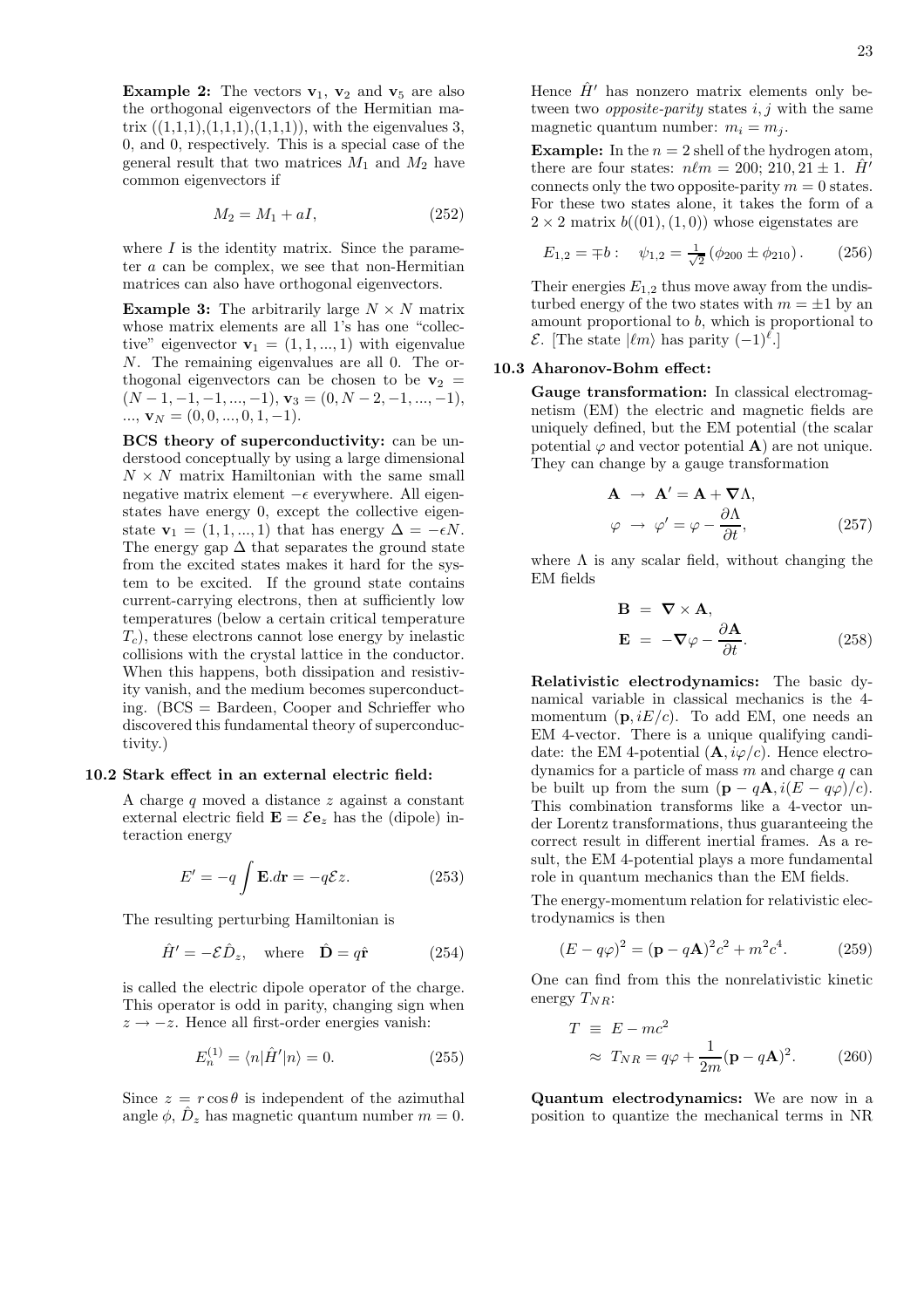electrodynamics, leaving the EM potential unquantized for simplicity:

$$
\hat{H} = \frac{1}{2m}(\hat{\mathbf{p}} - q\mathbf{A})^2 + \hat{V} + q\varphi.
$$
 (261)

Aharonov-Bohm phase: The EM interaction resides primarily in the phase (or gauge) of quantum wave functions. For the special case where  $\varphi = 0$ , this important result can be demonstrated readily by showing that the wave function  $\psi$  in the presence of the vector potential A differs from the wave function  $\psi'$  without **A** by an **A**-dependent phase g:

$$
\psi(\mathbf{r}) = e^{ig}\psi'(\mathbf{r}).\tag{262}
$$

If true, the phase factor  $e^{ig}$  serves the purpose of removing the  $A$  dependence from the Schrödinger equation when moved to the left of a "gauged" factor:

$$
\left(\frac{\hbar}{i}\nabla - q\mathbf{A}\right)e^{ig}\psi'(\mathbf{r}) = e^{ig}\left(\frac{\hbar}{i}\nabla\right)\psi'(\mathbf{r}).\qquad(263)
$$

Since

$$
\left(\frac{\hbar}{i}\nabla\right)e^{ig}\psi'(\mathbf{r}) = e^{ig}\left[\hbar(\nabla g) + \frac{\hbar}{i}\nabla\right]\psi'(\mathbf{r}), \quad (264)
$$

g has to satisfy the differential equation

$$
\hbar \nabla g = q \mathbf{A}, \quad \text{or} \quad \hbar dg = q \mathbf{A} \cdot d\mathbf{r}.
$$
 (265)

Hence

$$
g = \frac{q}{\hbar} \int_{\mathbf{r}_0}^{\mathbf{r}} \mathbf{A}(\mathbf{r}') \cdot d\mathbf{r}',\tag{266}
$$

where the line integral is in general *path-dependent*. The integral is then said to be *non-integrable*. This non-integrability can be made explicit by integrating around a closed circuit  $c$  once and simplifying the result with the help of Stokes's theorem:

$$
g = \frac{q}{\hbar} \oint_c \mathbf{A}(\mathbf{r}') \cdot d\mathbf{r}'
$$
  
=  $\frac{q}{\hbar} \int_S (\mathbf{\nabla} \times \mathbf{A}) \cdot d\mathbf{S} = \frac{q}{\hbar} \Phi,$  (267)

where the total magnetic flux  $\Phi$  across the surface  $S$  enclosed by the circuit c depends on the magnetic field  $\nabla \times \mathbf{A}$  on and *inside c*. Such a dependence on properties of the system outside the path c shows why quantum mechanics in particular, and waves more generally, describe nonlocal phenomena that are spread out in space.

Magnetic flux quantization: Suppose the path  $c$  is located in a region free of any EM field, then the wave function must return to its original value after one complete circuit. Hence its Aharonov-Bohm phase can only be an integral multiple of  $2\pi$ :

$$
g = 2\pi n = \frac{q\Phi}{\hbar}, \quad \text{or} \quad \Phi = n\Phi_0. \tag{268}
$$

As a result, the magnetic flux enclosed by c can only exist in integral multiples of a quantized unit flux  $\Phi_0 = h/q$ . Experimental measurement determines that  $q = -2e$  in superconductors, thus showing that the super current is carried by pairs of electrons, now called Cooper pairs.

Gauge interactions: Other fundamental interactions also work through the phase of quantum wave functions. Hence they are called gauge interactions. Indeed, the information contained in the phase of a wave function is usually more important than that contained in its amplitude. A picture of Snow White can be made to appear in our eye as a coherent wave. One can take the phase information from Snow White's wave function and use it with the amplitude part of the wave function from a picture of Happy, one of the seven dwarfs. A composite wave like this has been constructed theoretically. Believe it or not, one sees Snow White in the resulting hybrid picture, and not the dwarf.

#### 10.4 Magnetic resonance:

Rabi measured the magnetic moments of atomic states by finding the Zeeman splitting of the energies of different magnetic substates by resonance matching. Atomic magnetic moments are traditionally expressed as  $g\mu_B$  in units of the Bohr magneton  $\mu_B = e\hbar/2m$ , the theoretically value g being called the Landè  $g$  factor. The Hamiltonian involved is

$$
\hat{H} = \hat{H}_0 + \hat{H}',\tag{269}
$$

where  $\hat{H}_0 = \hat{H}_1 + \hat{H}_{LS} + \hat{H}_2$  contains the usual  $NR$  Hamiltonian  $\hat{H}_1$ , the relativistic spin-orbit term  $\hat{H}_{LS}$ , and the Zeeman Hamiltonian

$$
\hat{H}_2 = -\hat{\mathbf{M}} \cdot \mathbf{B}_z \n= \frac{g\mu_B B_z}{\hbar} \hat{J}_z = \omega_0 \hat{J}_z
$$
\n(270)

that gives the splitting between the magnetic substates of the same  $j$ . Finally a small oscillatory magnetic field is applied in the  $x$ -direction to give a perturbing Hamiltonian

$$
\hat{H}' = \omega_x \hat{J}_x \cos(\omega t), \quad \text{where} \quad \hbar \omega_x = g \mu_B B_x. \tag{271}
$$

This perturbation causes transitions between the magnetic substates. Any quantum state

$$
\begin{aligned} |\Psi(t)\rangle &= \sum_{m} c_m(t) |\Phi_m(t)\rangle \\ &= \sum_{m} c_m(t) e^{-i\omega_m t} |\phi_m\rangle, \end{aligned} \tag{272}
$$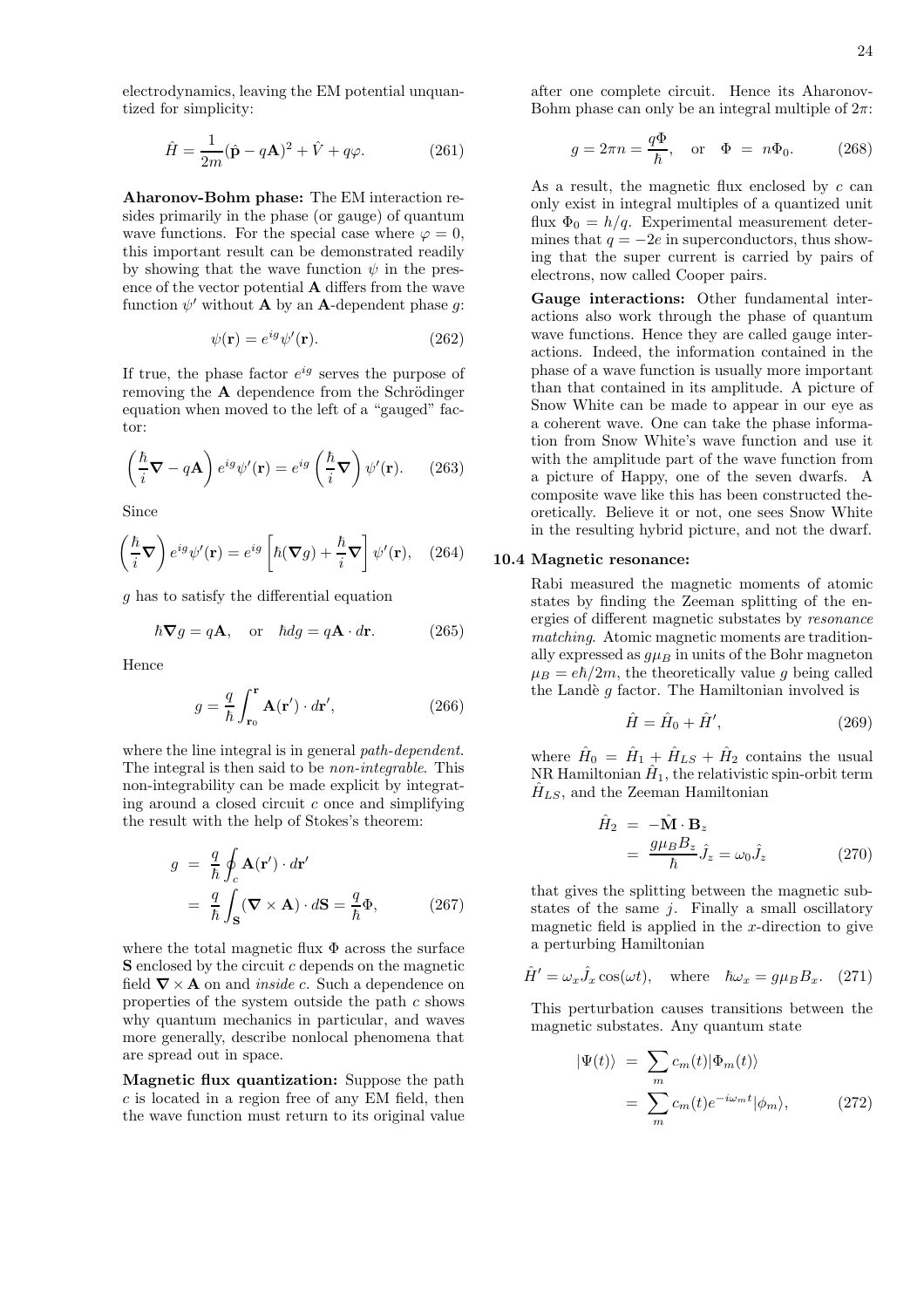where  $\omega_m = E_m^{(0)}/\hbar$ , can be expressed in term of the unperturbed states  $|\Phi_m(t)\rangle$ . The time-dependent expansion coefficient  $c_m(t)$  then satisfies the TD-SchEq

$$
i\hbar \dot{c}_m(t) = \sum_k H'_{mk} e^{i\omega_{mk}t} c_k(t),\tag{273}
$$

where  $\omega_{mk} = \omega_m - \omega_k$ .

Example: The problem can be solved approximately for  $c_m(t)$  for the atomic  $n[\ell]_j = 2p_{1/2}$  configuration that has only two magnetic substates  $\phi_{\pm}$ of energies  $E_{\pm}^{(0)} = \pm \hbar \omega_0/2$ . For example, if the system is initially in the upper state  $(c_{+} = 1, c_{-} = 0),$ then the probability of finding the system in the upper and lower states at a later time  $t$  are respectively:

$$
P_{++} = |c_{+}|^{2} = \cos^{2}(\omega_{R}t/2) + \sin^{2}\chi\sin^{2}(\omega_{R}t/2),
$$
  
\n
$$
P_{-+} = |c_{-}|^{2} = \cos^{2}\chi\sin^{2}(\omega_{R}t/2), \quad \text{where} \quad (274)
$$

$$
\omega_R = \sqrt{(\Delta \omega)^2 + (\omega_x/2)^2}, \quad \Delta \omega = \omega_0 - \omega,
$$
  
\n
$$
\sin \chi = \frac{\Delta \omega}{\omega_R}, \quad \cos \chi = \frac{\omega_x/2}{\omega_R}.
$$
\n(275)

Magnetic resonance: As the applied frequency  $\omega$  passes the Zeeman frequency  $\omega_0$ , the minimum population of the  $\phi_+$  state falls sharply to 0 at  $\omega_0$ and then rises sharply back up to  $\approx 1$  again, thus giving a clear signal for the measurement of  $\omega_0$ . The third frequency  $\omega_x$  controls the period  $\tau$  of oscillation of the population between the two magnetic substates. At full resonance  $(\omega = \omega_0)$ , one finds  $\tau = 4\pi/\omega_x$ .

# XI. Scattering theory

Information about the dynamical properties of microscopic systems like atoms, nuclei and particles can be obtained by scattering beams of projectiles from targets containing them, as first demonstrated by Rutherford, Geiger and Marsden who elucidated atomic structure by scattering  $\alpha$  particles from a gold foil.

#### 11.1 The scattering cross sections:

The differential cross section

$$
\frac{d\sigma}{d\Omega} = \frac{1}{L} \frac{d\mathcal{R}}{d\Omega} \tag{276}
$$

is the angular distribution  $d\mathcal{R}/d\Omega$  of the reaction rate  $\mathcal R$  per unit luminosity L. L itself is the product  $IN_T$ , where I is the flux or current density of the incident beam (number of incoming particles per second per cross sectional area of the beam, or  $\dot{N}_i/a$ for a beam of uniform cross section a) and  $N_T$  is the number of target particles illuminated by this beam. L depends on both beam and target.  $d\Omega$  is the differential solid angle in a suitable inertial frame.

Example: Two beams of the same cross sectional area A collide head-on where their paths cross each other. Each beam is made up of bunches of  $N_i(i =$ 1, 2) particles per bunch. The target can be taken to be one bunch of  $N_2$  particles in beam 2. Then the effective incident flux is  $I = fN_1/A$ , where f is the frequency of collision between bunches.

Rutherford cross section: For the scattering of  $\alpha$ -particles of charge  $Z_1 = 2$  from an atomic nucleus of charge  $Z_2$ , Rutherford found from classical mechanics that in the CM frame

$$
\frac{d\sigma}{d\Omega} = \left(\frac{d}{4}\right)^2 \frac{1}{\sin^4(\theta/2)},
$$
\nwhere

\n
$$
d = \frac{Z_1 Z_2 e_G^2}{T_{CM}},
$$
\n(277)

is the distance of closest approach (or turning point) for head-on collision at the NR kinetic energy  $T_{CM}$  in the CM frame. Note that for backscattering  $\theta = \pi$ , the Rutherford differential cross section  $d^2/16$  gives a direct measurement of the position d of the classical turning point.

Total cross section: is proportional to the total reaction rate:

$$
\sigma = \int d\sigma = \int \frac{d\sigma}{d\Omega} d\Omega = \int \frac{d\mathcal{R}}{L} = \frac{\mathcal{R}}{L}.
$$
 (278)

# 11.2 Quantum theory of scattering in a nutshell:

Partial-wave expansion: of a plane wave into spherical waves of good angular momentum  $\ell$ around the origin of coordinates has the Rayleigh form:

$$
\psi_{\mathbf{k}}(\mathbf{r}) = e^{i\mathbf{k}\cdot\mathbf{r}} = \sum_{\ell=0}^{\infty} i^{\ell} (2\ell+1) P_{\ell}(\cos\theta) j_{\ell}(kr),
$$

$$
\sum_{r \to \infty}^{\infty} \sum_{\ell=0}^{\infty} i^{\ell} (2\ell+1) P_{\ell}(\cos\theta) \frac{i}{2k}
$$

$$
\times \left[ \frac{e^{-i(kr-\ell\pi/2)}}{r} - \frac{e^{i(kr-\ell\pi/2)}}{r} \right] \qquad (279)
$$

This is the time-independent wave function of a stationary scattering state. The time-dependent wave function carries an additional time factor  $e^{-i\omega t}$ , where  $\omega = \hbar k^2 / 2m$ . The additional time factor shows that the wave function  $e^{-ikr}/r$  describes an ingoing spherical wave collapsing towards the origin, while the wave function  $e^{ikr}/r$  describes an outgoing spherical wave expanding out from the origin.

Scattered wave: When a target particle is placed at the origin of coordinates, the radial part  $j_{\ell}$  of the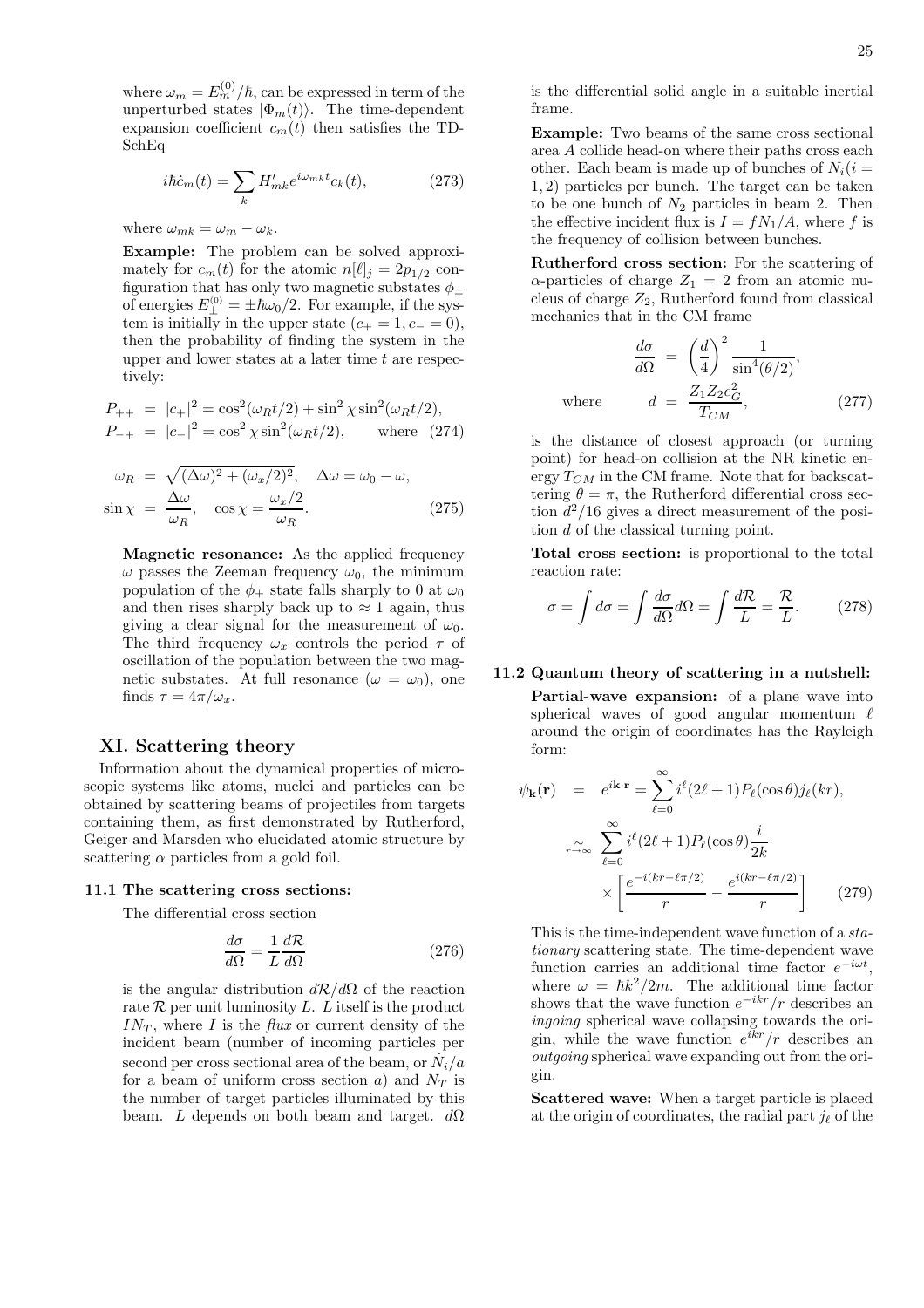wave function (279) will be replaced by the function  $R_{\ell}(r)$  from the SchEq with a potential in it. At large distances  $r$ , the ingoing waves are still collapsing towards the origin, and therefore do not know if a potential is present there. In elastic scatterings, an outgoing spherical wave has the same normalization as before, and can be changed at most by a phase, here taken to be  $2\delta_{\ell}$ , that resides in a phase factor  $S_{\ell} = e^{2i\delta_{\ell}}$  called an S-matrix element:

$$
\psi(\mathbf{r}) \underset{r \to \infty}{\sim} \sum_{\ell=0}^{\infty} i^{\ell} (2\ell+1) P_{\ell}(\cos \theta) \frac{i}{2k} \times \left[ \frac{e^{-i(kr-\ell\pi/2)}}{r} - S_{\ell} \frac{e^{i(kr-\ell\pi/2)}}{r} \right] \n= \psi_{\mathbf{k}}(\mathbf{r}) + \psi_{sc}(\mathbf{r}) \quad \text{where} \quad (280)
$$

$$
\psi_{sc}(\mathbf{r}) \underset{r \to \infty}{\sim} \sum_{\ell=0}^{\infty} i^{\ell} (2\ell+1) P_{\ell}(\cos \theta)
$$

$$
\times \left(\frac{S_{\ell}-1}{2ik}\right) \frac{e^{i(kr-\ell\pi/2)}}{r}
$$

$$
= f(\theta) \frac{e^{ikr}}{r}.
$$
(281)

is the scattered wave function, the additional wave function generated by the potential. Containing only outgoing spherical waves, it can be written asymptotically  $(r \rightarrow \infty)$  in terms of an angledependent quantity called the scattering amplitude

$$
f(\theta) = \sum_{\ell=0}^{\infty} (2\ell + 1) f_{\ell} P_{\ell}(\cos \theta),
$$

$$
f_{\ell} = \frac{S_{\ell} - 1}{2ik} = \frac{1}{k} e^{i\delta_{\ell}} \sin \delta_{\ell} \qquad (282)
$$

where

if the scattering is elastic, meaning that the phase shift  $\delta_{\ell}$  is real.

Flux: or probability current density is

$$
\mathbf{j} = \frac{\hbar}{2im} \left( \psi^* \nabla \psi - \psi \nabla \psi^* \right) \approx \mathbf{j}_\mathbf{k} + \mathbf{j}_{sc},\qquad(283)
$$

where  $\mathbf{j_k} = \hbar \mathbf{k}/m$  is the flux of the plane wave, and

$$
\mathbf{j}_{sc} = \frac{\hbar k}{m} \mathbf{e_r} \frac{|f(\theta)|^2}{r^2} \tag{284}
$$

is the flux of the scattered wave at large distances.

Differential cross section: A detector of area  $dA = r^2 d\Omega$  then measures the differential cross section

$$
\frac{d\sigma}{d\Omega} = \frac{1}{L_{\mathbf{k}}} \frac{d\mathcal{R}}{d\Omega} = \frac{1}{\hbar k/m} \left( \mathbf{j}_{sc} \cdot \mathbf{e}_{\mathbf{r}} \right) \frac{dA}{d\Omega}
$$
\n
$$
= |f(\theta)|^2. \tag{285}
$$

Total cross section: is the result integrated over the solid angle  $d\Omega$ :

$$
\sigma_{\text{tot}} = \int \left(\frac{d\sigma}{d\Omega}\right) d\Omega = \int f^*(\theta) f(\theta) d\Omega
$$

$$
= \sum_{\ell} \sigma_{\text{tot}, \ell} , \qquad (286)
$$

where the two sums over  $\ell$ , one from each f, has been simplified to only one sum by using the orthogonality relation for Legendre polynomilas

$$
\int_{-1}^{1} P_{\ell}(\cos \theta) P_{\ell'}(\cos \theta) d\Omega = \frac{4\pi}{2\ell + 1} \delta_{\ell \ell'}, \text{ and } (287)
$$

$$
\sigma_{\text{tot}, \ell} = \frac{4\pi}{k^2} (2\ell + 1) \sin^2 \delta_{\ell}. \tag{288}
$$

**Optical theorem:** If  $\delta_{\ell}$  is real, one finds that

$$
\text{Im} f(\theta = 0) = \sum_{\ell} (2\ell + 1) \text{Im} f_{\ell} = \sum_{\ell} (2\ell + 1) \frac{\sin^2 \delta_{\ell}}{k}
$$

$$
= \frac{k}{4\pi} \sigma_{\text{tot}}.
$$
(289)

This theorem holds even when the phase shift  $\delta_{\ell} =$  $\alpha_{\ell} + i \beta_{\ell}$  becomes complex.

#### 11.3 Breit-Wigner resonance:

The partial-wave total cross section  $\sigma_{\ell}$  =  $\sigma_{\ell, \text{ max}} \sin^2 \theta_{\ell}$  reaches a maximum value of  $\sigma_{\ell, \text{ max}} =$  $(4\pi/k^2)(2\ell+1)$  whenever  $\delta_{\ell}(k) = \pi/2$ . This maximum value is called the *unitarity* limit.

If  $\delta_{\ell}(E)$  rises through  $\delta_{\ell}(E = E_R) = \pi/2$  sifficiently rapidly, a Taylor expansion about  $E = E_R$  needs to be taken only to the terms

$$
\delta_{\ell} \approx \frac{\pi}{2} + (E - E_R) \left. \frac{d\delta_{\ell}}{dE} \right|_{E_R} .
$$
 (290)

Then  $\tan \delta_\ell \approx -\frac{\Gamma/2}{E-E}$ , where

$$
\frac{\Gamma}{2} = \frac{1}{(d\delta_{\ell}/dE)_{E_R}} > 0.
$$
 (291)

Resonance: In the neighborhood of a resonance, the partial-wave total cross section has the simple E-dependence:

$$
\sigma_{\ell} = \sigma_{\ell, \max} \frac{\tan^2 \delta_{\ell}}{1 + \tan^2 \delta_{\ell}}
$$
  
=  $\sigma_{\ell, \max} \frac{(\Gamma/2)^2}{(E - E_R)^2 + (\Gamma/2)^2}$ . (292)

This function has a sharp maximum at  $E = E_R$  and falls rapidly to half its maximal value at  $E - E_R =$  $\pm \Gamma/2$ . Hence  $\Gamma$  is called the *resonance width* (or full width at half maximum, FWHM).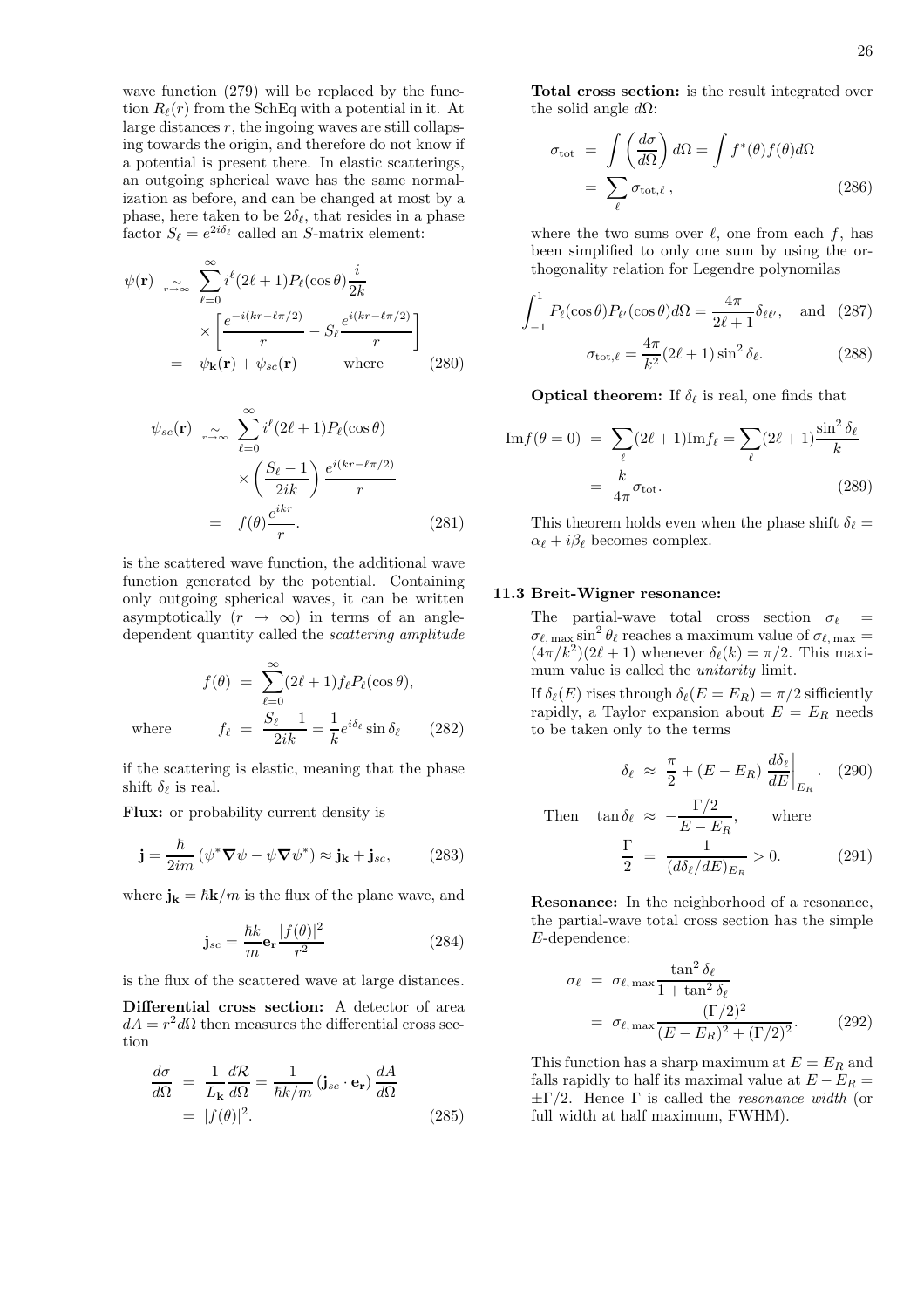Decaying state: The partial-wave scattering amplitude near resonance has the simple form

$$
f_{\ell} = \frac{1}{k} e^{i\delta_{\ell}} \sin \delta_{\ell} = \frac{1}{k} \frac{1}{\cot \delta_{\ell} - i}
$$

$$
= \frac{1}{k} \frac{-\Gamma/2}{(E - E_R) + i\Gamma/2}.
$$
(293)

At the complex energy  $E = E_R - i\Gamma/2$ , the timedependent probability density decays exponentially

$$
|\Psi(\mathbf{r},t)|^2 = |\psi(\mathbf{r})e^{-i(E_R - i\Gamma/2)t/\hbar}|^2
$$
  
=  $|\psi|^2 e^{-\Gamma t/\hbar}$ . (294)

# 11.4 Yukawa's theory of interactions:

Yukawa showed in 1935 that both the Coulomb interaction mediated by the exchange of massless photons between charges, and the strong or nuclear interaction mediated by the exchange of massive bosons called mesons, can be derived from quantum mechanics.

Klein-Gordon equation: The Einstein energymomentum relation  $E^2 = \mathbf{p}^2 c^2 + m^2 c^4$  can be quantized into the Klein-Gordon equation in free space:

$$
\hat{H}^2 \Phi(\mathbf{r}, t) = (\hat{\mathbf{p}}^2 c^2 + m^2 c^4) \Phi(\mathbf{r}, t), \quad (295)
$$

where  $\hat{H} = i\hbar \partial/\partial t$  and  $\hat{\mathbf{p}} = (\hbar/i)\nabla$ . The resulting wave functions  $\Phi$  oscillates in time as  $e^{-iEt/\hbar}$ . These free-space solutions are said to be on the energy shell, because the  $E$ -p relation is satisfied on a spherical shell in p-space.

Static solutions of the KG equation: The KG equation does not have time-independent solutions in free space, because these solutions have  $E = 0$  and therefore cannot satisfy Einstein's E-p relation. Yukawa showed that there are static (hence energy-nonconserving) solutions near a point charge  $q$  located at the origin that satisfy the inhomogenious DE:

$$
\left(\hat{\mathbf{p}}^2 c^2 + m^2 c^4\right) \phi(\mathbf{r}) = 4\pi (\hbar c)^2 q \delta(\mathbf{r}),\tag{296}
$$

For  $m = 0$ , the Yukawa equation simplifies to the Poisson equation

$$
\nabla^2 \phi(\mathbf{r}) = -4\pi q \delta(\mathbf{r}).\tag{297}
$$

One can show with the help of Gauss's theorem (or Gauss's law in electrostatics) that the resulting static wave function of a massless photon around a point charge that vanishes at  $r = \infty$  is

$$
\phi(\mathbf{r}) = \frac{q}{r}.\tag{298}
$$

This is just the Coulomb potential around the point charge q (in Gaussian units, or  $q = q_{SI}/\sqrt{4\pi\epsilon_0}$ ). The photon in question cannot propagate freely. It can only exist momentarily around its point source (the point charge), and is then said to be a virtual photon. In Feynman's diagrammatic language, the Coulomb interaction arises from the emission of a virtual photon by a source (the  $q$  here) and its absorption by a test charge at distance r from it, or vice versa.

The virtual particle in Yukawa's theory of interactions is a boson, otherwise it cannot be emitted because of the conservation of fermion number. A virtual boson that is massive satisfies the Yukawa equation

$$
(\nabla^2 - \mu^2)\phi(\mathbf{r}) = -4\pi g\delta(\mathbf{r}),\tag{299}
$$

where the unit of charge is now denoted g, and  $\mu =$  $mc/\hbar$  is the inverse reduced Compton wavelength. The solution of this DE that vanishes at  $r = \infty$  can be shown to be the Yukawa potential

$$
\phi(\mathbf{r}) = \frac{g}{r} e^{-\mu r}.
$$
\n(300)

Nuclear forces: were known in 1937 to have a range of  $1/\mu \approx 1.4$  fm. (fm =  $10^{-15}$  m.) This fact allowed Yukawa to predict that these forces are caused by the exchange of bosons of mass  $m = \mu \hbar/c \approx 140 \,\text{MeV}/c^2$ . Such strongly interacting bosons, now called  $\pi$  mesons or pions, were discovered in 1947.

#### 11.5 Scattering at low energies:

Impact parameter: In classical mechanics, a particle impacting at a transverse distance b (the impact parameter) from the center of a square-well potential of range  $R$  will not "see" the potential if  $b > R$ . If the incident momentum in the centerof-mass frame is p, the interaction vanishes when the angular momentum  $\ell = \mathbf{r} \times \mathbf{p}$  exceeds the value  $\ell_{\text{max}} = \text{Max}(kR/\hbar)$ , where  $\text{Max}(z)$  is the largest integer in z.

The wave spreading in quantum mechanics makes the connection between  $\ell$  and b less sharply defined, but it remains true that the scattering phase shift  $\delta_{\ell}$  vanishes sharply when  $\ell > \ell_{\text{max}}$ . Consequently,

$$
f(\theta) \approx \sum_{\ell=0}^{\ell_{\text{max}}} (2\ell+1) f_{\ell} P_{\ell}(\cos \theta), \tag{301}
$$

Hence at sufficiently low energies, the S-wave  $(\ell =$ 0) term dominates:

$$
\sigma_{\text{tot}} \approx 4\pi \frac{\sin^2 \delta_0}{k^2} = \frac{4\pi}{k^2 + k^2 \cot^2 \delta_0}.
$$
 (302)

The fact that the leading Taylor term for  $\ell = 0$  is independent of k comes from the properties of the scattering wave function.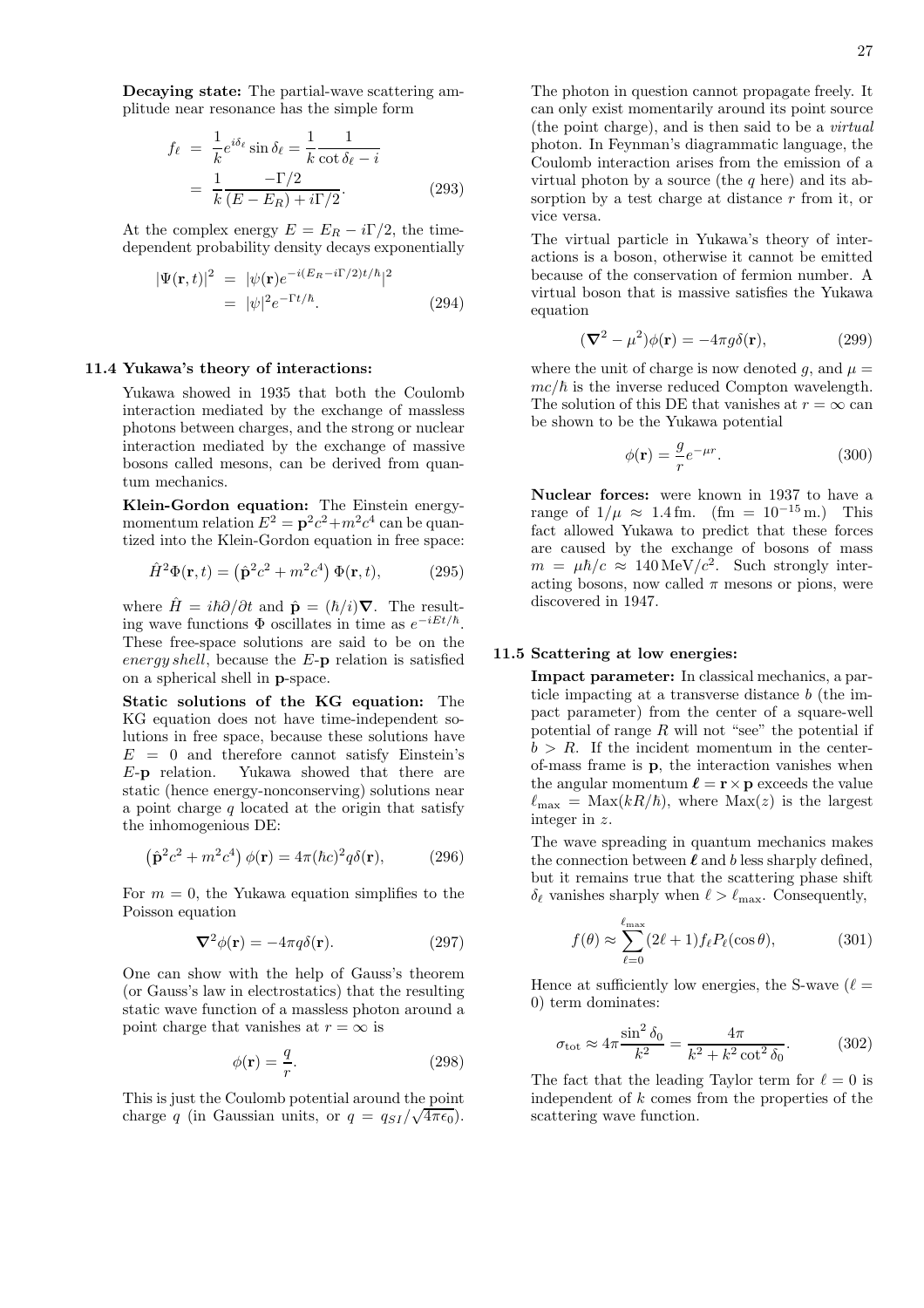## Effective-range expansion:

$$
k \cot \delta_0 = -\frac{1}{a(k)} = -\frac{1}{a_0} + \frac{1}{2}r_0 k^2 + ..., \qquad (303)
$$

where  $a_0$  is called the scattering length and  $r_0$  is called the effective range.

#### 11.6 Phase shifts for finite-range potentials:

Radial wave function: The wave function in the presence of a potential V is

$$
\psi(\mathbf{r}) = \sum_{\ell=0}^{\infty} i^{\ell} (2\ell+1) P_{\ell}(\cos \theta) \frac{u_{\ell}(r)}{kr}, \quad (304)
$$

where the radial wave function  $u_{\ell}$  satisfies the radial wave equation

$$
\frac{d^2u_{\ell}}{dr^2} + \frac{2\mu}{\hbar^2}(E - V)u_{\ell} - \frac{\ell(\ell+1)}{r^2}u_{\ell} = 0.
$$
 (305)

where  $\mu$  is the reduced mass in the center-of-mass system.

## Attractive S-wave square-well potential: For  $\ell = 0$  in an attractive square-well potential of depth  $V_0$ , the radial wave equation is

For 
$$
r < R
$$
: 
$$
\frac{d^2 u_{\text{in}}}{dr^2} + \kappa^2 u_{\text{in}} = 0,
$$

$$
u_{\text{in}} = \sin(\kappa r); \tag{306}
$$

For 
$$
r > R
$$
: 
$$
\frac{d^2 u_{\text{out}}}{dr^2} + k^2 u_{\text{out}} = 0,
$$

$$
u_{\text{out}} = \sin(kr + \delta_0); \qquad (307)
$$

$$
k^2 = \frac{2mE}{\hbar^2}
$$
,  $\kappa_0^2 = \frac{2mV_0}{\hbar^2}$ ,  $\kappa^2 = k^2 + \kappa_0^2$ . (308)

The phase shift  $\delta_0$  is determined by matching the inside and outside logarithmic derivatives  $\mathcal{L}_{\text{in}}$  =  $\mathcal{L}_{\text{out}}$  at  $r = R$ , where  $\mathcal{L} = (du/dr)/u$ , to give

$$
\frac{1}{\kappa} \tan \kappa R = \frac{1}{k} \tan(kR + \delta_0), \quad \text{or}
$$

$$
\delta_0 = \tan^{-1} \left(\frac{k}{\kappa} \tan \kappa R\right) - kR. \quad (309)
$$

**Levinson's theorem:** If there are  $m$  bound states inside the potential,

$$
\delta_{\ell}(k=0) = m\pi, \tag{310}
$$

except for an S-wave bound state at  $E = 0$ , which contributes only  $\pi/2$ , half of the normal contribution.

## 11.7 Born approximation for two-particle scatterings:

The Born (or first Born) approximation for the scattering of two particles is a first-order TDPT that can be obtained from the

Golden rule: A weak two-body interaction

$$
\hat{H}' = \hat{V}e^{-i\omega t} + \hat{V}^{\dagger}e^{i\omega t}
$$
\n(311)

causes the scattering from an initial two-particle state  $i$  to a final two-particle state  $f$  within the solid angle  $d^2\Omega_f$  around the final relative momentum  $\mathbf{k}_f$ . The transition rate is given, in first-order TDPT, by the Golden Rule:

$$
\frac{dw_{fi}}{d\Omega} = \frac{2\pi}{\hbar} |\langle f|\hat{V}|i\rangle|^2 \frac{\rho_f(E)}{4\pi}
$$

$$
= \frac{\mu_f(\hbar k_f)}{(2\pi)^2 \hbar^4} \left( L^3 |\langle f|\hat{V}|i\rangle|^2 \right). \tag{312}
$$

Here  $\mu_i, k_i$  are the reduced mass and relative momentum, respectively, in the state  $j (= i, f)$  of the two-body system in a cube of side L, and the density of final state factor is

$$
\frac{\rho_f(E)}{4\pi} = \left(\frac{L}{2\pi}\right)^3 \frac{k^2 dk}{dE}.\tag{313}
$$

The scattering is elastic if  $k_f = k_i$ , and inelastic if  $k_f, k_i$ .

The resulting differential scattering cross section

$$
\frac{d\sigma_{fi}}{d\Omega} \equiv \frac{1}{J_{\text{inc}}} \left( \frac{dw_{fi}}{d\Omega} \right)
$$
(314)

is just the transition rate per unit incident flux (or current density), which is

$$
J_{\text{inc}} = \frac{v_i}{L^3} = \frac{\hbar k_i}{\mu_i L^3} \tag{315}
$$

in a cube of side  $L$ . Note that  $J_{\text{inc}}$  has the expected dimension of  $m^{-2}s^{-1}$ . The final result for the Born approximation can be written compactly as

$$
\frac{d\sigma_{fi}}{d\Omega_f} = \frac{\mu_i \mu_f}{(2\pi)^2 \hbar^4} \left(\frac{k_f}{k_i}\right) |\tilde{V}(q)|^2, \tag{316}
$$

where  $\mathbf{q} = \mathbf{k}_f - \mathbf{k}_i$ , and

$$
\tilde{V}(q) \equiv L^3 \langle f | \hat{V} | i \rangle = \int e^{-i\mathbf{q} \cdot \mathbf{r}} V(\mathbf{r}) d^3 \mathbf{r} \tag{317}
$$

is obtained by using the plane-wave wave functions in the relative coordinate r normalized to one particle in a cube of side L:

$$
\langle \mathbf{r}|i\rangle = \frac{1}{L^{3/2}} e^{i\mathbf{k}_i \cdot \mathbf{r}}, \qquad \langle f|\mathbf{r}\rangle = \frac{1}{L^{3/2}} e^{-i\mathbf{k}_f \cdot \mathbf{r}}. \tag{318}
$$